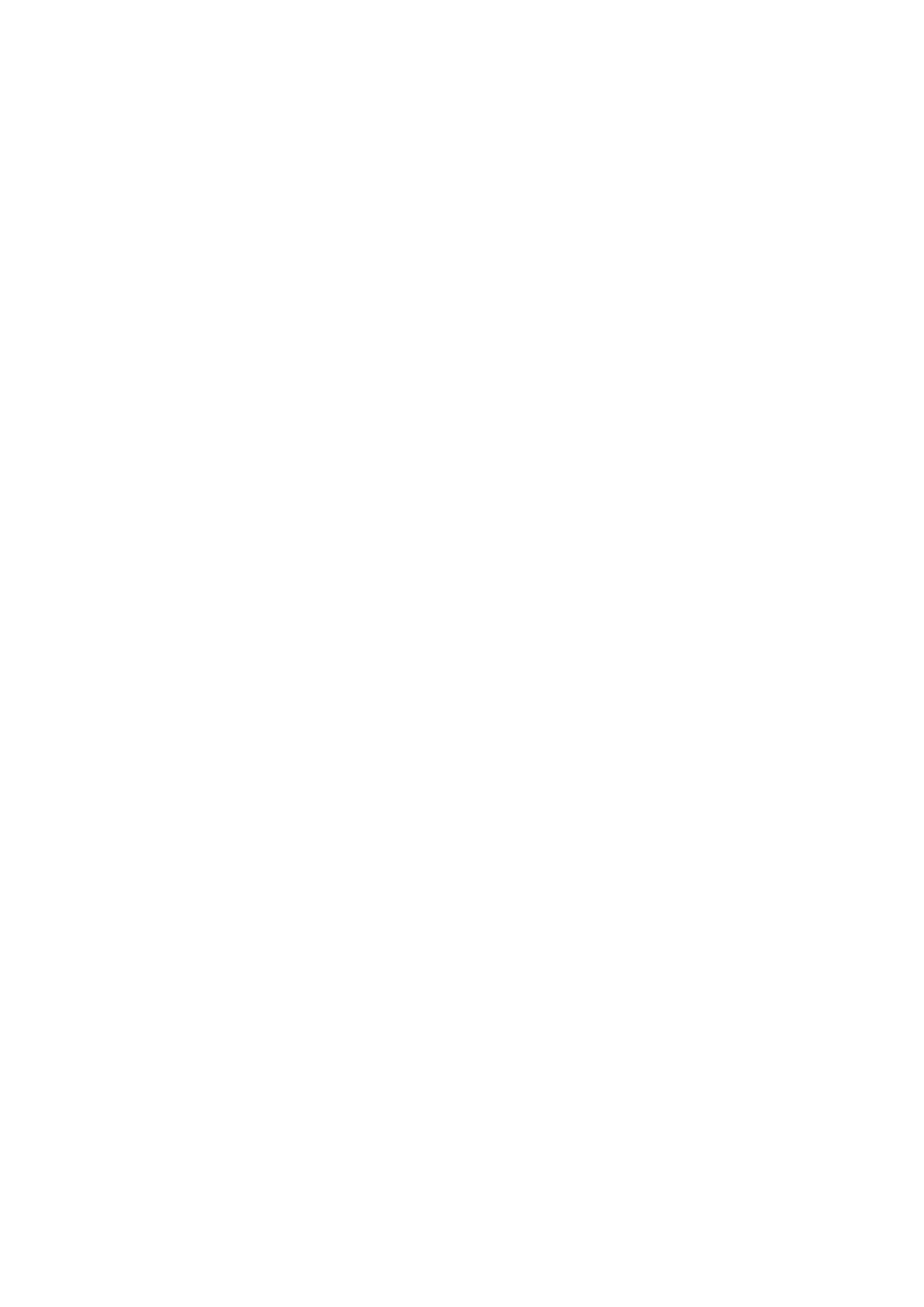# BNP PARIBAS ISLAMIC FUND



ANNUAL REPORT as at December 31, 2009 (audited)

*RAPPORT ANNUEL au 31 décembre 2009 (révisé)*

*JAHRESBERICHT zum 31. Dezember 2009 (geprüft)*

No subscription can be received on the basis of financial reports. Subscriptions are only valid if made on the basis of the current prospectus accompanied by a copy of the latest available annual report and a copy of the latest available semi-annual report, if published after such annual report.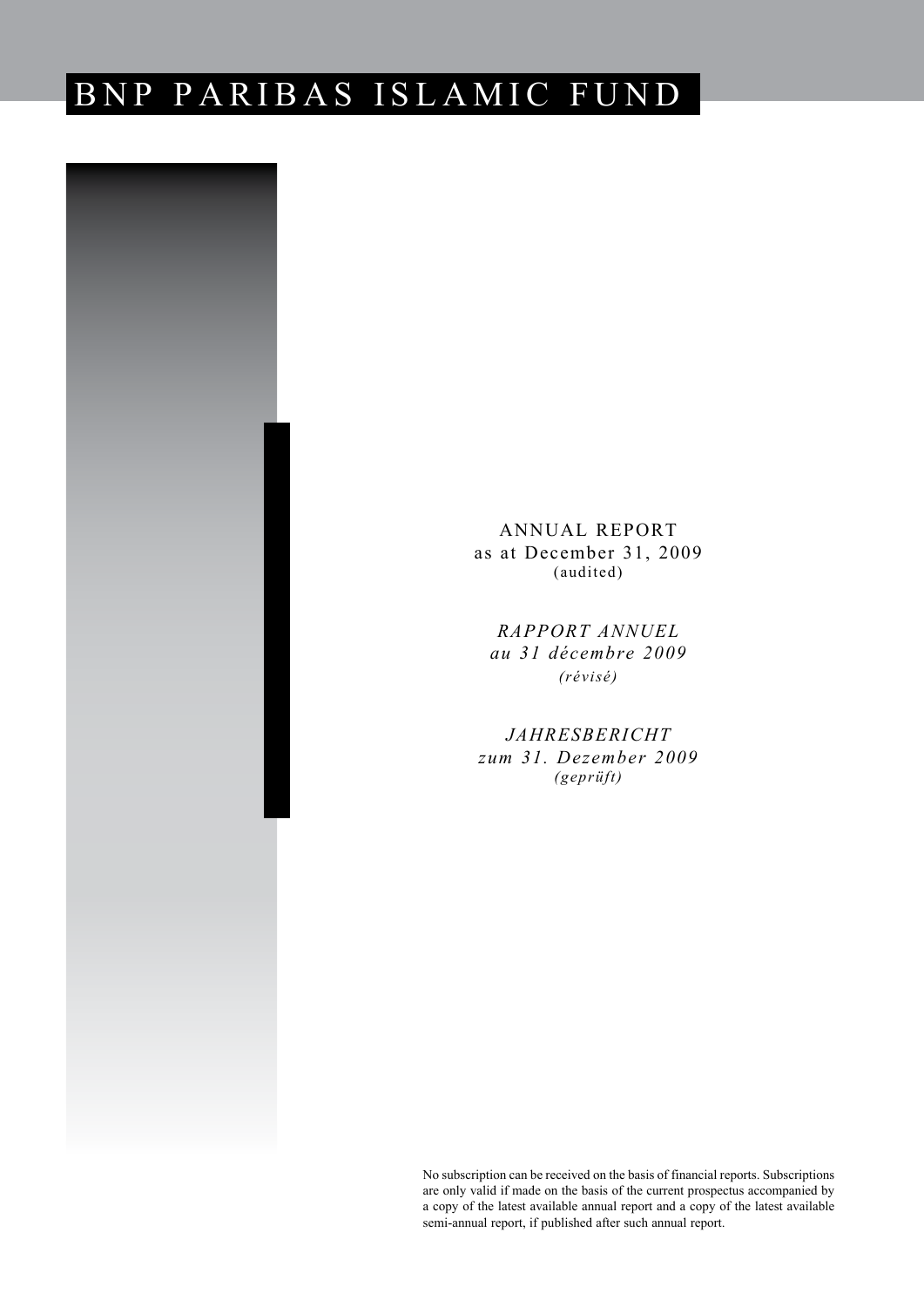*Aucune souscription ne peut être effectuée sur la base des rapports financiers. Les souscriptions ne sont valables que sur la base du prospectus en vigueur, accompagné d'un exemplaire du dernier rapport annuel disponible et d'un exemplaire du rapport semestriel le plus récent, si ce dernier a été publié ultérieurement.*

*Es kann keine Zeichnung von Anteilen auf der Grundlage der Finanzberichte akzeptiert werden. Zeichnungen sind nur wirksam, wenn sie auf der Grundlage des letzten gültigen Verkaufsprospektes in Verbindung mit dem letzten Jahresbericht und dem letzten Halbjahresbericht, wenn Letzterer jüngeren Datums als der Jahresbericht ist, erfolgen.*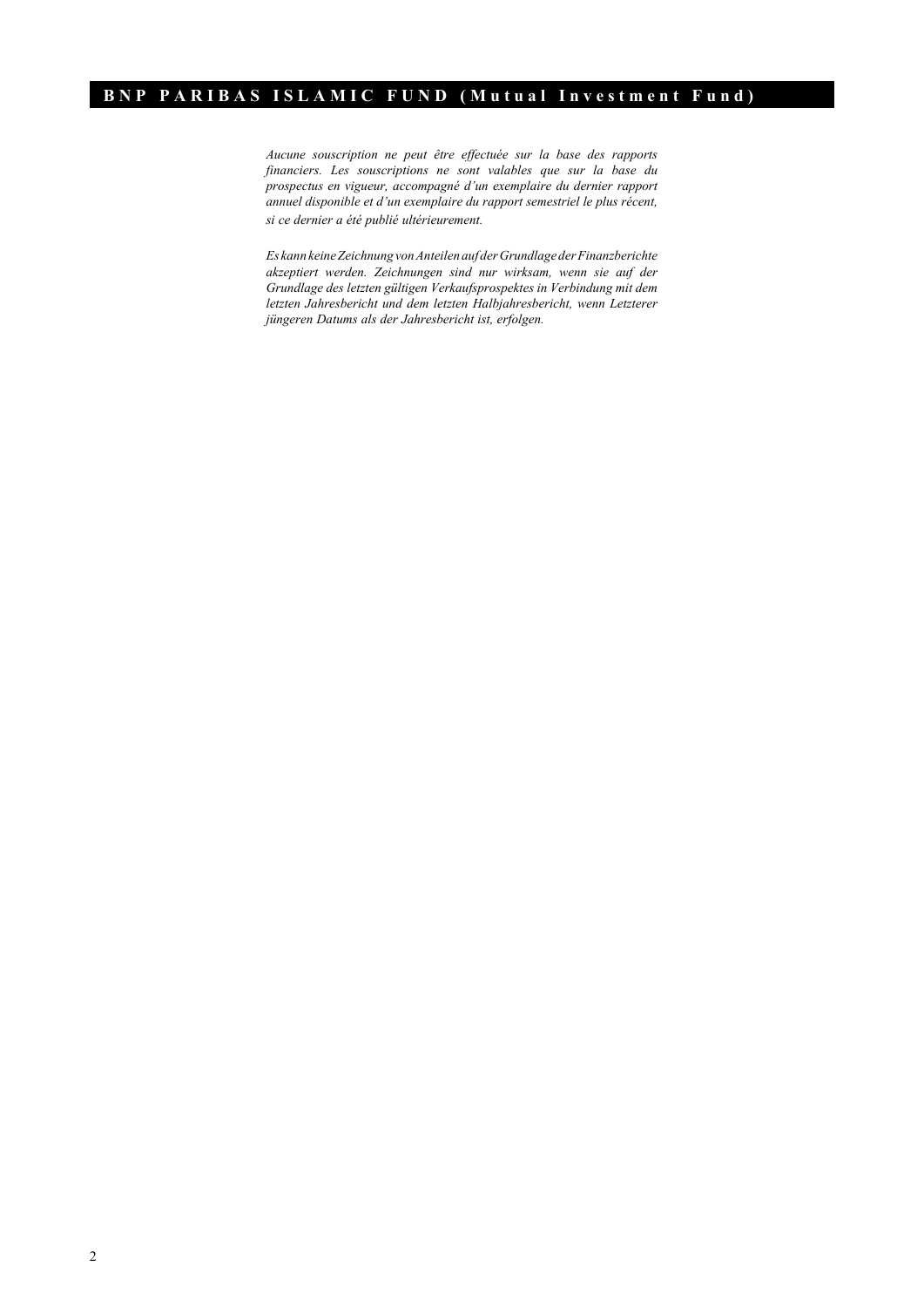# Summary of contents / Table des matières / Inhaltsverzeichnis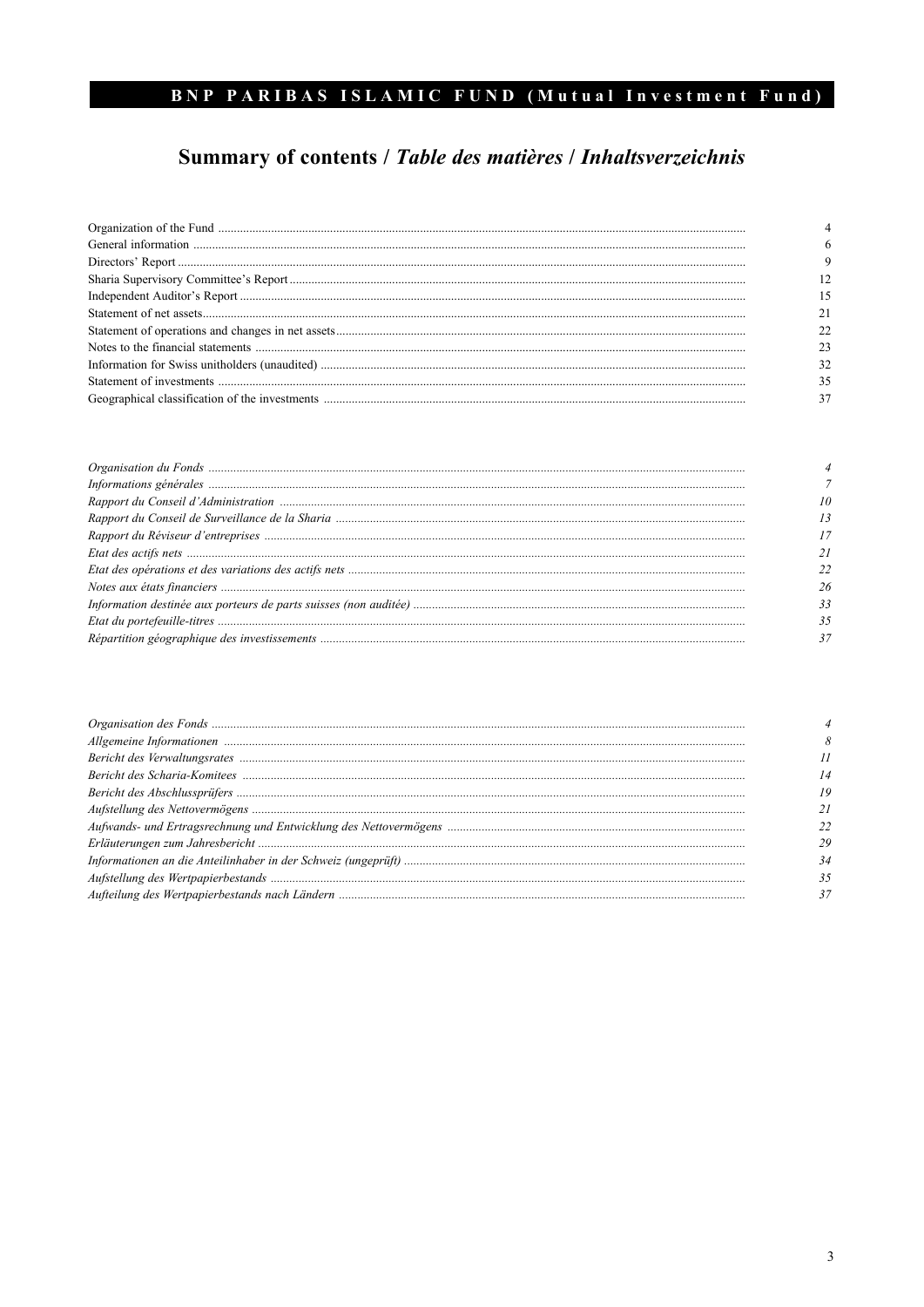# **Organization of the Fund /** *Organisation du Fonds* **/** *Organisation des Fonds*

#### **Board of Directors of /** *Conseil d'Administration de* **/** *Verwaltungsrat von* **BNP Paribas Asset Management Luxembourg**

#### **Chairman /** *Président* **/** *Vorsitzender*

Mr. Christian VOLLE, Member of the Management Committee of BNP Paribas Investment Partners, 1, boulevard Haussmann, F-75009 Paris, France (until / *jusqu'à* / *bis zum* 27/10/2009)

Mr Marc RAYNAUD, Member of the Management Committee of BNP Paribas Investment Partners, Global Head of Mutual Funds External Distribution, 1, boulevard Haussmann, F-75009 Paris, France (from / *à partir de* / *seit* 27/10/2009)

#### **Members /** *Administrateurs* **/** *Mitglieder*

Mr Pascal BIVILLE, Member of the Executive Committee of BNP Paribas Investment Partners, Deputy Chief Executive Officer, 1, boulevard Haussmann, F-75009 Paris, France

Mr Marc RAYNAUD, Member of the Management Committee of BNP Paribas Investment Partners, Global Head of Mutual Funds External Distribution, 1, boulevard Haussmann, F-75009 Paris, France

Mr Christian VOLLE, Member of the Management Committee of BNP Paribas Investment Partners, 1, boulevard Haussmann, F-75009 Paris, France (from / *à partir de* / *seit* 27/10/2009)

Mr Eric MARTIN, General Manager of BNP Paribas Luxembourg, 10 A, boulevard Royal, L-2093 Luxembourg, Grand Duchy of Luxembourg

Mr Philippe MARCHESSAUX, Member of the Executive Committee of BNP Paribas Investment Partners, Deputy Chief Executive Officer, 1, boulevard Haussmann, F-75009 Paris, France

Mr Stéphane BRUNET, Executive Director of BNP Paribas Asset Management Luxembourg, 33, rue de Gasperich, L-5826 Howald-Hesperange, Grand Duchy of Luxembourg

Mr Anthony FINAN, Member of the Management Committee of BNP Paribas Investment Partners, Head of Marketing, 1, boulevard Haussmann, F-75009 Paris, France

### **Organization** / *Organisation* / *Organisation*

#### **Management Company /** *Société de gestion* **/** *Verwaltungsgesellschaft*

BNP Paribas Asset Management Luxembourg 33, rue de Gasperich L-5826 Howald-Hesperange Grand Duchy of Luxembourg

**Custodian Bank, Principal Paying Agent, Registrar and Transfer Agent /** *Banque dépositaire, Agent payeur principal, Teneur de registres et Agent de transfert* **/** *Depotbank, Hauptzahlstelle, Registerführer und Übertragungsstelle*

BNP Paribas Securities Services - Luxembourg Branch 33, rue de Gasperich L-5826 Howald-Hesperange Grand Duchy of Luxembourg

#### **Independent Auditor /** *Réviseur d'Entreprises* **/** *Abschlussprüfer*

PricewaterhouseCoopers S.à r.l. Réviseur d'entreprises 400, route d'Esch L-1471 Luxembourg

#### **Investment Manager /** *Gestionnaire des investissements* **/** *Investmentmanager*

BNP Paribas Asset Management 1, boulevard Haussmann F-75009 Paris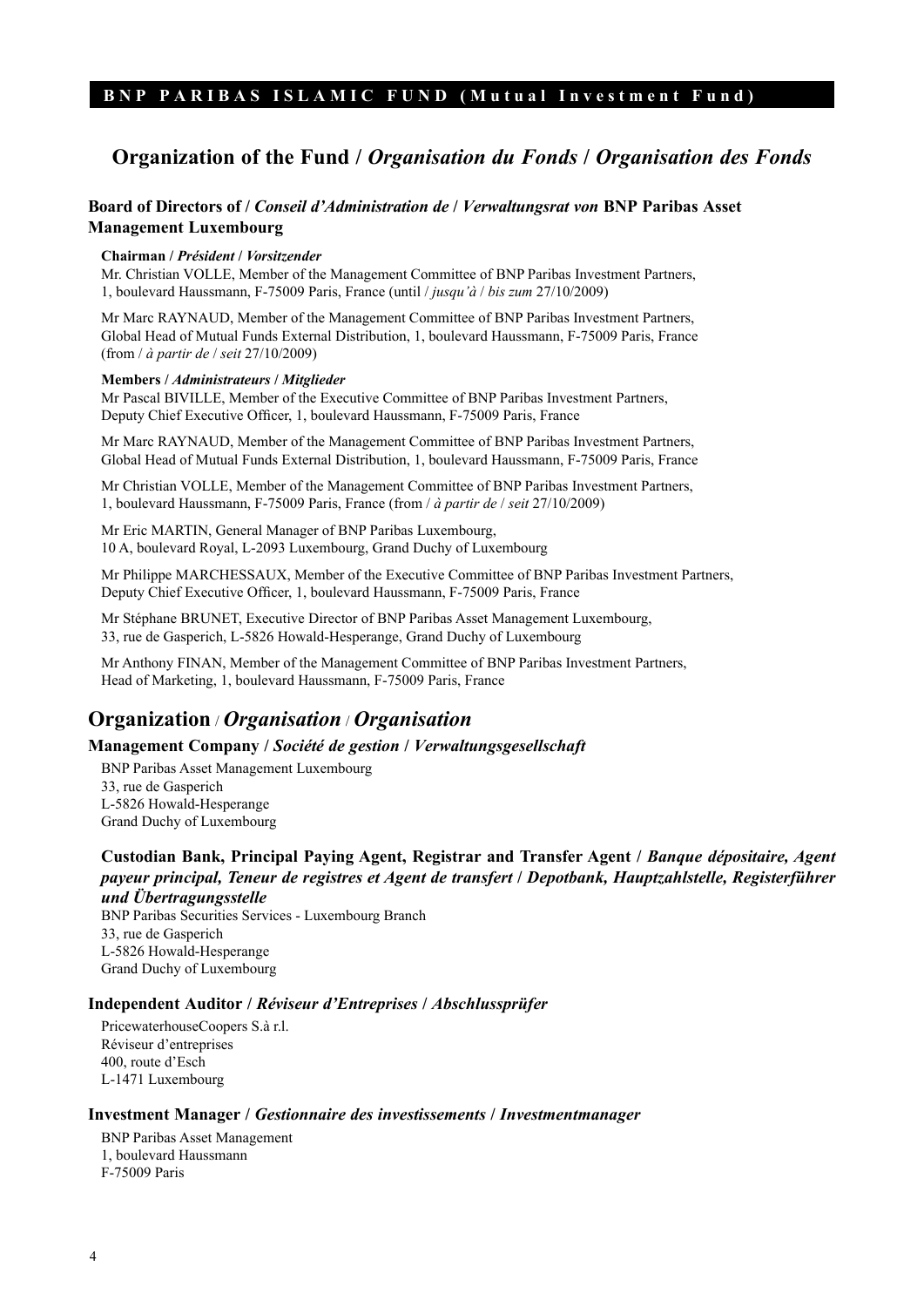#### **Sharia Supervisory Committee /** *Comité de surveillance de la Sharia* **/** *Scharia-Komitee*

Sheikh Nizam Yaquby Dr. Abdul Sattar Abu Ghuddah Dr. Mohamed Daud Bakar

#### **Paying Agent and Representative in Switzerland /** *Agent Payeur et Représentant en Suisse* **/** *Zahl- und Informationsstelle und Vertreter in der Schweiz***:**

Unitholders can apply to the Custodian Bank or the bank listed below about payment services or to obtain the prospectus, simplified prospectus(es), Management Regulations and reports of the BNP PARIBAS ISLAMIC FUND free of charge.

Les détenteurs de parts peuvent s'adresser à la Banque dépositaire ou aux banques ci-après énumérées pour le service de *paiement, ou pour l'obtention gratuite du Prospectus, du/des Prospectus simplifié(s), des Statuts et des rapports du Fonds commun de placement BNP PARIBAS ISLAMIC FUND.* 

*Bei Fragen bezüglich Zahlungen bzw. für den kostenfreien Erhalt des Prospekts, der vereinfachten Verkaufsprospekte, der Satzung und der Berichte des Fonds BNP PARIBAS ISLAMIC FUND können sich die Anteilinhaber an die Depotbank oder an die nachstehend aufgeführten Institute wenden.*

BNP Paribas (Suisse) SA 2, place de Hollande CH-1204 Genève Tél. : (+4158) 212.21.11

and its branches in Switzerland / *et ses succursales en Suisse* / *und ihre Zweigstellen in der Schweiz.*

BNP Paribas (Suisse) SA also acts as legal representative in Switzerland, in accordance with the laws and regulations in force in that country.

*La BNP Paribas (Suisse) SA exerce aussi selon les lois et règlements en application en Suisse le rôle de représentant légal en Suisse.* 

*Die BNP Paribas (Suisse) SA fungiert gemäß den in der Schweiz geltenden Gesetzen und Vorschriften auch als gesetzlicher Vertreter in der Schweiz.*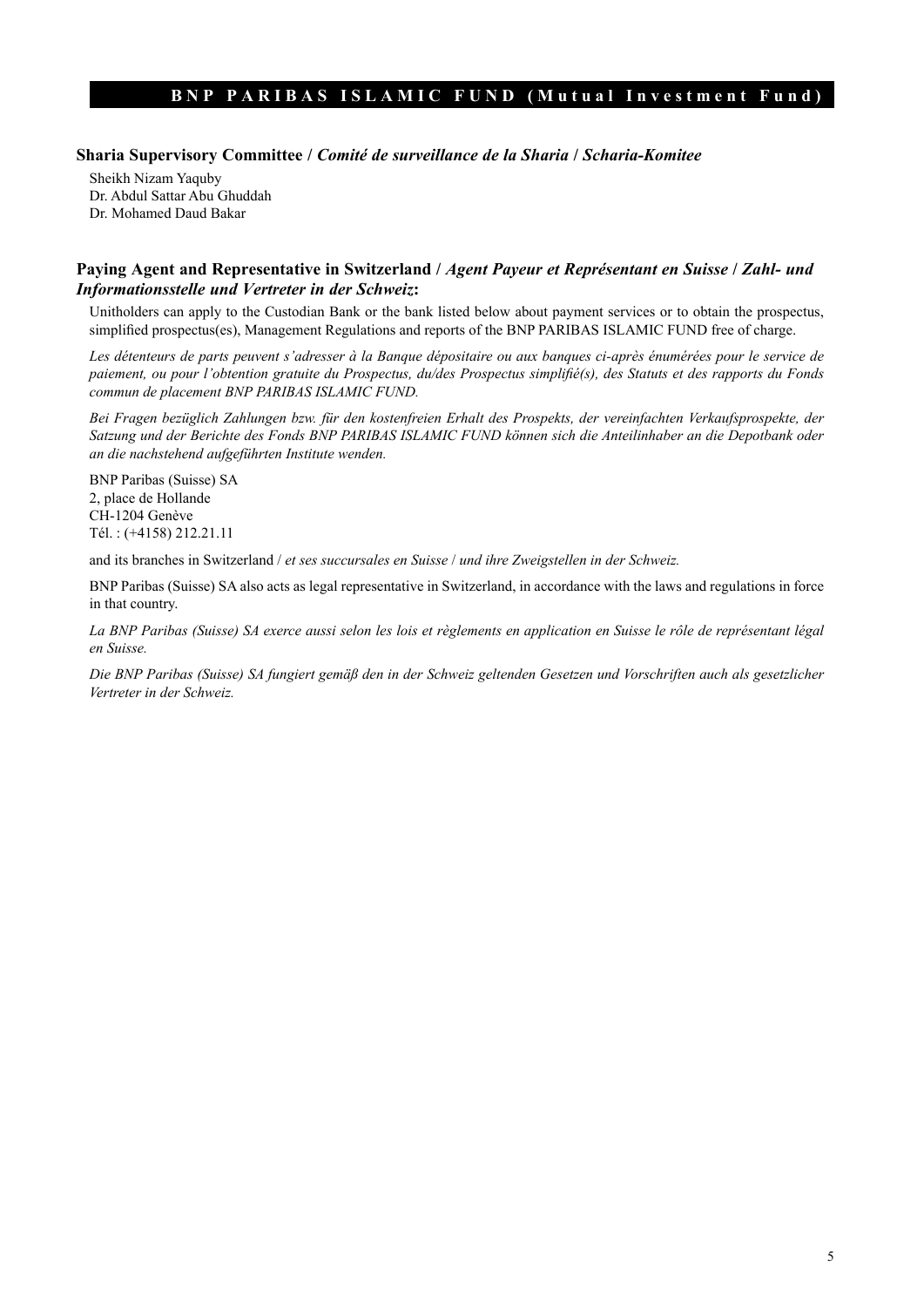# **General information**

**BNP PARIBAS ISLAMIC FUND** (the "Fund") is organized as a Luxembourg Mutual Investment Fund ("Fonds Commun de Placement") as an unincorporated co-ownership of securities and other assets. The Fund is managed in the interest of its co-owners (hereinafter referred to as the "Unitholders") by BNP Paribas Asset Management Luxembourg (hereinafter referred to as the "Management Company"), a company incorporated under the laws of the Grand Duchy of Luxembourg. The assets of the Fund remain segregated from those of the Management Company and from the assets of other funds managed by the Management Company.

The Fund is organized pursuant to Part I of the Luxembourg law of December 20, 2002 relating to undertakings for collective investment.

The Fund is managed by the Management Company in accordance with the Management Regulations signed on February 1, 2006, effective on February 10, 2006 and published on February 10, 2006 in the "Mémorial C, Recueil des Sociétés et Associations" (the "Mémorial"). The Management Regulations were filed on February 3, 2006 with the "Greffe du Tribunal d'Arrondissement de et à Luxembourg" where they may be inspected and where copies may be obtained against payment of the relevant charges.

#### **Information to the Unitholders**

Audited annual reports, unaudited semi-annual reports and changes in the portfolio over the year may be obtained by the Unitholders without any cost at the offices of the Management Company, of the Custodian and of any Paying Agent.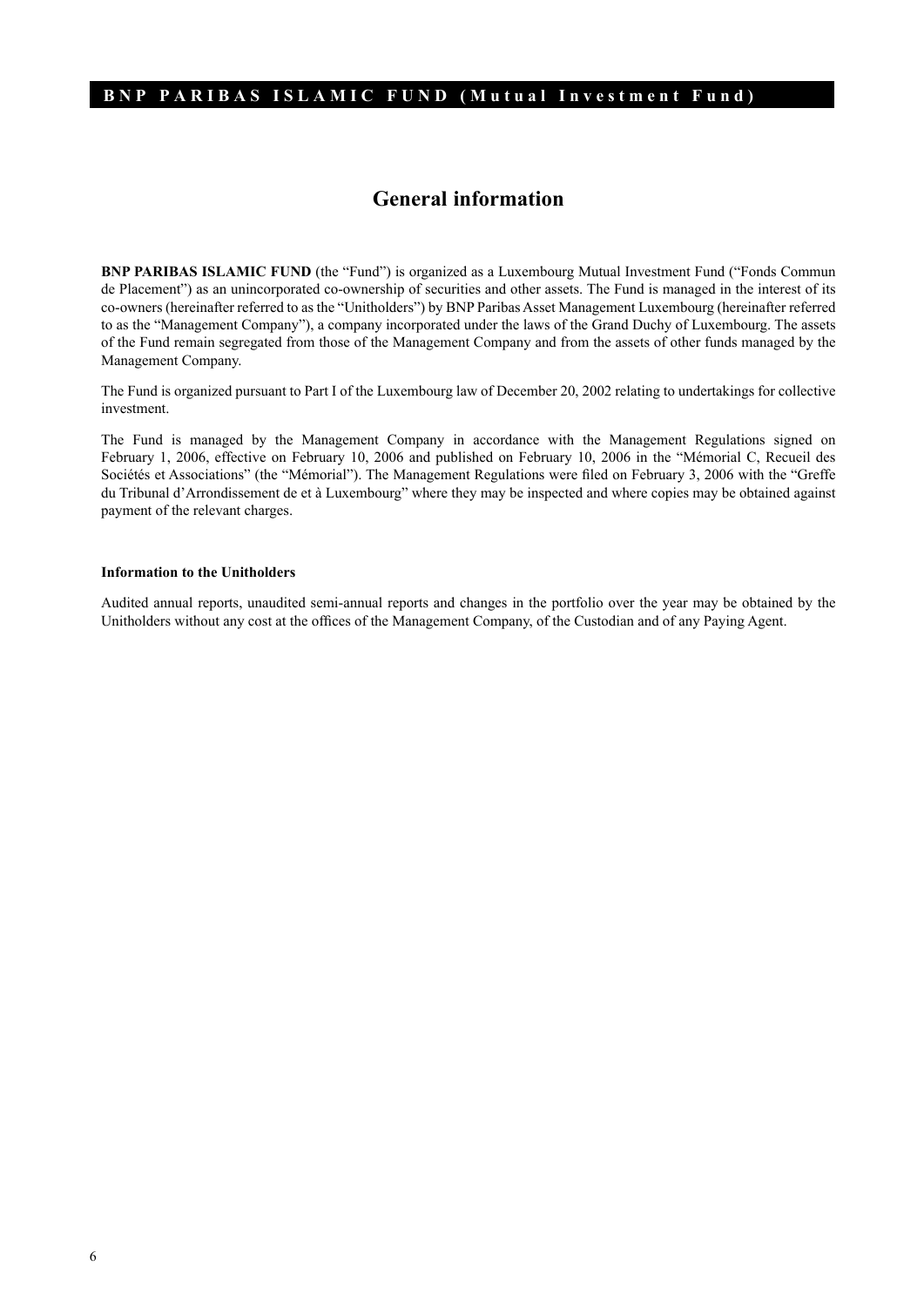# **Informations générales**

**BNP PARIBAS ISLAMIC FUND** (le « Fonds ») est une copropriété de valeurs mobilières et d'autres actifs sans personnalité juridique structurée en Fonds Commun de Placement de droit luxembourgeois. Le Fonds est géré dans l'intérêt de ses copropriétaires (les « Porteurs de parts ») par BNP Paribas Asset Management Luxembourg (la « Société de Gestion »), une société de droit luxembourgeois dont le siège social est situé au Grand-Duché du Luxembourg. Les actifs du Fonds sont conservés séparément de ceux de la Société de Gestion et des actifs des autres fonds gérés par la Société de Gestion.

Le Fonds est structuré conformément à la Partie I de la loi luxembourgeoise du 20 décembre 2002 sur les organismes de placement collectif en valeurs mobilières.

La Société de Gestion gère le Fonds conformément au Règlement de Gestion signé le 1er février 2006, entré en vigueur le 10 février 2006 et publié à cette même date dans le « Mémorial C, Recueil des Sociétés et Associations » ( le « Mémorial »). Le Règlement de Gestion a été déposé le 3 février 2006 auprès du « Greffe du Tribunal d'Arrondissement de et à Luxembourg » où il peut être consulté et où il est possible d'en obtenir un exemplaire moyennant le paiement des charges afférentes.

#### **Informations destinées aux Porteurs de parts**

Les rapports annuels audités, les rapports semestriels non audités et les états des variations du portefeuille-titres durant l'exercice peuvent être obtenus gratuitement auprès de la Société de Gestion, de la Banque dépositaire et de l'Agent payeur.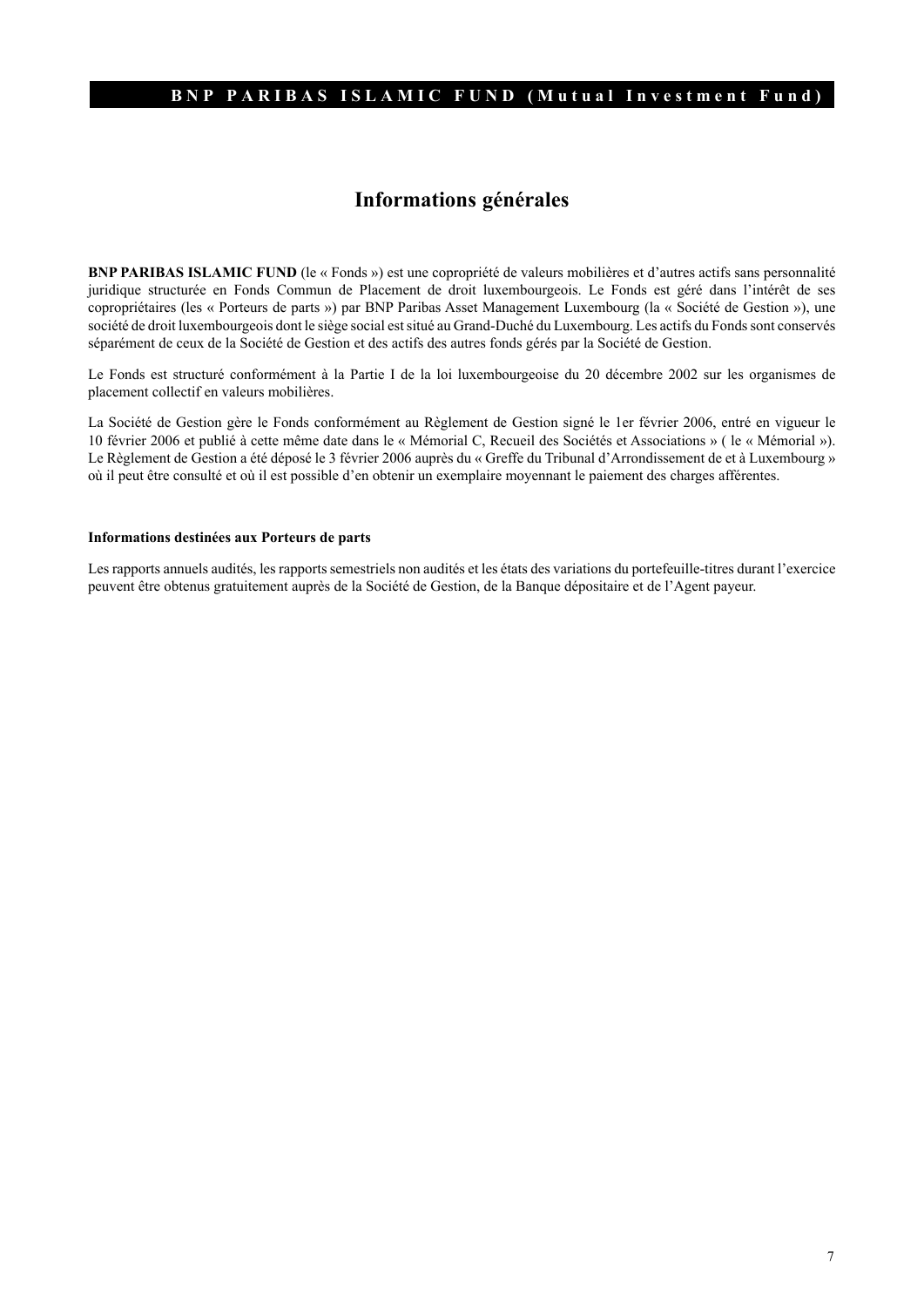# **Allgemeine Informationen**

Der **BNP PARIBAS ISLAMIC FUND** (der "Fonds") ist ein offener Investmentfonds ("Fonds Commun de Placement", FCP). Er wurde in Luxemburg nach den Gesetzen des Großherzogtums Luxemburg als Sondervermögen ohne eigene Rechtspersönlichkeit, bestehend aus den Wertpapieren und den sonstigen Aktiva, gegründet. Er wird im Interesse der Eigentümer des Sondervermögens (im Folgenden "Anteilinhaber") von BNP Paribas Asset Management Luxembourg (im Folgenden "Verwaltungsgesellschaft") gemanagt. BNP Paribas Asset Management Luxembourg ist eine nach den in Luxemburg geltenden Gesetzen gegründete Gesellschaft. Die Aktiva des Fonds werden getrennt von den Aktiva der Verwaltungsgesellschaft sowie von den Aktiva anderer, von der Verwaltungsgesellschaft betreuten Fonds verwaltet.

Der Fonds entspricht Teil I des Luxemburger Gesetzes vom 20. Dezember 2002 über OGA.

Die Verwaltungsgesellschaft verwaltet den Fonds entsprechend dem am 1. Februar 2006 unterzeichneten Verwaltungsreglement, das am 10. Februar 2006 in Kraft trat und am 10. Februar 2006 im "Mémorial, Recueil des Sociétés et Associations du Grand-Duché de Luxembourg" (das "Mémorial") veröffentlicht wurde. Am 3. Februar 2006 wurde dieses bei der Geschäftsstelle des Bezirksgerichts von und zu Luxemburg eingereicht, wo es eingesehen werden kann und wo auf Wunsch gegen Zahlung der Gerichtsgebühr Kopien erhältlich sind.

#### **Informationen für die Anteilinhaber**

Vom Abschlussprüfer testierte Jahresberichte, untestierte Halbjahresberichte sowie die Aufstellungen der Veränderungen der Zusammensetzung des Wertpapierbestands im Geschäftsjahr stehen den Anteilinhabern bei der Verwaltungsgesellschaft, der Depotbank und jeder Zahlstelle kostenlos zur Verfügung.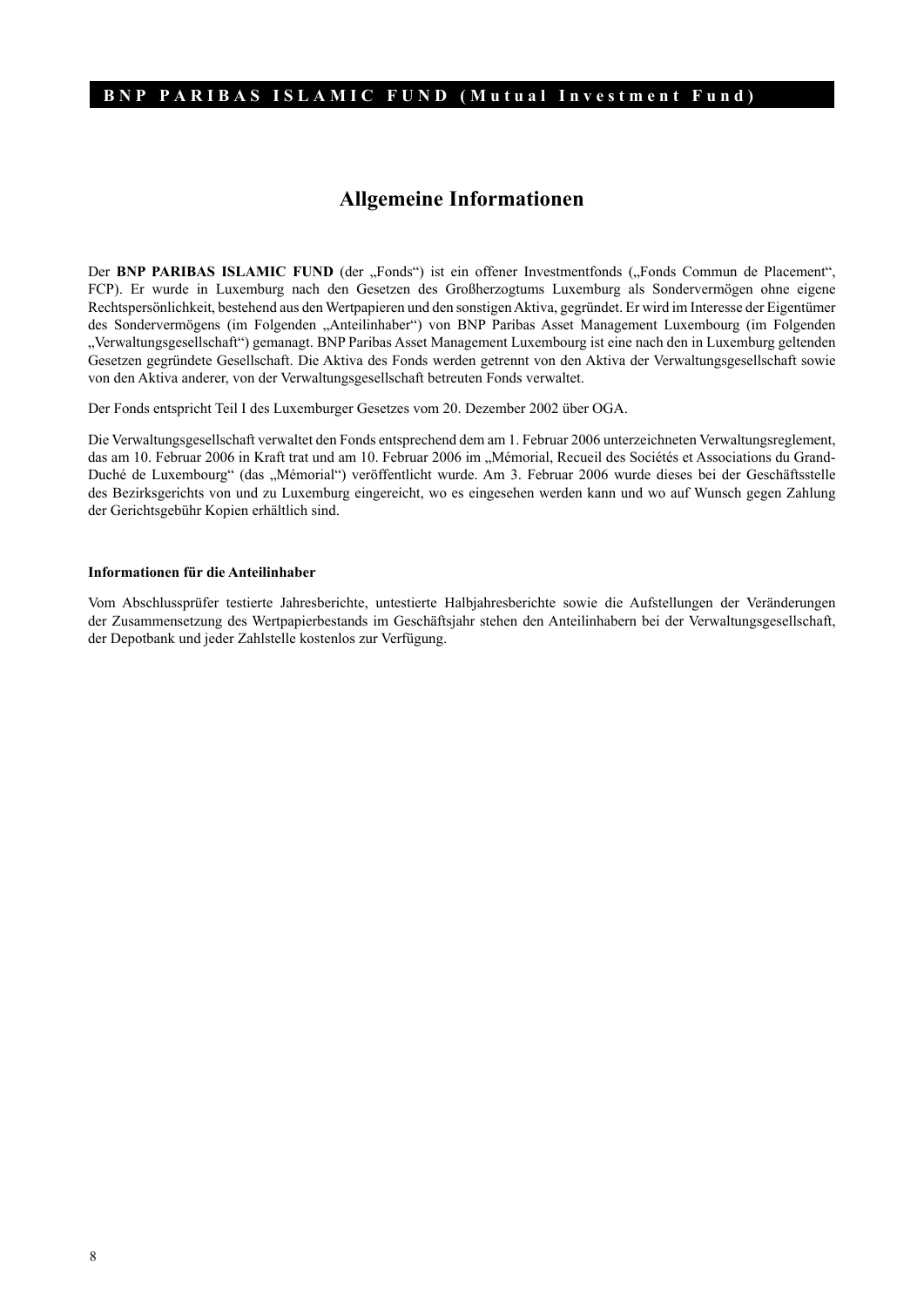# **Directors' Report**

#### **Economic and financial environments**

The massive stimulus plans implemented by the governments succeeded in supporting economic activity and restoring investor confidence. Thus the volatility decreased gradually on all the markets, reflecting a return to normal financial conditions. When the depression was imminent, the stock markets first of all sustained a substantial and virtually uninterrupted fall in share prices until March and then a massive rebound as from March 10 owing to a return of investor confidence. One of the triggering factors of this return to favour was the sequence of encouraging news released by some major US financial institutions and the US public authorities' announcements, which were at last well perceived by investors. The commitments of the G20 at the beginning of April, the "straightening out" of the US banking system, the vigour of Chinese demand and better-than-expected economic indicators and quarterly corporate earnings results succeeded in keeping this rally going until the end of the summer. Then doubts gradually appeared at the end of the year about the nature of economic growth, but did not compromise the rise in share prices. Several latent concerns surfaced and investors' nervousness was expressed in November when the moratorium requested by the conglomerate Dubai World on a portion of its debt caused some sudden -but short lived- fluctuations on the stock markets, including in the developed countries. Even though the fourth-quarter stock-market performances were less spectacular than those of the second and third quarters, the leading indices continued to make headway to reach new highs for the year in limited trading volumes during the run-up to the end of the year. The still-very-accommodative policy line of the major central banks, a weak dollar until the beginning of December and a good performance by commodities continued to fuel the stock market rally. The Fund posted a positive performance for the year of +22.20% for the institutions unit. It benefited from the good performance of stocks such as CNOOC (+66%), BASF (+57%), Schneider Electric (+52%) and Philips Electronics (+49%).

#### **Outlook**

The most likely scenario for 2010 -namely limited growth still dependent on economic policies - is still relevant but the latest economic indicators have given the impression of very dynamic activity, notably in the United States. The publication of these data was welcomed by the markets. In the short term, investors' optimism about the economic situation should prompt them to give preference to shares buoyed by good news about the corporate earnings results and a still-favourable environment for company mergers. After this first phase, the more structural doubts about this recovery might re-emerge and lead to a return of risk aversion. The various authorities will then have to reassure investors again in 2010.

#### **Management Policy**

**BNP PARIBAS ISLAMIC FUND - Equity Optimiser** is invested in 30 stocks of the Dow Jones Islamic Market Titans 100 index.

This selection is made once a year by picking the 30 stocks that have the highest yield within the index.

In the course of this year, the Dow Jones Islamic Market Titans 100 index posted an increase of 21.67%. Over the same year the performance of the Fund came out at an increase of 22.20% for the Institutional unit. This past performance is not a guide to the future results of the UCITS.

|                                                       | 31/12/2008<br>(based on the closing prices) |           | 31/12/2009<br>(based on the closing prices) |              | Change |
|-------------------------------------------------------|---------------------------------------------|-----------|---------------------------------------------|--------------|--------|
| Dow Jones Islamic Markets Titans 100 index            | <b>USD</b>                                  | 1 743.47  | <b>USD</b>                                  | 2 1 2 1 .3 4 | 21.67% |
| BNP PARIBAS ISLAMIC FUND - Classic C unit             | <b>USD</b>                                  | 978.39    | <b>USD</b>                                  | 1 1 8 4 6 0  | 21.08% |
| BNP PARIBAS ISLAMIC FUND - Privilège C unit           | <b>USD</b>                                  | 9 892.32  | <b>USD</b>                                  | 12 037.34    | 21.68% |
| <b>BNP PARIBAS ISLAMIC FUND - Institutions C unit</b> | <b>USD</b>                                  | 99 958.91 | <b>USD</b>                                  | 122 149.83   | 22.20% |

The Board of Directors of BNP Paribas Asset Management Luxembourg Luxembourg, January 12, 2010

Note: The figures stated in this report are historical and not necessarily indicative of future performance.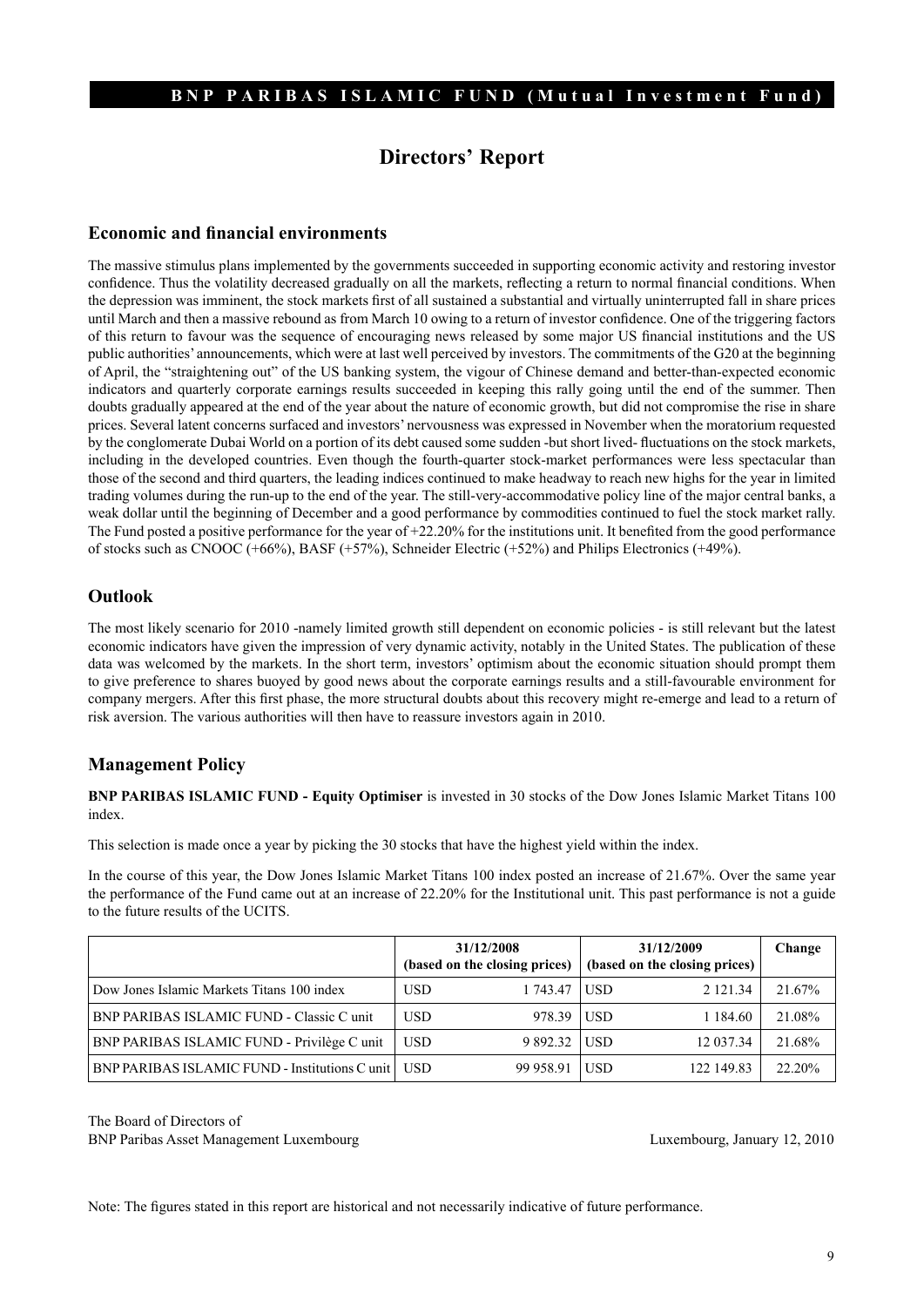# **Rapport du Conseil d'Administration**

#### **Contexte économique et financier**

Les plans de relance massifs mis en place par les gouvernements ont réussi à soutenir l'activité économique et à restaurer la confiance des investisseurs. Ainsi, la volatilité a diminué progressivement sur tous les marchés, reflétant le retour à des conditions financières normales. Au moment où la dépression était imminente, les marchés actions ont tout d'abord subi, jusqu'en mars, une forte chute des cours quasiment ininterrompue, suivie d'un rebond important, à partir du 10 mars, lié au retour de la confiance des investisseurs. L'un des facteurs déclencheurs de ce retour en grâce a été la succession de nouvelles encourageantes publiées par quelques grandes institutions financières des Etats-Unis ainsi que les annonces faites par les autorités publiques américaines qui ont finalement été bien perçues par les investisseurs. Les engagements pris par le G20 début avril, le redressement du système bancaire des Etats-Unis, la vigueur de la demande chinoise et les indicateurs économiques meilleurs que prévu ainsi que les résultats trimestriels positifs des entreprises ont réussi à maintenir la reprise jusqu'à la fin de l'été. Ensuite, des doutes ont peu à peu réapparus à la fin de l'année concernant la nature de la croissance économique mais ils n'ont pas compromis la montée des prix des actions. Diverses inquiétudes latentes ont fait surface et la nervosité des investisseurs s'est exprimée en novembre lorsque la demande de moratoire du conglomérat Dubai World, sur une partie de sa dette, a provoqué des fluctuations soudaines mais brèves sur les marchés actions, y compris dans les pays développés. Même si les performances des marchés actions au quatrième trimestre ont été moins spectaculaires que celles des deuxième et troisième trimestres, les principaux indices ont continué de progresser pour atteindre de nouveaux sommets sur l'année, avec des volumes de transactions limités, dans la période précédant la fin de l'année. La politique toujours très accommodante des principales banques centrales, la faiblesse du dollar jusqu'à début décembre et les bonnes performances enregistrées sur les produits de base ont continué d'alimenter la reprise sur les marchés actions. Le Fonds a affiché une performance positive pour l'année de +22,20% sur le compartiment institutionnel. Il a profité de la bonne performance des actions telles que CNOOC (+66%), BASF (+57%), Schneider Electric (+52%) et Philips Electronics (+49%).

#### **Perspectives**

Le scénario le plus vraisemblable pour 2010 – à savoir une croissance limitée qui reste dépendante des politiques économiques mises en œuvre – reste pertinent mais les derniers indicateurs économiques donnent l'impression que l'activité économique est très dynamique, en particulier aux Etats-Unis. La publication de ces informations a été bien accueillie par les marchés. A court terme, l'optimisme des investisseurs sur la situation économique devrait les pousser à privilégier les actions orientées à la hausse par ces bonnes nouvelles concernant les résultats des entreprises et un contexte restant propice aux fusions d'entreprises. Après cette première phase, il est possible que des doutes réapparaissent concernant des aspects plus structurels de la reprise et conduisent à un retour de l'aversion du risque. Il appartiendra alors aux différentes autorités de rassurer à nouveau les investisseurs en 2010.

#### **Politique de gestion**

**BNP PARIBAS ISLAMIC FUND - Equity Optimiser** est investi dans 30 actions de l'indice Dow Jones Islamic Market Titans 100. La sélection effectuée une fois par an retient les 30 actions de l'indice offrant le rendement le plus élevé.

L'indice Dow Jones Islamic Market Titans 100 a affiché, pour l'année écoulée, une progression de 21,67%. Sur la même période, la performance affichée par le Fonds a été une progression de 22,20% pour le compartiment Institutionnel. Cette performance pour la période écoulée n'a pas de valeur indicative concernant les résultats futurs de l'OPCVM.

|                                                            | 31/12/2008<br>(sur la base des cours de clôture) (sur la base des cours de clôture) |           |            | 31/12/2009  | <b>Variation</b> |
|------------------------------------------------------------|-------------------------------------------------------------------------------------|-----------|------------|-------------|------------------|
| Dow Jones Islamic Markets Titans 100 index                 | <b>USD</b>                                                                          | 1 743.47  | USD        | 2 121,34    | $21,67\%$        |
| <b>BNP PARIBAS ISLAMIC FUND - parts Classic C</b>          | <b>USD</b>                                                                          | 978.39    | USD        | 1 1 8 4 6 0 | $21,08\%$        |
| BNP PARIBAS ISLAMIC FUND - parts Privilège C               | USD                                                                                 | 9 892.32  | <b>USD</b> | 12 037,34   | $21,68\%$        |
| <b>BNP PARIBAS ISLAMIC FUND - parts Institutions C</b> USD |                                                                                     | 99 958,91 | <b>USD</b> | 122 149,83  | $22,20\%$        |

Le Conseil d'administration de

BNP Paribas Asset Management Luxembourg Luxembourg Luxembourg, le 12 janvier 2010

Remarque : Les chiffres indiqués dans ce rapport concernent l'historique des performances et n'ont pas une valeur nécessairement indicative pour les performances futures.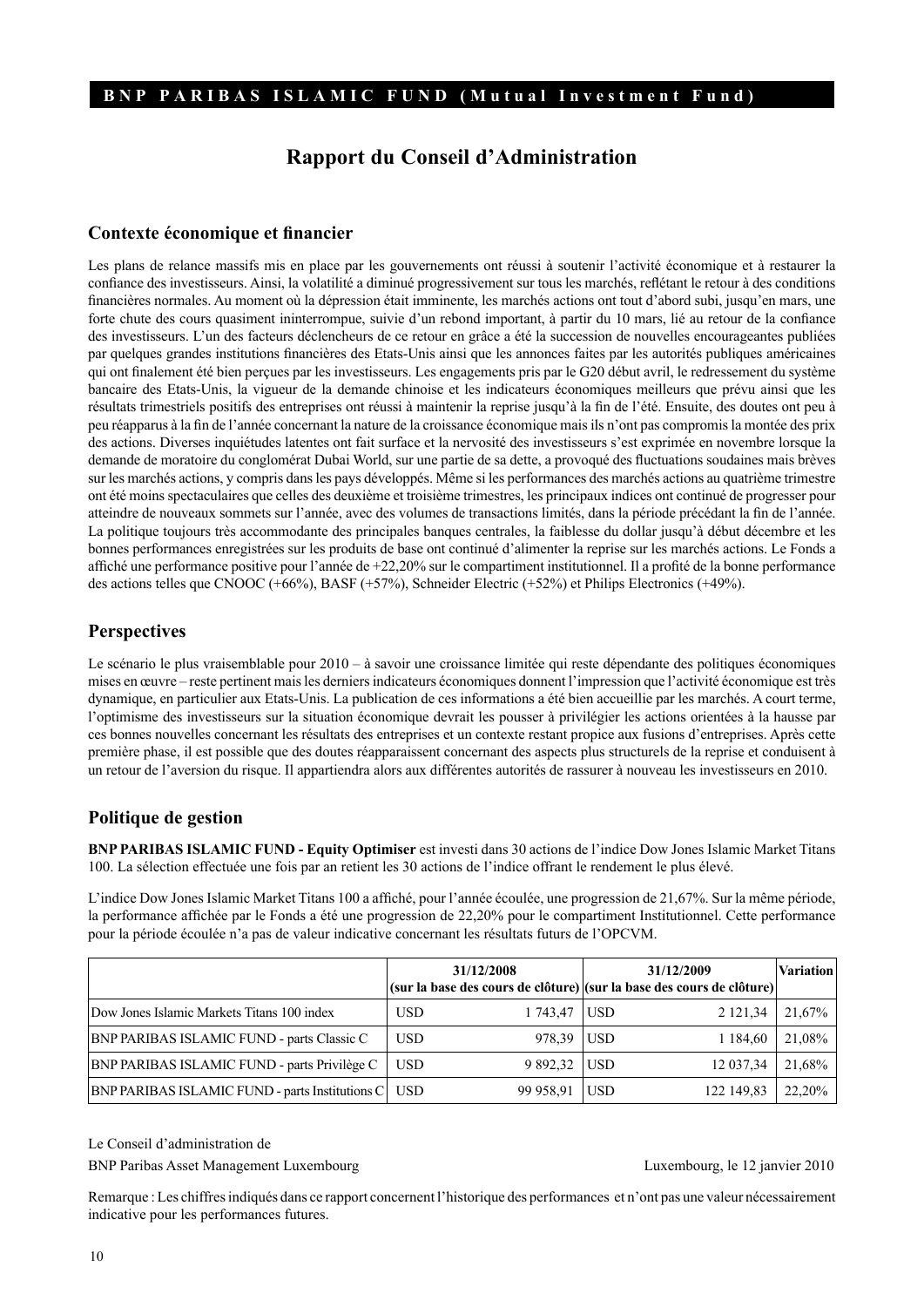# **Bericht des Verwaltungsrates**

#### **Marktentwicklung**

Die massiven Konjunkturpakete der Regierungen unterstützten erfolgreich die Wirtschaft und stellten das Anlegervertrauen wieder her. Der anschließend auf allen Märkten zu beobachtende schrittweise Rückgang der Volatilität illustrierte die Rückkehr zu normalen Finanzierungsbedingungen. Als die Depression vor der Tür stand, erlebten die Aktienmärkte zunächst einen drastischen Kurseinbruch, der bis März praktisch ununterbrochenen anhielt. Dank der Rückkehr des Anlegervertrauens setzte anschließend ab dem 10. März eine beeindruckende Rallye ein. Zu den Faktoren, die dieses wiedererwachte Interesse bewirkten, gehörten eine Serie erfreulicher Nachrichten aus dem Lager einiger großer US-Finanzinstitute sowie Ankündigungen der US-Behörden, die von den Anlegern endlich gut aufgenommen wurden. Die Verpflichtungen der G20 Anfang April, die Tatsache, dass das US-Bankensystem auf den Prüfstand gestellt wurde, die ungebrochene Dynamik der chinesischen Nachfrage, die besser als erwartet ausfallenden Wirtschaftsindikatoren sowie die Quartalsergebnisse sorgten dafür, dass die Kursrallye bis zum Ende des Sommers anhielt. Dann kamen gegen Jahresende allerdings langsam Zweifel an der Natur des Wirtschaftswachstums auf, ohne dass dies jedoch den Kursanstieg der Aktien beeinträchtigte. Mehrere, zuvor latente, Fragen kamen erneut auf der Tagesordnung, und die Nervosität der Anleger wurde im November deutlich, als das Konglomerat Dubai World einen Zahlungsaufschub für einen Teil seiner Verbindlichkeiten beantragte, was an den Aktienmärkten, einschließlich den Industrieländern, scharfe Kursschwankungen auslöste (allerdings ohne Langzeitwirkung). Die Kurssteigerungen des 4. Quartals fielen zwar weniger spektakulär aus als die des 2. und 3. Quartals, doch die wichtigsten Indizes konnten nach wie vor weiter zulegen und neue Jahreshöchststände erreichen bei zum Jahresende hin eingeschränkten Handelsvolumina. Der Diskurs der großen Zentralbanken, die an einer unverändert äußerst akkommodierenden Geldpolitik festhielten, der bis Anfang Dezember schwache Dollar sowie die robuste Entwicklung der Rohstoffe fachten die Börsenrallye weiter an. Der Fonds verzeichnet für das Jahr 2009 eine positive Entwicklung von +22,20% (Anteilkategorie "Institutions"). Besonders trug hierzu die gute Performance von Werten wie CNOOC (+66%), BASF (+57%), Schneider Electric (+52%) und Philips Electronics (+49%) bei.

#### **Aussichten**

Das wahrscheinlichste Szenario für das Jahr 2010 – begrenztes, weiterhin von der Wirtschaftspolitik abhängiges Wachstum – gilt nach wie vor. Allerdings deuteten die jüngsten Konjunkturindikatoren auf eine rege Wirtschaftsaktivität hin, insbesondere in den USA. Die Märkte haben diese Datenreihen gut aufgenommen. Kurzfristig dürften Anleger aufgrund ihres Optimismus mit Blick auf die Wirtschaftslage Aktien bevorzugen, die von guten Unternehmensergebnissen und einem weiterhin M&A-freundlichen Umfeld Aufschwung erhalten. Im Anschluss an diese Phase könnten erneut Zweifel struktureller Art an der Erholung auftreten und eine Rückkehr der Risikoscheu auslösen. Die verschiedenen Währungsbehörden werden die Anleger 2010 in diesem Falle wieder beruhigen müssen.

#### **Anlagepolitik**

Der **BNP PARIBAS ISLAMIC FUND – Equity Optimiser** ist in 30 Werte des Dow Jones Islamic Market Titans 100 investiert. Einmal jährlich werden innerhalb dieses Indexes die 30 Titel mit der besten Rendite ausgewählt.

Dieses Jahr verbuchte der Dow Jones Islamic Market Titans 100 ein Plus von 21,67%. Für Institutions-Anteile lag die Fondsperformance im gleichen Zeitraum bei +22,20%. Die Wertentwicklung der Vergangenheit lässt jedoch keinen Rückschluss auf künftige Erträge zu.

|                                                    | 31.12.2008 |              | 31.12.2009<br>(auf Basis der Schlusskurse) (auf Basis der Schlusskurse) |             | Veränderung |
|----------------------------------------------------|------------|--------------|-------------------------------------------------------------------------|-------------|-------------|
|                                                    |            |              |                                                                         |             |             |
| Dow Jones Islamic Markets Titans 100-Index         | <b>USD</b> | 1 743,47     | USD                                                                     | 2 121,34    | 21,67%      |
| <b>BNP PARIBAS ISLAMIC FUND - Classic C-Anteil</b> | <b>USD</b> | 978,39 USD   |                                                                         | 1 1 8 4 6 0 | 21,08%      |
| BNP PARIBAS ISLAMIC FUND - Privilège C-Anteil      | <b>USD</b> | 9 892,32 USD |                                                                         | 12 037,34   | 21,68%      |
| BNP PARIBAS ISLAMIC FUND - Institutions C-Anteil   | USD.       | 99 958,91    | <b>USD</b>                                                              | 122 149,83  | 22,20%      |

Der Verwaltungsrat von

BNP Paribas Asset Management Luxembourg Luxemburg, 12. Januar 2010

Anmerkung: Die Zahlen in diesem Bericht beziehen sich auf die Vergangenheit und stellen keinen Hinweis auf künftige Ergebnisse dar.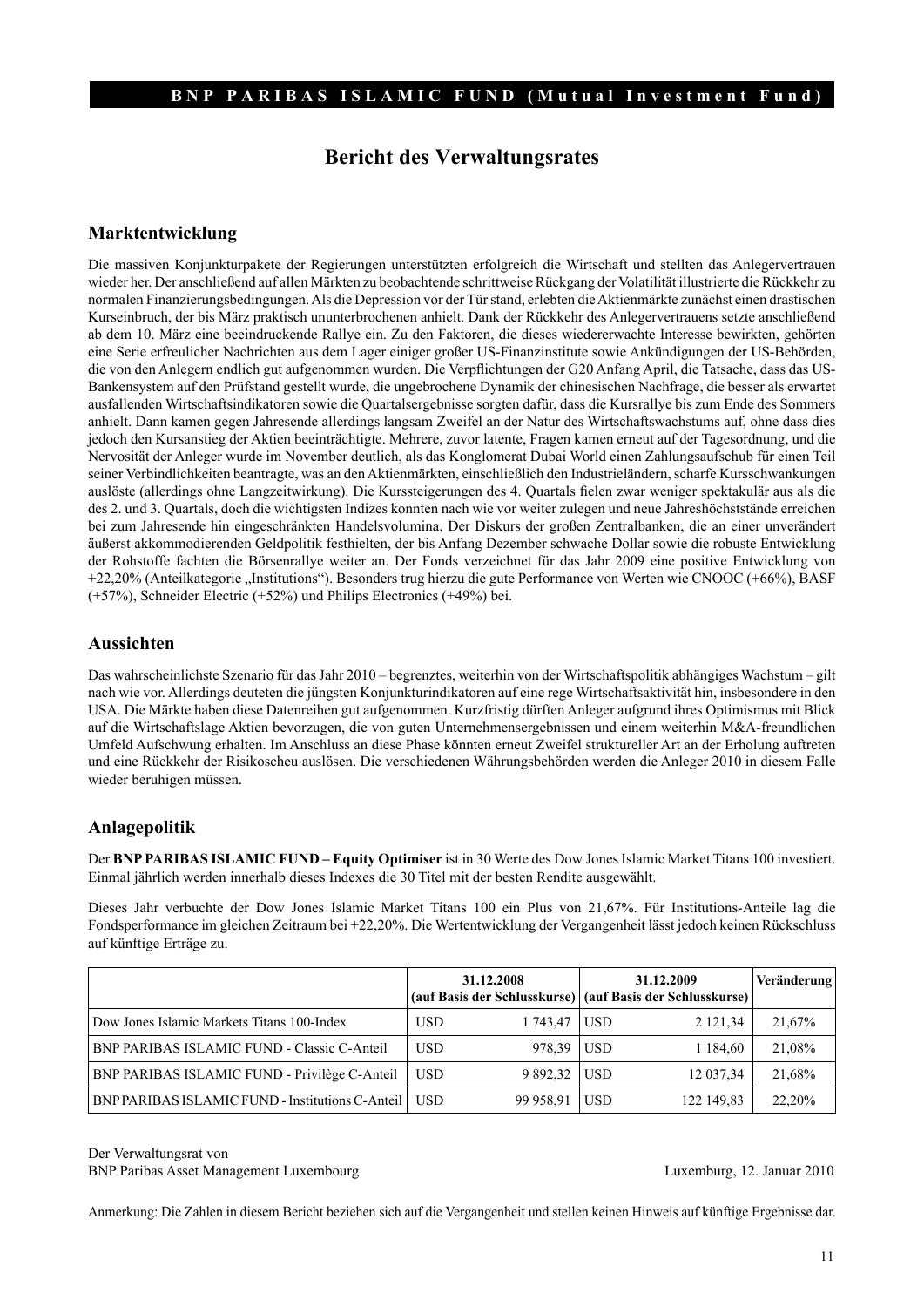# **Sharia Supervisory Committee's Report**

Complying with written guidelines relating to Islamic Sharia criteria, the Fund does not invest in equity securities where the issuer's core activity or activities relate to conventional banking or any other interest-related activity, alcohol, tobacco, gaming, gambling, leisure, biotechnology companies involved in human/animal genetic engineering, arms manufacturing, life insurance, pork production, packaging and processing or any other activity relating to pork and sectors/companies significantly affected by the above.

In addition, the Fund does not invest in any issuer that is unacceptable under Islamic Sharia principles due to excessive debt. The current criteria excludes issuers whose gross interest-bearing debt to gross assets ratio exceeds the percentage permitted under Islamic Sharia from time to time (which currently is 33 per cent).

Furthermore, it is not permissible for the Fund to pay or receive interest, although the receipt and payment of dividends from equity securities is acceptable.

However, dividends received by the Fund from its investments may comprise an amount which is attributable, for Islamic Sharia purposes, to interest income earned or received by the underlying investee companies as well as to the interest-bearing debt. In this case, the amount of the dividend will be calculated in accordance with Islamic Sharia criteria (dividend cleansing procedure). In accordance with Islamic Sharia, the amount of dividend income so attributed will be donated once a year by the Fund to charities with no direct or indirect benefit accruing to the Fund at the absolute discretion of the Directors. Since that dividend income received by the Fund will be accumulated and rolled up outside the capital of the Fund.

#### **Sharia opinion**

The BNP Paribas' Fund Sharia Supervisory Committee (the "FSSC"), chaired by Sheikh Nizam Yaquby, issued the following Sharia Opinion on January 25, 2010 on the BNP Paribas Islamic Fund Equity Optimiser, Sub-Fund of the BNP Paribas Islamic Fund, after a detailed discussion and review of the Fund's Documents.

**In the name of Allah, the Most Gracious, the Most Merciful All praise is due to Allah, the Cherisher of the world, and peace and blessing be upon the Prophet of Allah, on his family and all his companions** 

#### **BNP Paribas Islamic Fund Equity Optimiser Quarter 1,2,3,4 2009 Sharia Compliance Report**

With reference to the prospectus dated September 2009, based on its view of the structure and investment process of the Fund and on the information provided by the Fund's Manager, the FSSC hereby confirm that the Fund's portfolio holding as well as its transactions during the year ended December 31, 2009, are in compliance with the Islamic investment guidelines required by the FSSC.

The FSSC has reviewed and endorsed the methodology used by the Fund's Manager to calculate a pro rate of the Fund's earnings arising from interest income earned or received by the underlying investee companies as well as to the interest-bearing debt, and the earnings arising from restricted activities for the year under review which were as follows:

#### **Total Impure Income: USD 99 883.00**

In accordance with the Fund prospectus dated September 2009, the above total amount will be donated to a charity. This donation will have neither direct nor indirect benefit accruing to the Fund.

A copy of this proposal has been filed with BNP Paribas' Sharia Supervisory Committee secretary. And Allah Knows best.

**Sheikh Nizam Yaquby Dr. Abdul Sattar Abu Ghuddah Dr. Mohamed Daud Bakar**

Dated: January 25, 2010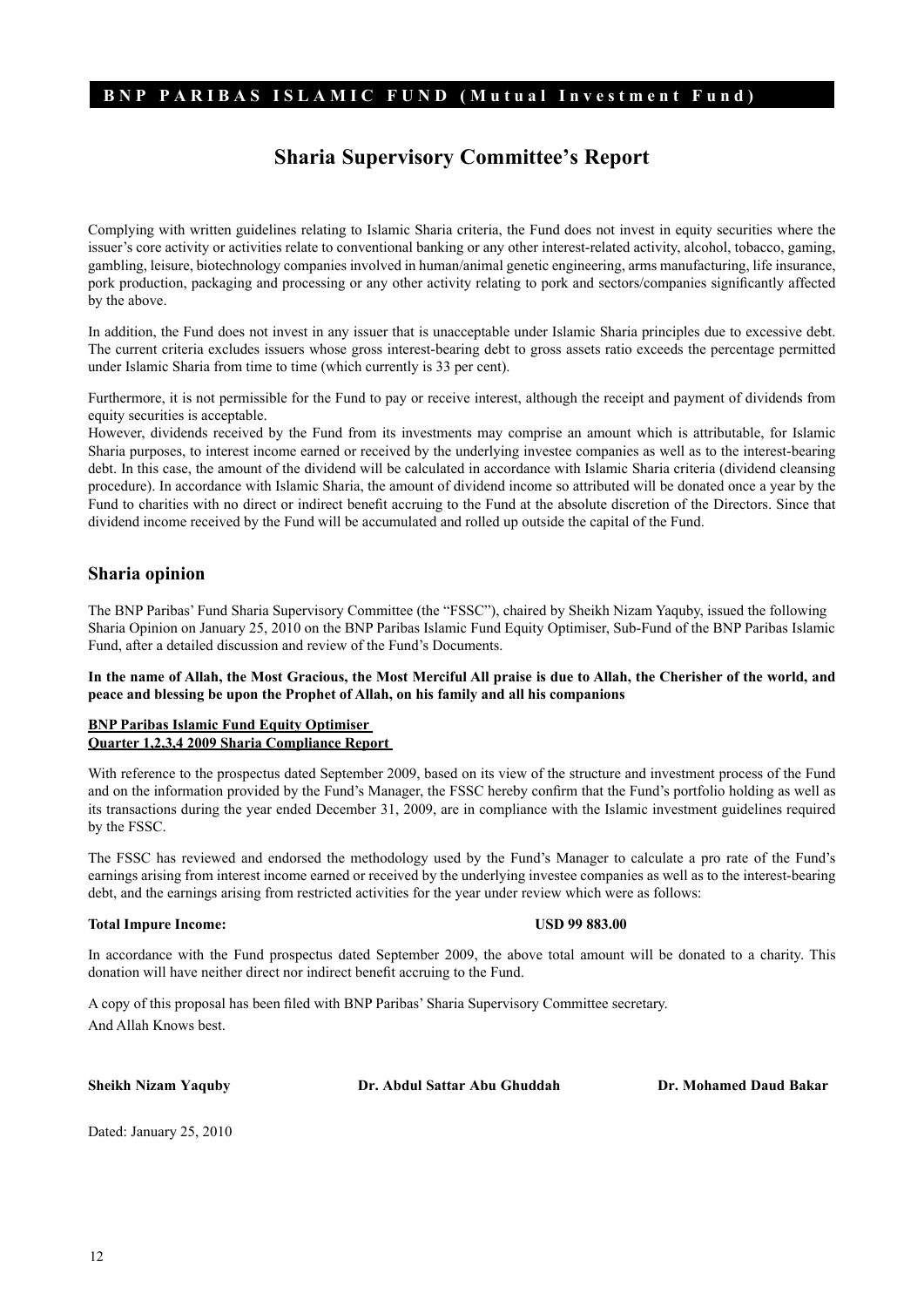# **Rapport du Conseil de Surveillance de la Sharia**

Conformément aux directives écrites relatives aux critères de la Sharia islamique, le Fonds n'investit pas dans des instruments de capitaux propres d'émetteurs exerçant leur activité principale ou leurs activités principales dans la banque ou toute autre activité mettant en jeu des intérêts, l'alcool, le tabac, les jeux, les paris, les loisirs, les sociétés de biotechnologie impliquées dans des activités d'ingénierie génétique humaine/animale, la fabrication d'armes, l'assurance-vie, la production, le conditionnement et le traitement de la viande de porc ou toute autre activité ayant trait à la viande de porc, les secteurs et entreprises affectés de façon importante par les activités précitées.

En outre, le Fonds n'investit pas dans un émetteur, qui, selon les principes de la Sharia islamique, n'est pas acceptable du fait d'un endettement excessif. Les critères actuels excluent les émetteurs dont le ratio de l'endettement brut porteur d'intérêts rapporté aux actifs bruts est supérieur au pourcentage autorisé par la Sharia islamique de temps à autre (actuellement de 33 pour cent).

De plus, il n'est pas permis au Fonds de payer ou de recevoir des intérêts, bien que le fait de recevoir ou de payer des dividendes provenant de titres participatifs soit acceptable.

Les dividendes provenant des investissements du Fonds peuvent toutefois comprendre un montant attribuable, selon la Sharia, à des intérêts perçus par les sociétés dans lesquelles le Fonds a investi, ainsi qu'à de la dette produisant des intérêts. Le cas échéant, le montant des dividendes attribuables à de telles sources sera calculé conformément aux critères de la Sharia (selon une procédure d'épuration des dividendes). Conformément à la Sharia, le montant des dividendes attribuables à de telles sources sera reversé une fois par an par le Fonds à des organismes de bienfaisance sans que le Fonds ou ses conseillers n'en tirent directement ou indirectement parti, au gré absolu des Administrateurs. Par conséquent, les revenus de dividendes du Fonds seront capitalisés et réinvestis en dehors du capital du Fonds.

#### **Opinion**

Le Conseil de Surveillance de la Sharia de BNP Paribas (le « FSSC »), présidé par Sheikh Nizam Yaquby, a formulé l'opinion suivante, le 25 janvier 2010, sur BNP PARIBAS ISLAMIC FUND Equity Optimiser, compartiment de BNP PARIBAS ISLAMIC FUND, à l'issue d'une discussion et d'un examen approfondis des Documents du Fonds.

#### **Au nom d'Allah, le très Clément, le très Miséricordieux, que les prières soient sur Allah l'Adorateur du monde, et que le Prophète Allah aille en paix et soit béni, ainsi que sa famille et ses disciples et adeptes**

#### **BNP Paribas Islamic Fund Equity Optimiser Rapport de conformité de la Sharia pour les trimestres 1, 2, 3, 4 2009**

En référence au Prospectus daté septembre 2009, sur la base de son avis sur la structure et sur le processus d'investissement du Fonds et des informations fournies par le Gestionnaire du Fonds, le FSSC confirme par les présentes que les titres détenus en portefeuille par le Fonds, ainsi que les transactions réalisées pour l'exercice conclu au 31 décembre 2009, sont conformes aux principes directeurs imposés par le FSSC concernant l'investissement islamique.

Le FSSC a examiné et validé la méthodologie utilisée par le Fonds pour calculer la quote-part des bénéfices du Fonds découlant des produits d'intérêts perçus par les sociétés dans lesquelles le Fonds a investi, ainsi que des dettes porteuses d'intérêts et des bénéfices provenant des activités restreintes pour la période examinée, qui s'élèvent à :

#### **Total des revenus impurs : USD 99 883,00**

Conformément au Prospectus du Fonds en date de septembre 2009, le montant total sera donné à une oeuvre de bienfaisance. Le Fonds ne tirera aucun avantage direct ou indirect de cette donation.

Un exemplaire de ce document a été déposé auprès du secrétaire du Conseil de Surveillance de la Sharia de BNP Paribas. Et que la volonté d'Allah soit faite

**Sheikh Nizam Yaquby Dr. Abdul Sattar Abu Ghuddah Dr. Mohamed Daud Bakar**

Date: 25 janvier 2010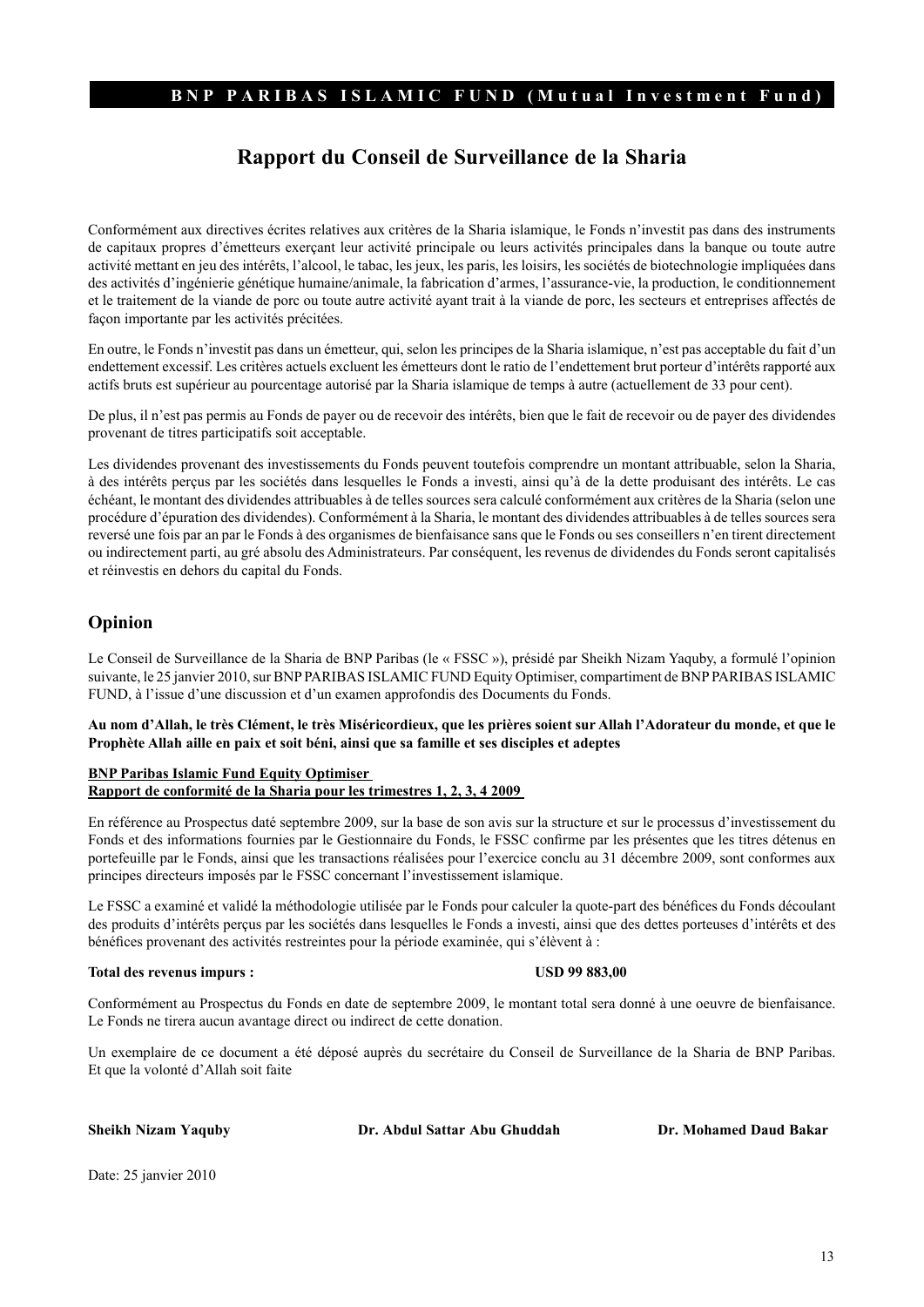# **Bericht des Scharia-Komitees**

Der Fonds investiert gemäß den schriftlich festgelegten Scharia-Kriterien nicht in Beteiligungspapiere von Emittenten, deren Kernaktivität/-aktivitäten folgende Bereiche betreffen: das traditionelle Bankgeschäft oder andere zinsbasierte Aktivitäten, Alkohol, Tabak, Glücksspiele, Wetten, Freizeit, Biotech-Unternehmen, die im Bereich Genmanipulation (Mensch/Tier) tätig sind, Waffenproduktion, Lebensversicherung sowie Produktion, Verpackung und Verarbeitung von Schweinefleisch und jede andere Tätigkeit, die mit Schweinefleisch zusammenhängt, sowie Unternehmen und Branchen, die einen wesentlichen Bezug zu den im Voranstehenden genannten Aktivitäten aufweisen.

Der Fonds wird ferner keine Papiere von Emittenten erwerben, die aufgrund übermäßiger Verschuldung nach den Scharia-Kriterien nicht akzeptabel sind. Derzeit sind nach diesen Kriterien Emittenten ausgeschlossen, bei denen das Verhältnis von verzinslicher Bruttoverschuldung zu Bruttoaktiva zeitweise über dem von den Scharia-Kriterien erlaubten Prozentsatz liegt (derzeit 33 Prozent).

Außerdem darf der Fonds weder Zinsen zahlen noch entgegennehmen. Dividenden aus Beteiligungspapieren dürfen jedoch empfangen beziehungsweise bezahlt werden.

Die aus Investitionen erhaltenen Dividenden können jedoch einen Anteil enthalten, der aus Scharia-Sicht bei dem Unternehmen, in das investiert wurde, den Zinserträgen zuzurechnen ist oder auch der verzinslichen Verschuldung. In diesem Fall wird der Dividendenbetrag gemäß den Scharia-Kriterien errechnet (Dividend-Cleansing-Verfahren). Gemäß Letzteren wird dieser Anteil der Dividendenerträge einmal jährlich nach freiem Ermessen der Verwaltungsratsmitglieder an karitative Einrichtungen gespendet ohne direkten oder indirekten Vorteil für den Fonds. Da diese Dividendeneinnahmen außerhalb des Fondskapitals akkumuliert und reinvestiert werden.

#### **Testat des Scharia-Komitees**

Das Fund Sharia Supervisory Committee (das "FSSC") von BNP Paribas hat unter dem Vorsitz von Sheikh Nizam Yaquby am 25. Januar 2010 für den BNP Paribas Islamic Fund Equity Optimiser, ein Teilfonds des BNP PARIBAS ISLAMIC FUND, nach ausführlicher Besprechung und Prüfung der Fonds-Unterlagen folgendes Scharia-Testat erteilt:

**Im Namen Allahs, des barmherzigen und gnädigen Gottes. Aller Lob gebührt Allah, dem Erhabenen. Frieden und Segen seien auf dem Propheten Allahs, auf seiner Familie und seinen Gefährten.**

#### **BNP Paribas Islamic Fund Equity Optimiser Sharia-Compliance-Bericht für das 1., 2., 3. und 4. Quartal 2009**

Das FSSC bestätigt hiermit unter Bezugnahme auf den Prospekt Stand September 2009 und auf Basis seiner Beurteilung der Struktur und des Anlageverfahrens des Fonds sowie der vom Fondsmanager bereitgestellten Informationen, dass der Wertpapierbestand und die Transaktionen des Fonds im Geschäftsjahr zum 31. Dezember 2009 den vom FSSC aufgestellten Scharia-Anlagerichtlinien entsprechen.

Das FSSC hat die Methode des Fondsmanagers zur Berechnung des Anteils jener Fondseinnahmen im Betrachtungszeitraum untersucht und bestätigt, die aus Zinseinnahmen der Gesellschaften, in die er investiert, aus verzinslicher Verschuldung sowie aus Einnahmen durch Aktivitäten, die Einschränkungen unterliegen, stammen. Hierbei ergibt sich folgendes Ergebnis:

#### **"Unreine" Einnahmen insgesamt: USD 99 883,00**

Der Gesamtbetrag wird gemäß Fondsprospekt (Stand September 2009) an eine karitative Einrichtung übergeben. Diese Spende hat für den Fonds weder direkte noch indirekte Vorteile.

Eine Abschrift dieses Berichts wurde beim Sekretariat des Sharia Supervisory Committee von BNP Paribas hinterlegt. Und Allah weiß es am Besten.

**Sheikh Nizam Yaquby Dr. Abdul Sattar Abu Ghuddah Dr. Mohamed Daud Bakar**

Datum: 25. Januar 2010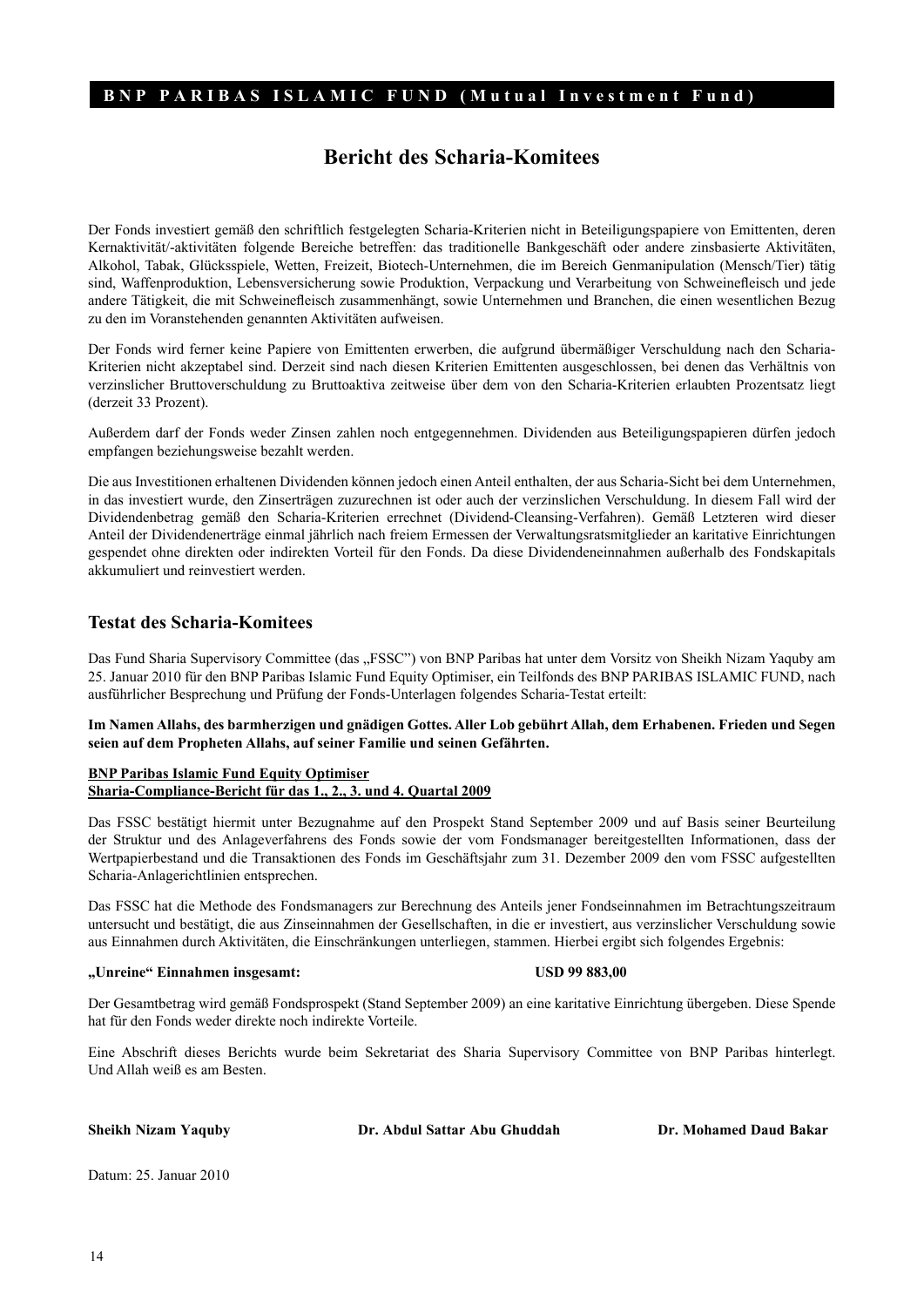# **PRICEWATERHOUSE COPERS**

**PricewaterhouseCoopers Société à responsabilité limitée Réviseur d'Entreprises** 400, route d'Esch B.P. 1443 L-1014 Luxembourg Téléphone : +352 494848-1 Facsimile : +352 494848-2900 www.pwc.com/lu info@lu.pwc.com

# **Independent Auditor's Report**

To the Unitholders of **BNP PARIBAS ISLAMIC FUND**

Following our appointment by the Board of Directors of the Management Company dated May 8, 2009, we have audited the accompanying financial statements of BNP PARIBAS ISLAMIC FUND, which comprise the statement of net assets and the statement of investments as at December 31, 2009 and the statement of operations and changes in net assets for the year then ended, and a summary of significant accounting policies and other explanatory notes to the financial statements.

#### **Board of Directors of the Management Company's responsibility for the financial statements**

The Board of Directors of the Management Company is responsible for the preparation and fair presentation of these financial statements in accordance with Luxembourg legal and regulatory requirements relating to the preparation of the financial statements. This responsibility includes: designing, implementing and maintaining internal control relevant to the preparation and fair presentation of financial statements that are free from material misstatement, whether due to fraud or error; selecting and applying appropriate accounting policies; and making accounting estimates that are reasonable in the circumstances.

#### **Auditor's responsibility**

Our responsibility is to express an opinion on these financial statements based on our audit. We conducted our audit in accordance with International Standards on Auditing as adopted by the "Institut des Réviseurs d'Entreprises". Those standards require that we comply with ethical requirements and plan and perform the audit to obtain reasonable assurance whether the financial statements are free from material misstatement.

An audit involves performing procedures to obtain audit evidence about the amounts and disclosures in the financial statements. The procedures selected depend on the Auditor's judgment, including the assessment of the risks of material misstatement of the financial statements, whether due to fraud or error. In making those risk assessments, the Auditor considers internal control relevant to the entity's preparation and fair presentation of the financial statements in order to design audit procedures that are appropriate in the circumstances, but not for the purpose of expressing an opinion on the effectiveness of the entity's internal control. An audit also includes evaluating the appropriateness of accounting policies used and the reasonableness of accounting estimates made by the Board of Directors of the Management Company, as well as evaluating the overall presentation of the financial statements.

We believe that the audit evidence we have obtained is sufficient and appropriate to provide a basis for our audit opinion.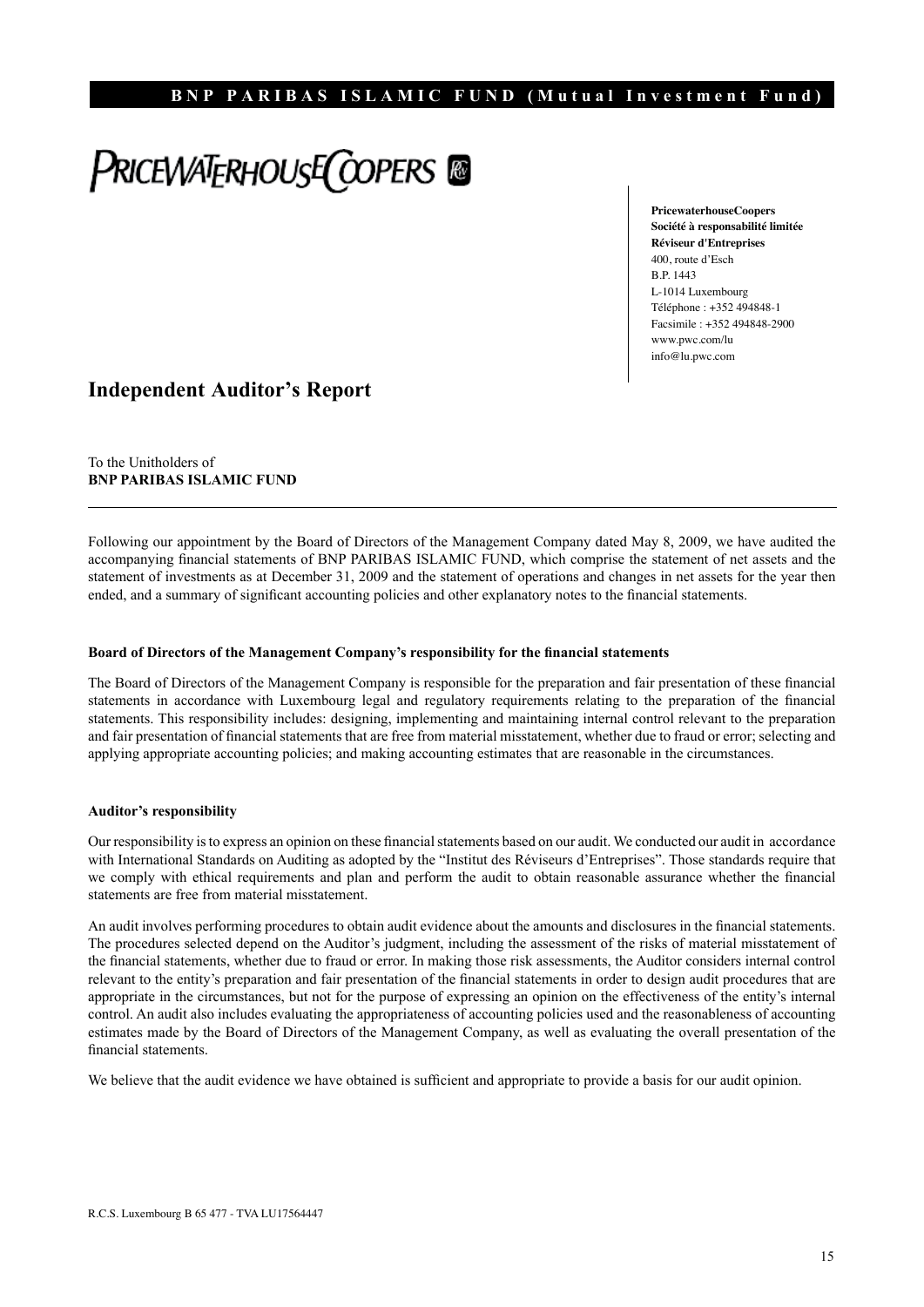PRICEWATERHOUSE COPERS

#### **Opinion**

In our opinion, these financial statements give a true and fair view of the financial position of BNP PARIBAS ISLAMIC FUND as of December 31, 2009, and of the results of its operations and changes in its net assets for the year then ended in accordance with Luxembourg legal and regulatory requirements relating to the preparation of the financial statements.

#### **Other matters**

Supplementary information included in the annual report has been reviewed in the context of our mandate but has not been subject to specific audit procedures carried out in accordance with the standards described above. Consequently, we express no opinion on such information. However, we have no observation to make concerning such information in the context of the financial statements taken as a whole.

PricewaterhouseCoopers S.à r.l. Luxembourg, April 1, 2010 Réviseur d'entreprises Represented by

Anne Laurent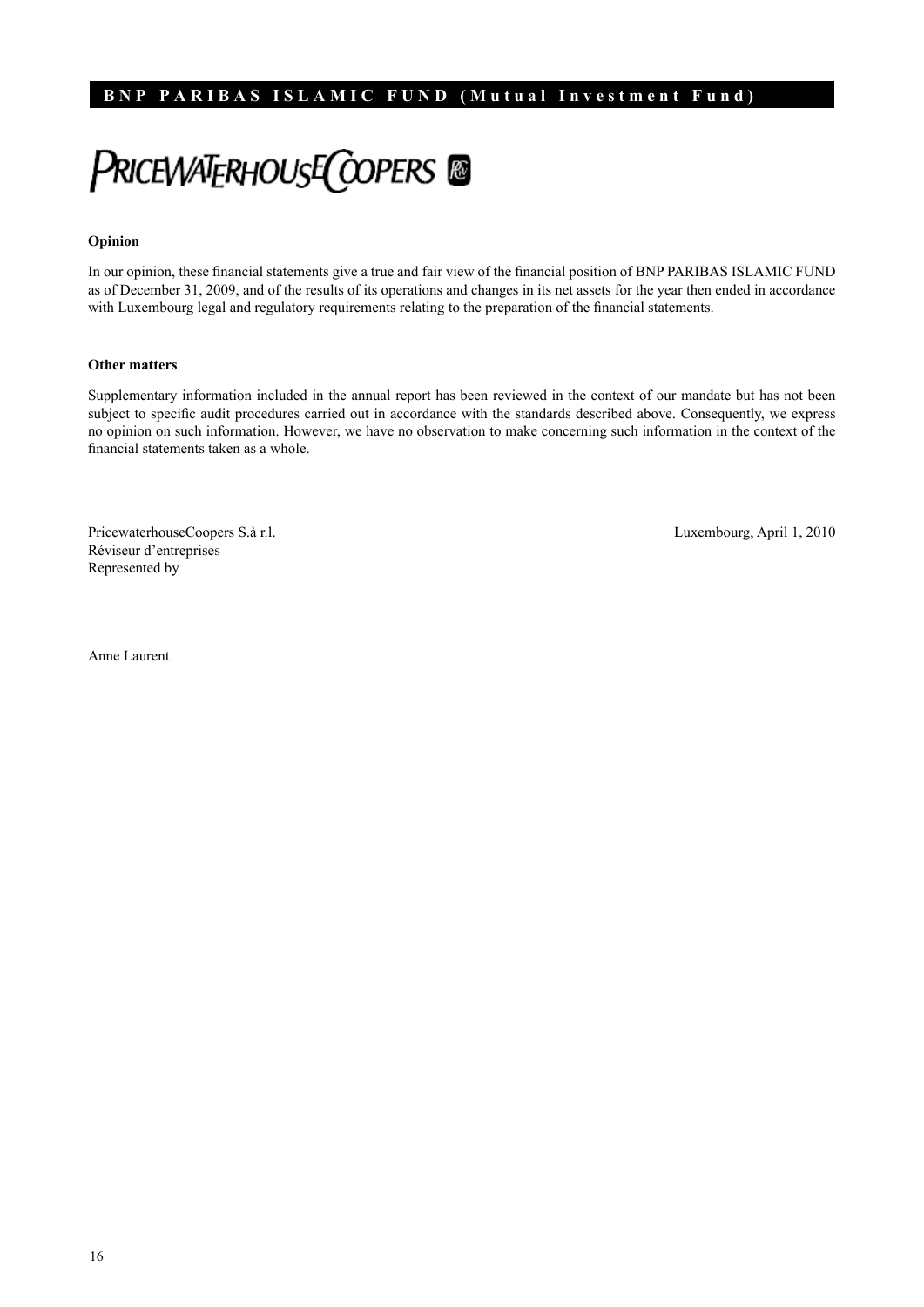# PRICEWATERHOUSE COPERS @

**PricewaterhouseCoopers Société à responsabilité limitée Réviseur d'Entreprises** 400, route d'Esch B.P. 1443 L-1014 Luxembourg Téléphone : +352 494848-1 Facsimile : +352 494848-2900 www.pwc.com/lu info@lu.pwc.com

# **Rapport du Réviseur d'entreprises**

Aux Porteurs de parts de **BNP PARIBAS ISLAMIC FUND**

Conformément au mandat donné par le Conseil d'Administration de la Société de Gestion du 8 mai 2009, nous avons effectué l'audit des états financiers ci-joints de BNP PARIBAS ISLAMIC FUND, comprenant l'état des actifs nets, l'état du portefeuilletitres au 31 décembre 2009 ainsi que l'état des opérations et des variations des actifs nets pour l'exercice clos à cette date, et des annexes contenant un résumé des principales méthodes comptables et d'autres notes explicatives aux états financiers.

#### **Responsabilité du Conseil d'Administration de la Société de Gestion dans l'établissement et la présentation des états financiers**

Le Conseil d'Administration de la Société de Gestion est responsable de l'établissement et de la présentation sincère de ces états financiers, conformément aux prescriptions légales et réglementaires relatives à l'établissement et la présentation des états financiers en vigueur au Luxembourg. Cette responsabilité comprend : la conception, la mise en place et le suivi d'un contrôle interne relatif à l'établissement et la présentation sincère d'états financiers ne comportant pas d'anomalies significatives, que celles-ci résultent de fraudes ou d'erreurs ; le choix et l'application de principes et méthodes comptables appropriés ; ainsi que la détermination d'estimations comptables raisonnables au regard des circonstances.

#### **Responsabilité du Réviseur d'entreprises**

Notre responsabilité est d'exprimer une opinion sur ces états financiers sur la base de notre audit. Nous avons effectué notre audit selon les Normes Internationales d'Audit telles qu'adoptées par l'Institut des Réviseurs d'Entreprises. Ces normes requièrent de notre part de nous conformer aux règles d'éthique et de planifier et de réaliser l'audit pour obtenir une assurance raisonnable que les états financiers ne comportent pas d'anomalies significatives.

Un audit implique la mise en oeuvre de procédures en vue de recueillir des éléments probants concernant les montants et les informations fournies dans les états financiers. Le choix des procédures relève du jugement du Réviseur d'entreprises, de même que l'évaluation du risque que les états financiers contiennent des anomalies significatives, que celles-ci résultent de fraudes ou d'erreurs. En procédant à ces évaluations du risque, le Réviseur d'entreprises prend en compte le contrôle interne en vigueur dans l'entité relatif à l'établissement et la présentation sincère des états financiers afin de définir des procédures d'audit appropriées en la circonstance, et non dans le but d'exprimer une opinion sur l'efficacité de celui-ci. Un audit comporte également l'appréciation du caractère approprié des méthodes comptables retenues et le caractère raisonnable des estimations comptables faites par le Conseil d'Administration de la Société de Gestion, de même que l'appréciation de la présentation d'ensemble des états financiers.

Nous estimons que les éléments probants recueillis sont suffisants et appropriés pour fonder notre opinion.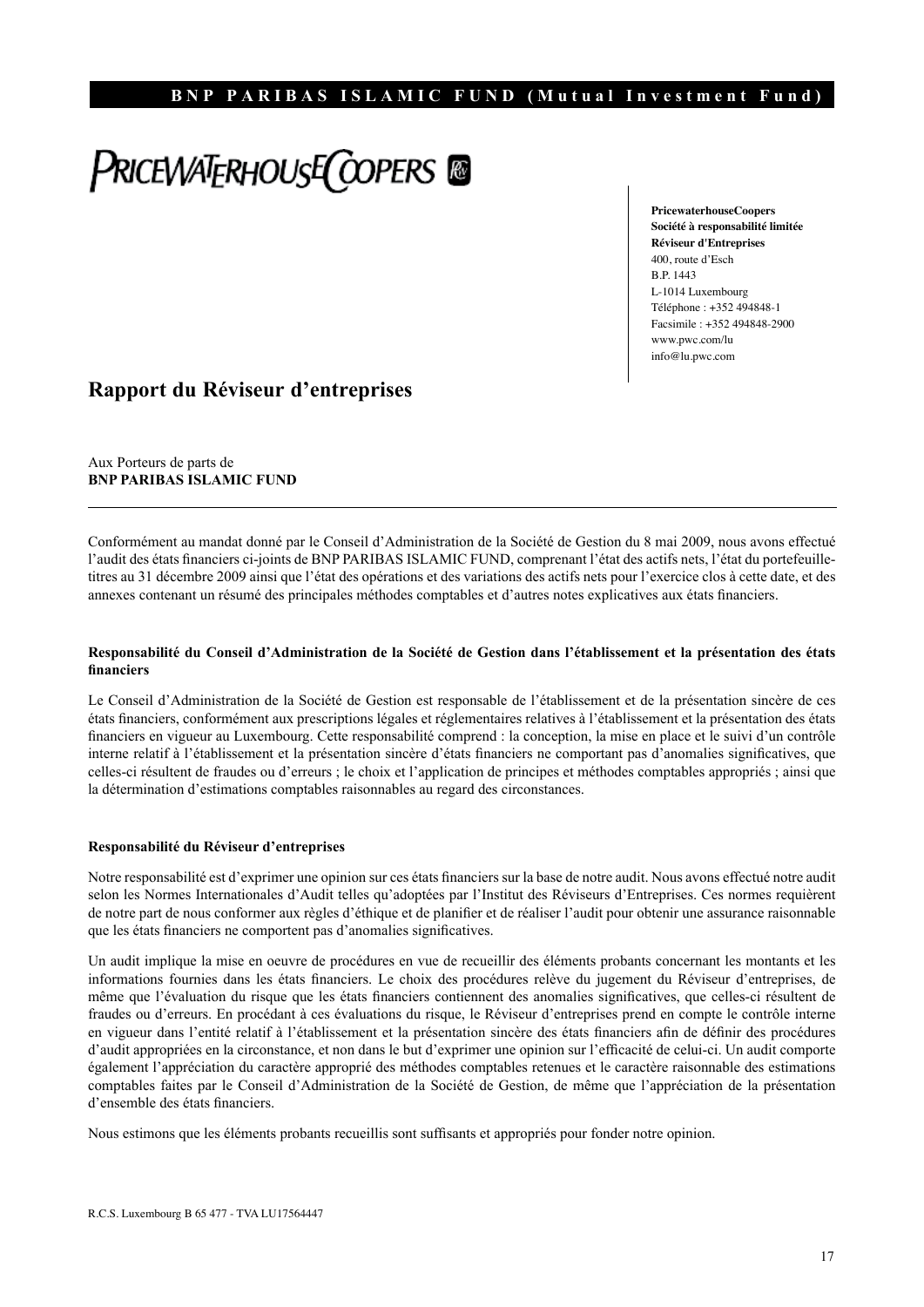**PRICEWATERHOUSE COPERS** 

#### **Opinion**

A notre avis, ces états financiers donnent une image fidèle du patrimoine et de la situation financière de BNP PARIBAS ISLAMIC FUND au 31 décembre 2009, ainsi que du résultat de ses opérations et des variations des actifs nets pour l'exercice clos à cette date, conformément aux prescriptions légales et réglementaires relatives à l'établissement et la présentation des états financiers en vigueur au Luxembourg.

#### **Autre sujet**

Les informations supplémentaires incluses dans le rapport annuel ont été examinées dans le cadre de notre mission, mais n'ont pas fait l'objet de procédures d'audit spécifiques selon les normes décrites ci-avant. Par conséquent, nous n'émettons pas d'opinion sur ces informations. Néanmoins, ces informations n'appellent pas d'observation de notre part dans le contexte des états financiers pris dans leur ensemble.

Réviseur d'entreprises Représentée par

PricewaterhouseCoopers S.à r.l. Luxembourg, le 1er avril 2010

Anne Laurent

*Seule la version anglaise du présent rapport annuel a fait l'objet d'un contrôle par le Réviseur d'entreprises. Par conséquent, le Rapport du Réviseur d'entreprises ne fait référence qu'à la version anglaise du présent rapport, les autres versions résultant de traductions sérieuses réalisées sous la responsabilité du Conseil d'Administration. En cas de différence entre la version anglaise et la traduction, seule la version anglaise fait foi.*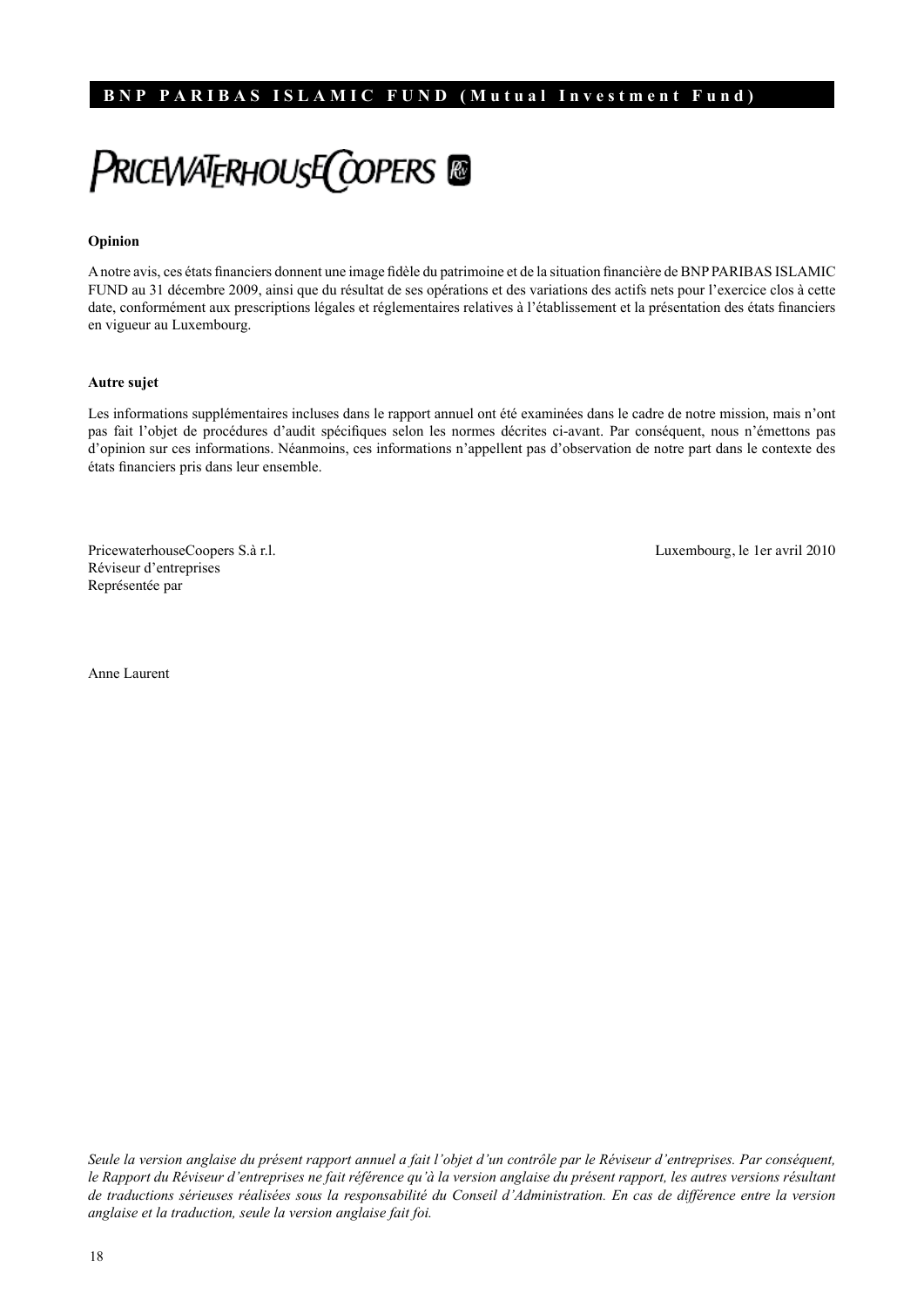# PRICEWATERHOUSE COPERS @

**PricewaterhouseCoopers Société à responsabilité limitée Réviseur d'Entreprises** 400, route d'Esch B.P. 1443 L-1014 Luxembourg Téléphone : +352 494848-1 Facsimile : +352 494848-2900 www.pwc.com/lu info@lu.pwc.com

# **Bericht des Abschlussprüfers**

An die Anteilinhaber des **BNP PARIBAS ISLAMIC FUND**

Entsprechend dem uns vom Verwaltungsrat der Gesellschaft erteilten Auftrag vom 8. Mai 2009 haben wir den beigefügten Jahresabschluss des BNP PARIBAS ISLAMIC FUND geprüft, der die Aufstellung des Nettovermögens, die Aufstellung des Wertpapierbestands zum 31. Dezember 2009, die Aufwands- und Ertragsrechnung und Entwicklung des Nettovermögens für das zu diesem Termin abgelaufene Geschäftsjahr, eine Zusammenfassung der wesentlichen Rechnungslegungsgrundsätze und -methoden und die sonstigen Erläuterungen zu den Aufstellungen enthält.

#### **Verantwortlichkeit des Verwaltungsrats der Gesellschaft für den Jahresabschluss**

Die Erstellung und die wahrheitsgetreue Darstellung dieses Jahresabschlusses gemäß den in Luxemburg geltenden gesetzlichen Bestimmungen und Verordnungen zur Erstellung und Darstellung des Jahresabschlusses liegen in der Verantwortlichkeit des Verwaltungsrats der Gesellschaft. Diese Verantwortlichkeit umfasst die Entwicklung, Umsetzung und Aufrechterhaltung des internen Kontrollsystems hinsichtlich der Erstellung und der wahrheitsgetreuen Darstellung des Jahresabschlusses, so dass dieser frei von wesentlichen unzutreffenden Angaben ist, unabhängig davon, ob diese aus Unrichtigkeiten oder Verstößen resultieren, sowie die Auswahl und Anwendung von angemessenen Rechnungslegungsgrundsätzen und -methoden und die Festlegung angemessener rechnungslegungsrelevanter Schätzungen.

#### **Verantwortlichkeit des Abschlussprüfers**

In unserer Verantwortung liegt es, auf der Grundlage unserer Abschlussprüfung diesem Jahresabschluss ein Testat zu erteilen. Wir führten unsere Abschlussprüfung nach den vom "Institut des Réviseurs d'Entreprises" umgesetzten internationalen Prüfungsgrundsätzen (International Standards on Auditing) durch. Diese Grundsätze verlangen, dass wir die Berufspflichten und -grundsätze einhalten und die Prüfung dahingehend planen und durchführen, dass mit hinreichender Sicherheit erkannt werden kann, ob der Jahresabschluss frei von wesentlichen unzutreffenden Angaben ist.

Eine Abschlussprüfung beinhaltet die Durchführung von Verfahren zum Erhalt von Prüfungsnachweisen für die im Jahresabschluss enthaltenen Beträge und Informationen. Die Auswahl der Verfahren obliegt der Beurteilung des Abschlussprüfers ebenso wie die Bewertung des Risikos, dass der Jahresabschluss wesentliche unzutreffende Angaben aufgrund von Unrichtigkeiten oder Verstößen enthält. Im Rahmen dieser Risikoeinschätzung berücksichtigt der Abschlussprüfer das für die Erstellung und die wahrheitsgetreue Darstellung des Jahresabschlusses eingerichtete interne Kontrollsystem, um die unter diesen Umständen angemessenen Prüfungshandlungen festzulegen, nicht jedoch, um ein Testat über die Wirksamkeit des internen Kontrollsystems abzugeben. Eine Abschlussprüfung beinhaltet ebenfalls die Bewertung der Angemessenheit der angewandten Rechnungslegungsgrundsätze und -methoden und der Angemessenheit der vom Verwaltungsrat der Gesellschaft vorgenommenen Schätzungen sowie die Beurteilung der Gesamtdarstellung des Jahresabschlusses.

Nach unserer Auffassung sind die erhaltenen Prüfungsnachweise als Grundlage für die Erteilung unseres Testats ausreichend und angemessen.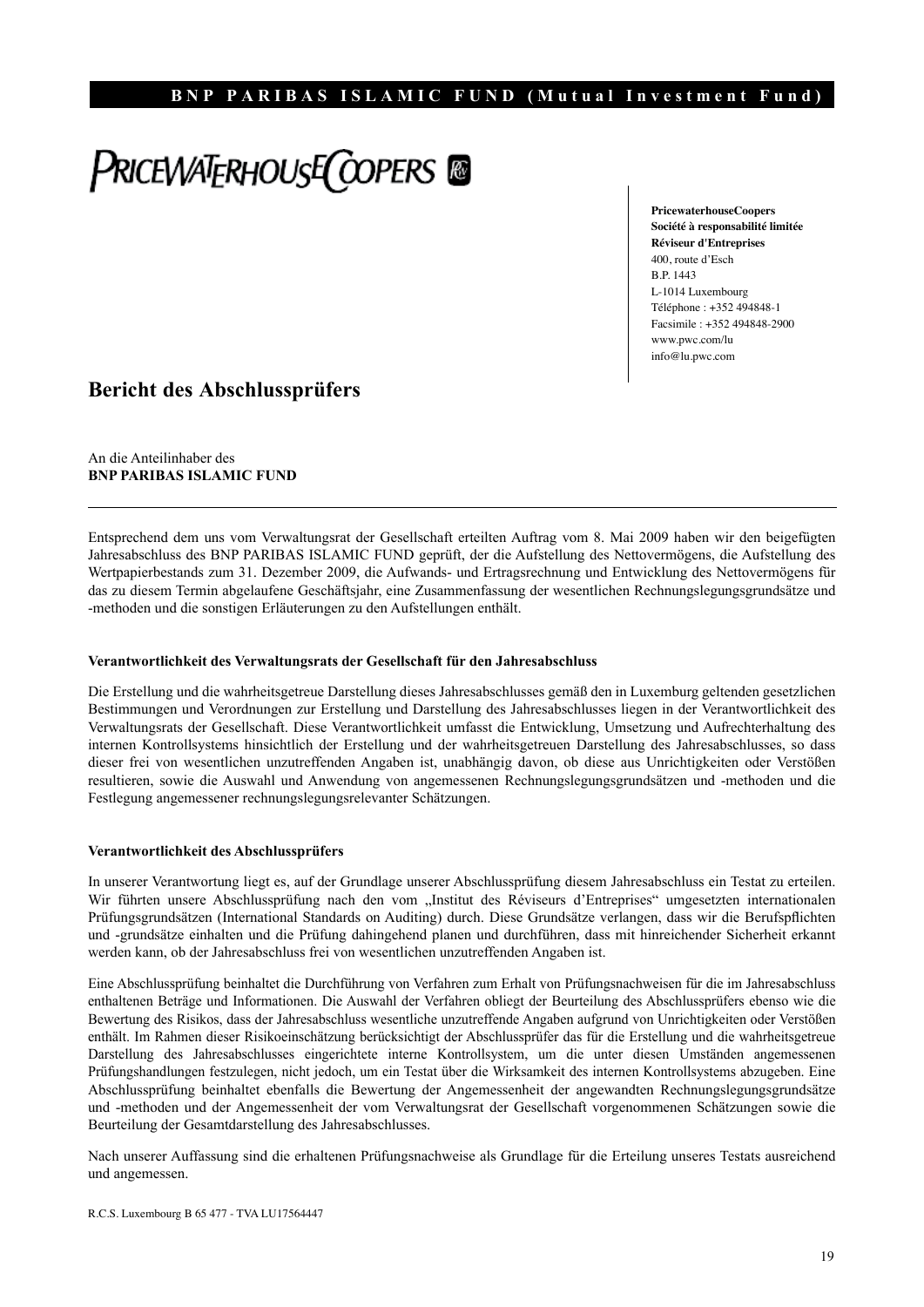# **PRICEWATERHOUSE COPERS**

#### **Testat**

Nach unserer Auffassung vermittelt der beigefügte Jahresabschluss in Übereinstimmung mit den in Luxemburg geltenden gesetzlichen Bestimmungen und Verordnungen betreffend die Erstellung und Darstellung des Jahresabschlusses ein den tatsächlichen Verhältnissen entsprechendes Bild der Vermögens- und Finanzlage des BNP PARIBAS ISLAMIC FUND zum 31. Dezember 2009 sowie der Ertragslage und der Entwicklung des Nettovermögens für das zu diesem Termin endende Geschäftsjahr.

#### **Sonstiges**

Die im Jahresbericht enthaltenen ergänzenden Angaben wurden von uns im Rahmen unseres Auftrags durchgesehen, waren aber nicht Gegenstand besonderer Prüfungshandlungen nach den oben beschriebenen Grundsätzen. Unser Testat bezieht sich daher nicht auf diese Angaben. Im Rahmen der Gesamtdarstellung des Jahresabschlusses haben uns diese Angaben keinen Anlass zu Anmerkungen gegeben.

PricewaterhouseCoopers S.à r.l. Luxemburg, den 1. April 2010 Réviseur d'entreprises Vertreten durch

Anne Laurent

*Von den Abschlussprüfern ist nur die englische Version des vorliegenden Jahresberichts durchgesehen worden. Der Bericht des Abschlussprüfers bezieht sich daher nur auf die englische Version des Berichts; andere Versionen sind das Ergebnis einer gewissenhaften Übersetzung, die unter der Verantwortung des Verwaltungsrats erstellt worden ist. Im Falle von Abweichungen zwischen der englischen Version und der Übersetzung ist die englische Version maßgebend.*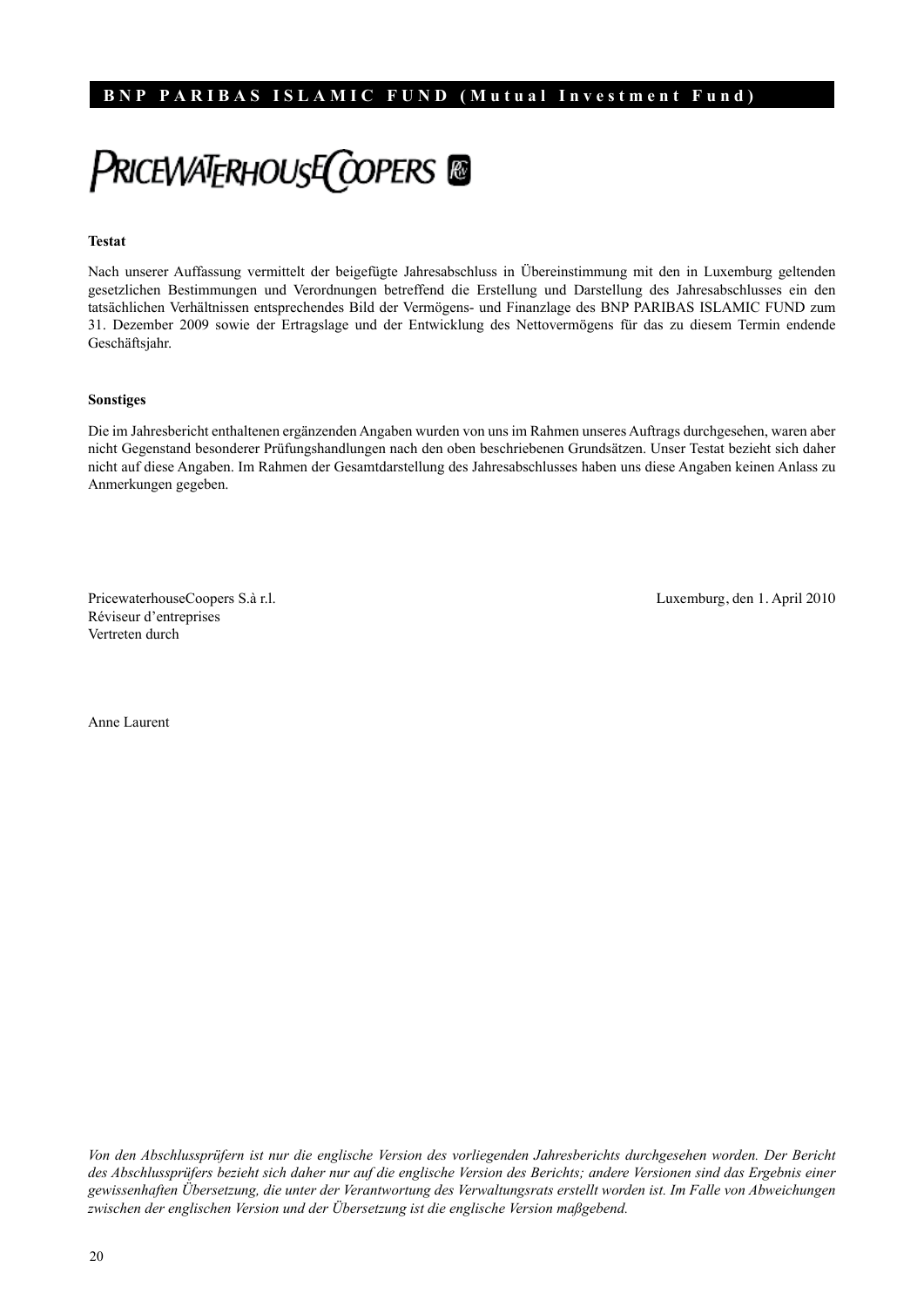# **Statement of net assets as at /** *Etat des actifs nets au* **/** *Aufstellung des Nettovermögens zum* **31/12/2009**

| English                                                                                            | Français                                                                                                                           | Deutsch                                                                                                             | <b>BNP Paribas Islamic Fund -</b><br><b>Equity Optimiser</b><br><b>USD</b> |
|----------------------------------------------------------------------------------------------------|------------------------------------------------------------------------------------------------------------------------------------|---------------------------------------------------------------------------------------------------------------------|----------------------------------------------------------------------------|
| <b>Assets</b><br>Investments at market value<br>(note 4.2)<br>Cash at bank<br>Dividends receivable | <i><b>Actifs</b></i><br>Portefeuille-titres à la valeur<br>$d'$ évaluation (note 4.2)<br>Avoirs bancaires<br>Dividendes à recevoir | <b>Aktiva</b><br>Wertpapierbestand zum Marktwert<br>(Erläuterung 4.2)<br>Bankguthaben<br>Forderungen aus Dividenden | 39 769 794<br>158 409<br>56 895                                            |
| <b>Total assets</b>                                                                                | <b>Total actifs</b>                                                                                                                | Aktiva insgesamt                                                                                                    | 39 985 098                                                                 |
| <b>Liabilities</b><br>Accrued expenses<br>Other liabilities                                        | <b>Passifs</b><br>Frais à payer<br>Autres passifs                                                                                  | <b>Passiva</b><br>Verbindlichkeiten aus Gebühren<br>Sonstige Verbindlichkeiten                                      | 66 221<br>112 208                                                          |
| <b>Total liabilities</b>                                                                           | <b>Total passifs</b>                                                                                                               | Passiva insgesamt                                                                                                   | 178 429                                                                    |
| Net assets at the end of the financial year                                                        | Actifs nets en fin d'exercice                                                                                                      | Nettovermögen zum Ende<br>des Geschäftsjahres                                                                       | 39 806 669                                                                 |
| Number of units outstanding<br>Classic C<br>Net asset value per unit<br>Classic C                  | Nombre de parts en circulation<br>$Classic$ $C$<br>Valeur nette d'inventaire par part<br>Classic C                                 | Anteile im Umlauf<br>Classic C<br>Nettoinventarwert je Anteil<br>Classic C                                          | 30 624,281<br>1 1 8 4 6 0                                                  |
| Number of units outstanding<br>Institutions C<br>Net asset value per unit<br>Institutions C        | Nombre de parts en circulation<br>Institutions C<br>Valeur nette d'inventaire par part<br>Institutions C                           | Anteile im Umlauf<br>Institutions C<br>Nettoinventarwert je Anteil<br>Institutions C                                | 23,415<br>122 149,83                                                       |
| Number of units outstanding<br>Privilège C<br>Net asset value per unit<br>Privilège C              | Nombre de parts en circulation<br>Privilège C<br>Valeur nette d'inventaire par part<br>Privilège C                                 | Anteile im Umlauf<br>Privilège C<br>Nettoinventarwert je Anteil<br>Privilège C                                      | 55,569<br>12 037,34                                                        |
| Net assets as at December 31, 2008                                                                 | Actifs nets au 31 décembre 2008                                                                                                    | Nettovermögen zum 31. Dezember 2008                                                                                 | 32 764 517                                                                 |
| Number of units outstanding<br>Classic C<br>Net asset value per unit<br>Classic C                  | Nombre de parts en circulation<br>Classic C<br>Valeur nette d'inventaire par part<br>Classic C                                     | Anteile im Umlauf<br>Classic C<br>Nettoinventarwert je Anteil<br>Classic C                                          | 27 417,244<br>978,39                                                       |
| Number of units outstanding<br>Institutions C<br>Net asset value per unit<br>Institutions C        | Nombre de parts en circulation<br>Institutions C<br>Valeur nette d'inventaire par part<br>Institutions C                           | Anteile im Umlauf<br>Institutions C<br>Nettoinventarwert je Anteil<br>Institutions C                                | 21,515<br>99 958,91                                                        |
| Number of units outstanding<br>Privilège C<br>Net asset value per unit<br>Privilège C              | Nombre de parts en circulation<br>Privilège C<br>Valeur nette d'inventaire par part<br>Privilège C                                 | Anteile im Umlauf<br>Privilège C<br>Nettoinventarwert je Anteil<br>Privilège C                                      | 383,031<br>9 892,32                                                        |
| Net assets as at December 31, 2007                                                                 | Actifs nets au 31 décembre 2007                                                                                                    | Nettovermögen zum 31. Dezember 2007                                                                                 | 51 626 251                                                                 |
| Number of units outstanding<br>Classic C<br>Net asset value per unit<br>Classic C                  | Nombre de parts en circulation<br>Classic C<br>Valeur nette d'inventaire par part<br>Classic C                                     | Anteile im Umlauf<br>Classic C<br>Nettoinventarwert je Anteil<br>Classic C                                          | 30 146,497<br>1427,18                                                      |
| Number of units outstanding<br>Institutions C<br>Net asset value per unit<br>Institutions C        | Nombre de parts en circulation<br>Institutions C<br>Valeur nette d'inventaire par part<br>Institutions C                           | Anteile im Umlauf<br>Institutions C<br>Nettoinventarwert je Anteil<br>Institutions C                                | 34,262<br>144 443,99                                                       |
| Number of units outstanding<br>Privilège C<br>Net asset value per unit<br>Privilège C              | Nombre de parts en circulation<br>Privilège C<br>Valeur nette d'inventaire par part<br>Privilège C                                 | Anteile im Umlauf<br>Privilège C<br>Nettoinventarwert je Anteil<br>Privilège C                                      | 254,408<br>14 357,76                                                       |

The accompanying notes form an integral part of these financial statements. *Les notes jointes font partie intégrante de ces états financiers.*

*Die beigefügten Erläuterungen stellen einen integralen Bestandteil dieses Jahresberichts dar.*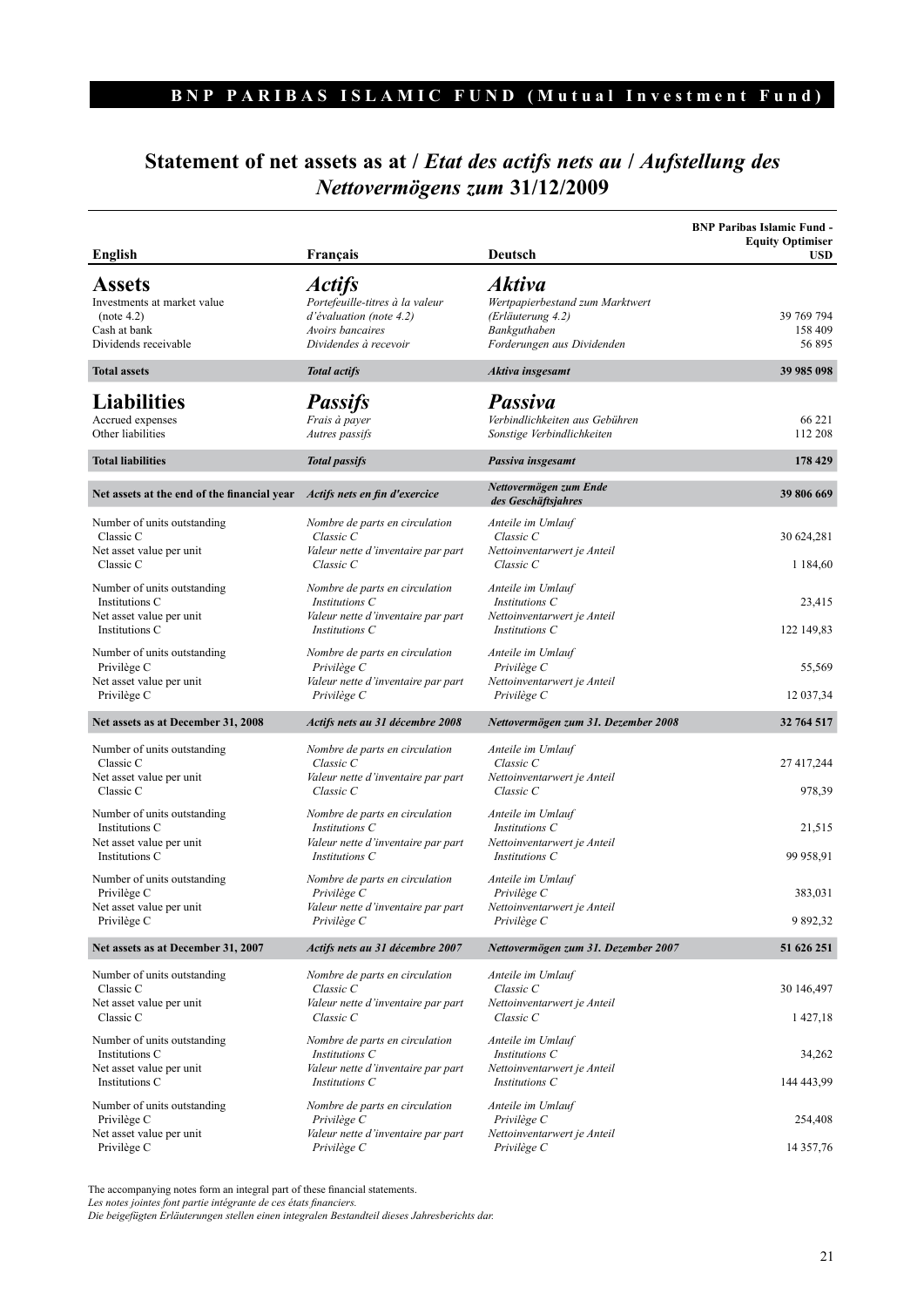# **Statement of operations and changes in net assets for the year ended /** *Etat des opérations et des variations des actifs nets au* **/** *Aufwands- und Ertragsrechnung und Entwicklung des Nettovermögens zum* **31/12/2009**

| English                                                                                                                                                   | Français                                                                                                                                                                    | <b>Deutsch</b>                                                                                                                                                                           | <b>BNP Paribas Islamic Fund -</b><br><b>Equity Optimiser</b><br><b>USD</b> |
|-----------------------------------------------------------------------------------------------------------------------------------------------------------|-----------------------------------------------------------------------------------------------------------------------------------------------------------------------------|------------------------------------------------------------------------------------------------------------------------------------------------------------------------------------------|----------------------------------------------------------------------------|
| Income<br>Dividends, net (note 4.3)                                                                                                                       | <b>Revenus</b><br>Dividendes nets (note 4.3)                                                                                                                                | <b>Erträge</b><br>Dividenden, netto (Erläuterung 4.3)                                                                                                                                    | 1 086 556                                                                  |
| <b>Total income</b>                                                                                                                                       | <b>Total des revenus</b>                                                                                                                                                    | Erträge insgesamt                                                                                                                                                                        | 1 086 556                                                                  |
| <b>Expenses</b><br>Management fees (note 5)<br>Taxe d'abonnement (note 7)<br>Custodian bank fees (note 6)<br><b>Administration fees</b><br>Operation fees | <b>Frais</b><br>Commission de gestion (note 5)<br>Taxe d'abonnement (note 7)<br>Commission de la Banque dépositaire (note 6)<br>Frais administratifs<br>Frais opérationnels | Aufwendungen<br>Anlageverwaltungsgebühren (Erläuterung 5)<br>Taxe d'abonnement (Erläuterung 7)<br>Gebühren Depotbank (Erläuterung 6)<br>Verwaltungsgebühren<br>Betriebliche Aufwendungen | 461 320<br>15 031<br>44 029<br>62 5 32<br>32 036                           |
| <b>Total expenses</b>                                                                                                                                     | <b>Total des frais</b>                                                                                                                                                      | Aufwendungen insgesamt                                                                                                                                                                   | 614 948                                                                    |
| Net investment income                                                                                                                                     | Revenu net des investissements                                                                                                                                              | Nettoertrag aus Anlagen                                                                                                                                                                  | 471 608                                                                    |
| Net realized gain/(loss) on:<br>Investments (note 4.2)<br>Foreign currency translation (note 4.1)                                                         | Plus/(moins)-value nette réalisée sur :<br>Investissements (note 4.2)<br>Change (note 4.1)                                                                                  | Realisierter Nettogewinn/(-verlust) aus:<br>Anlagen (Erläuterung 4.2)<br>Währungsumrechnung (Erläuterung 4.1)                                                                            | (4202812)<br>(526 292)                                                     |
| Net realized gain/(loss)<br>for the financial year                                                                                                        | Bénéfice/(perte) net(te) réalisé(e)<br>de l'exercice                                                                                                                        | <b>Realisierter Nettogewinn/(-verlust)</b><br>im Geschäftsjahr                                                                                                                           | (4257496)                                                                  |
| Change in net unrealized<br>appreciation/(depreciation) on:<br>Investments (note 4.2)<br>Foreign currency translation (note 4.1)                          | Variation de la plus/(moins)-value non<br>réalisée sur :<br>Investissements (note 4.2)<br>Change (note 4.1)                                                                 | Veränderung des nicht realisierten<br>Nettogewinns /(-verlusts) aus:<br>Anlagen (Erläuterung 4.2)<br>Währungsumrechnung (Erläuterung 4.1)                                                | 10 663 131<br>(5938)                                                       |
| Increase in net assets<br>as a result of operations                                                                                                       | <b>Augmentation des actifs nets</b><br>provenant des opérations                                                                                                             | Erhöhung des Nettovermögens<br>durch Transaktionen                                                                                                                                       | 6 399 697                                                                  |
| Subscriptions<br>Redemptions                                                                                                                              | Souscriptions<br>Rachats                                                                                                                                                    | Zeichnungen<br>Rücknahmen                                                                                                                                                                | 11 667 698<br>(11 025 243)                                                 |
| Net assets at the beginning<br>of the financial year                                                                                                      | Actifs nets en<br>début d'exercice                                                                                                                                          | Nettovermögen am Anfang<br>des Geschäftsjahres                                                                                                                                           | 32 764 517                                                                 |
| Net assets at the end<br>of the financial year                                                                                                            | <b>Actifs nets en</b><br>fin d'exercice                                                                                                                                     | Nettovermögen zum Ende<br>des Geschäftsjahres                                                                                                                                            | 39 806 669                                                                 |

The accompanying notes form an integral part of these financial statements.

*Les notes jointes font partie intégrante de ces états financiers.*

*Die beigefügten Erläuterungen stellen einen integralen Bestandteil dieses Jahresberichts dar.*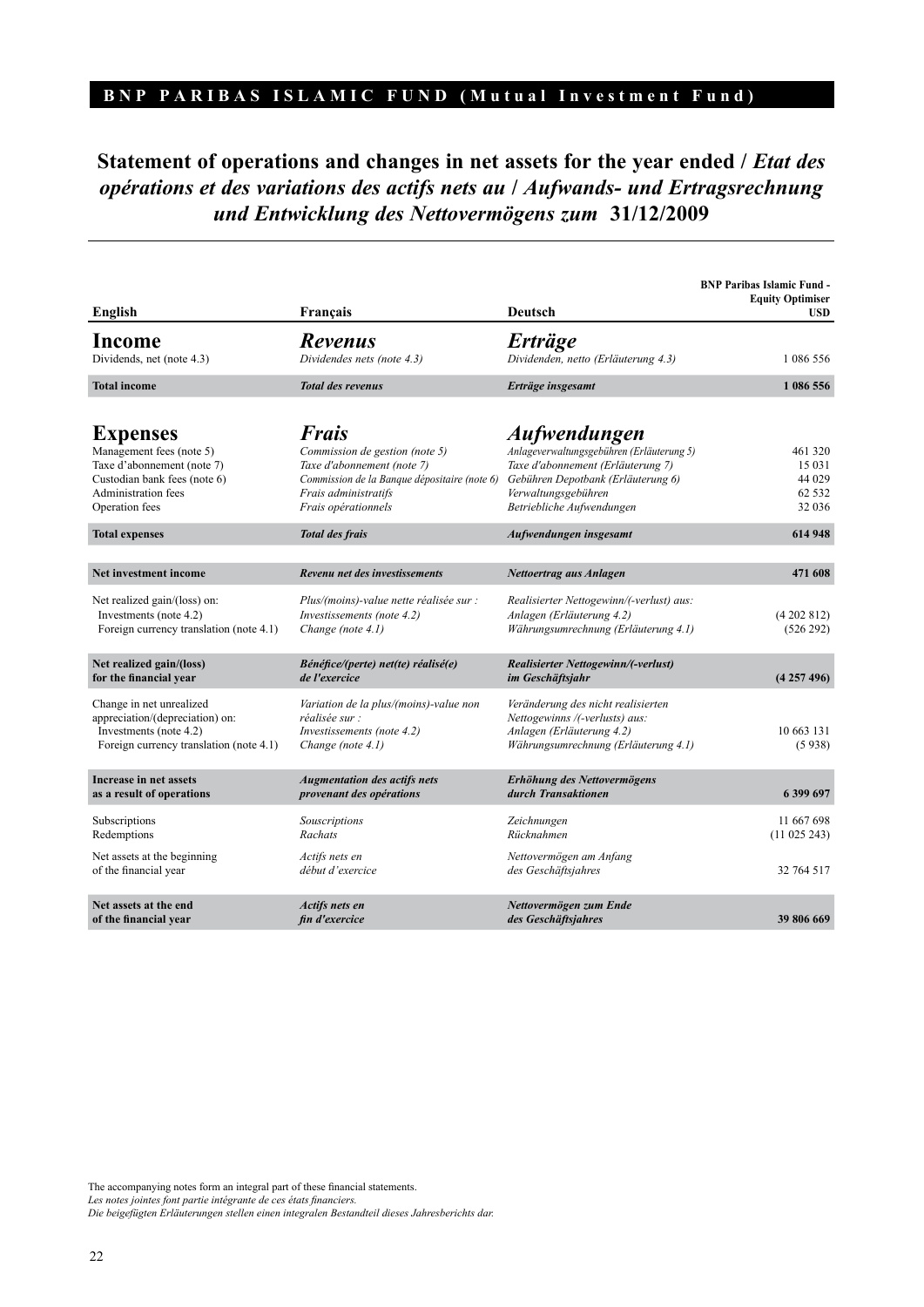# **Notes to the financial statements as at December 31, 2009**

#### **Note 1. Description of the Fund**

BNP PARIBAS ISLAMIC FUND (the "Fund") is a Mutual Investment Fund created on February 1, 2006 as an unincorporated co-ownership pursuant to Part I of the Luxembourg law of December 20, 2002 relating to undertakings for collective investment.

The Fund has been established for an undetermined period. The Fund may be dissolved at any time by agreement between the Management Company and the Custodian. The Fund may further be dissolved in any circumstances imposed by Luxemburg law. The liquidation of the Fund may not be requested by its Unitholders or by their heirs and beneficiaries.

The net asset value is expressed in US Dollar (USD).

The Fund is managed by BNP Paribas Asset Management Luxembourg (hereafter "the Management Company"), which is registered on the Luxembourg Commercial Register under N°B 27 605.

The Fund is open to Islamic and non-Islamic investors alike.

The Fund is an Umbrella Fund containing only one Sub-Fund, the BNP Paribas Islamic Fund - Equity Optimiser, open for subscriptions.

The business of the Fund shall at all times be conducted in a manner that complies with written guidelines relating to Islamic Sharia criteria.

The Fund will observe the following guidelines in its investment activities:

- it will not invest in equity securities where the issuer's core activity or activities relate to any of the following sectors:

- a) conventional banking or any other interest-related activity
- b) alcohol
- c) tobacco
- d) gaming
- e) gambling
- f) leisure
- g) biotechnology companies involved in human/animal genetic engineering
- h) arms manufacturing
- i) life insurance
- j) pork production, packaging and processing or any other activity relating to pork
- k) sectors/companies significantly affected by the above

- it will not invest in any issuer that is unacceptable under Islamic Sharia principles due to excessive debt.

The current criteria exclude issuers whose gross interest-bearing debt to gross assets ratio exceeds the percentage permitted under Islamic Sharia from time to time (which currently is 33 per cent).

In addition, it is not permissible for the Fund to pay or receive interest, although the receipt and payment of dividends from equity securities is acceptable. However, dividends received by the Fund from its investments may comprise an amount which is attributable, for Islamic Sharia purposes, to interest income earned or received by the underlying investee companies as well as to the interest-bearing debt. Where this is the case, the amount of any dividend which is so attributed will be calculated in accordance with Islamic Sharia criteria (dividend cleansing procedure). In accordance with Islamic Sharia, the amount of dividend income so attributed will be donated once a year by the Fund to charities with no direct or indirect benefit accruing to the Fund or any of its advisors, at the absolute discretion of the Directors. Since that dividend income received by the Fund will be accumulated and rolled up outside the capital of the Fund, a donation of dividend income to charities will have no effect on the net asset value of the Fund.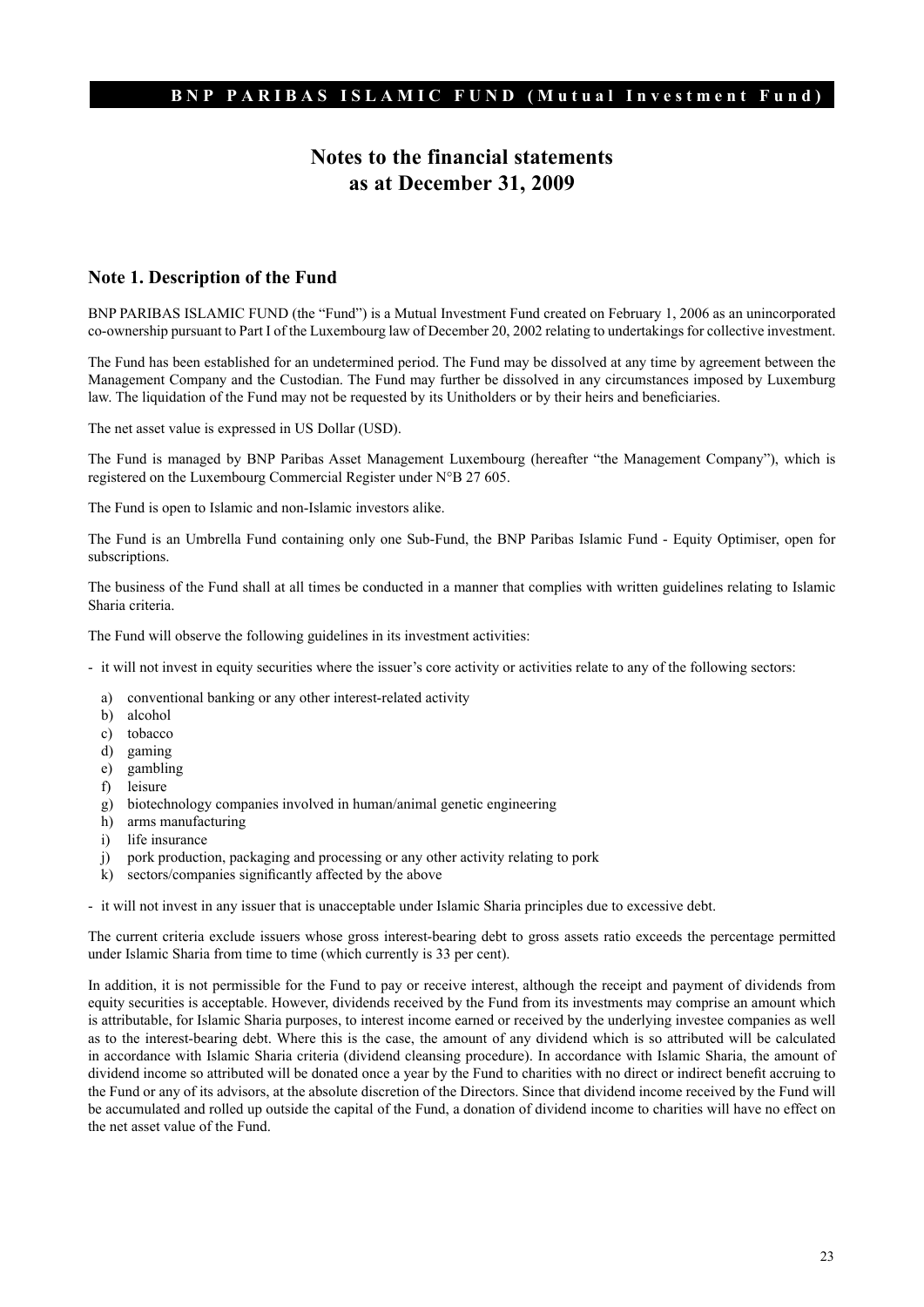#### **Note 2. General points**

BNP PARIBAS ISLAMIC FUND may be officially subscribed and may solicit public savings in the countries in which it has obtained a commercial distribution licence:

- Luxembourg (February 20, 2006)
- Bahrain (March 21, 2006)
- Italy (September 29, 2006)
- Austria (September 2, 2007)
- France (July 7, 2009)
- Switzerland (July 30, 2009).

In addition, BNP PARIBAS ISLAMIC FUND is a restricted recognized scheme in Singapore (since April 5, 2006).

Before making any subscription in a country in which BNP PARIBAS ISLAMIC FUND is registered, it is necessary to verify the Sub-Funds and the share categories and classes that are authorized for commercial distribution.

#### **Note 3. The Fund's Units**

The Fund's capital is represented by the assets of its various Sub-Funds. Subscriptions are invested in the assets of the relevant Sub-Fund.

In each Sub-Fund, the Management Company may issue Units of the following categories, their main difference being the various commissions and fees charged:

- **"Classic"**: offered to individuals and corporate entities.
- **"Privilège"**: offered to individuals and corporate entities. This category differs from the "Classic" category in that a specific management fee is charged and a minimum subscription amount is applied.
- **"Institutions"**: reserved for corporate entities subscribing for their own account or on behalf of individuals within the framework of a collective savings or any comparable scheme, as well as for UCITS.

The categories "Classic" and "Institutions" may offer two classes of Units: Capitalisation units and Distribution units. At the moment, no Distribution units are issued.

The category "Privilège" offers only Capitalisation units.

#### **Note 4. General accounting principles**

The financial statements of the Fund are prepared in accordance with the regulatory requirements in the Grand Duchy of Luxembourg.

#### *4.1 Foreign currency translation*

The financial statements of the Fund are expressed in US Dollar (USD) and its accounting records are maintained in that currency. Assets and liabilities in other currencies than the USD are recorded in USD based on the exchange rates in effect at the statements of net assets' date. Income and expenses in other currencies than the USD are recorded USD based on the exchange rates in effect at the date of the transaction.

The resulting exchange differences are recorded in the statement of operations and changes in net assets.

The exchange rates used for the translation of the Fund's assets and liabilities not denominated in USD are as follows:

| <b>EURO</b>             | (EUR) | 1.43475 | USD        |
|-------------------------|-------|---------|------------|
| AUSTRALIAN DOLLAR       | (AUD) | 0.89936 | USD        |
| POUND STERLING          | (GBP) | 1.61489 | <b>USD</b> |
| <b>JAPANESE YEN</b>     | (JPY) | 0.01074 | <b>USD</b> |
| <b>HONG KONG DOLLAR</b> | (HKD) | 0.12897 | USD        |
| <b>SINGAPORE DOLLAR</b> | (SGD) | 0.71228 | USD        |
| <b>SWISS FRANC</b>      | (CHF) | 0.96737 | USD        |
|                         |       |         |            |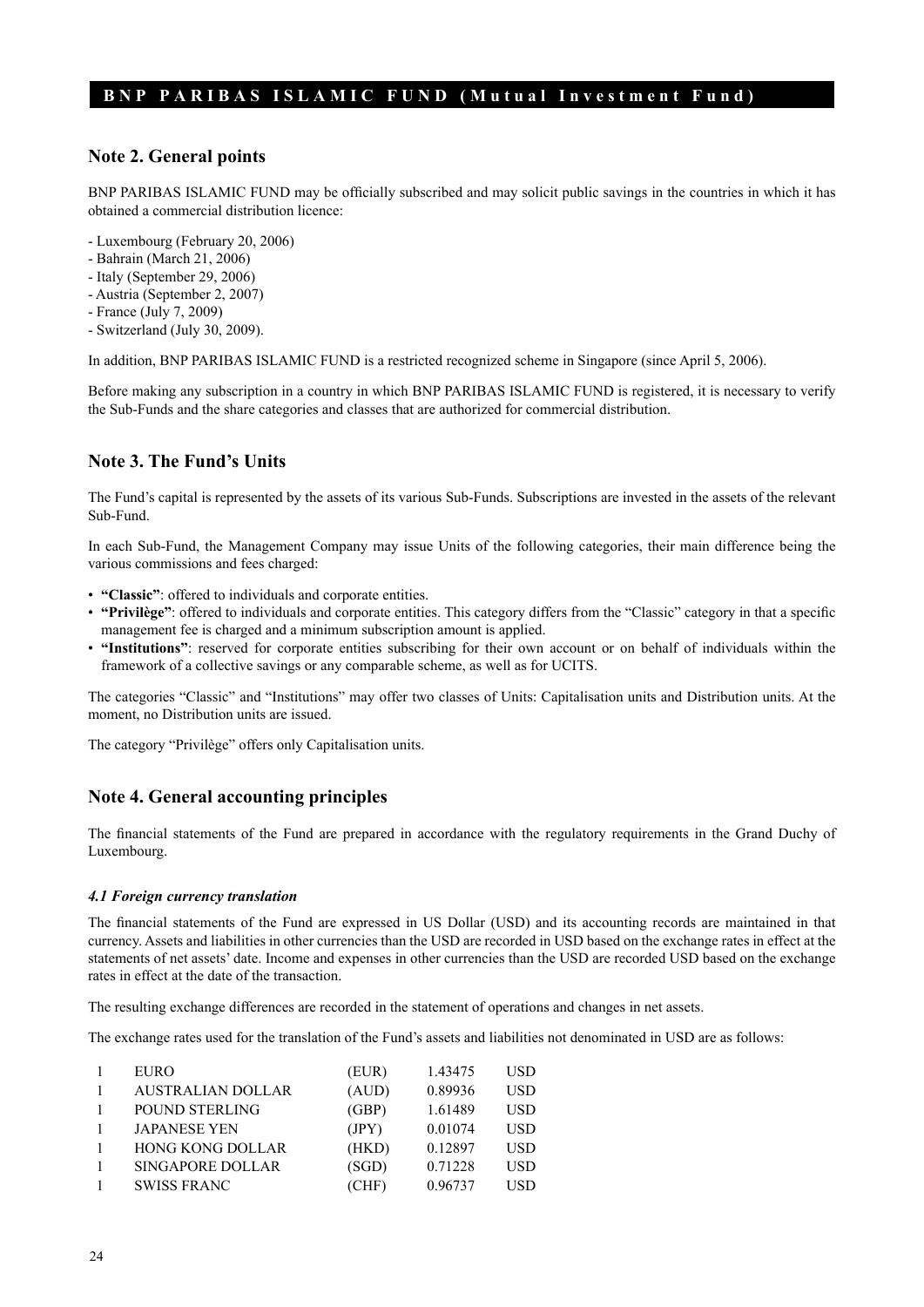#### *4.2 Investment securities*

Transferable Sharia-compliant securities (i) listed or dealt in on a regulated market in the meaning of the Law or (ii) dealt in on another regulated market of a Member State of the European Union which operates regularly and is recognized and open to the public or (iii) admitted to an official stock exchange in a country not belonging to the European Union or traded in another regulated market of a country not belonging to the European Union which operates regularly and is recognized and open to the public (all three types of market may be referred to as a "Regulated Market"), are valued at the last known closing price on the Valuation Day or, if such securities are dealt in on several markets, at the last known closing price on the Valuation Day on their main market. If the last known closing price on the Valuation Day is not representative, the securities are valued on the basis of the probable sales price estimated prudently and in good faith by the Board of Directors of the Management Company;

Transferable Sharia-compliant securities not listed or dealt in on a Regulated Market are valued on the basis of their probable sales price as estimated prudently and in good faith.

Security transactions are accounted for on the date the securities are purchased or sold. Realized gains or losses on investments sold are computed on a weighted average cost basis.

#### *4.3 Income*

Dividends are recorded as income on the ex-dividend date.

#### *4.4 Presentation of the financial statements*

The financial statements are presented on the basis of the latest net assets calculated during the financial year. In accordance with the prospectus, the net assets were calculated using the latest exchange rates known at the time of calculation.

The stock market prices and exchange rates used to value the securities portfolio at the date of the report are those of December 31, 2009.

#### **Note 5. Management fees**

| Sub-Fund                                                     | Category     | Manager                                       | Management fee <sup>(1)</sup> |
|--------------------------------------------------------------|--------------|-----------------------------------------------|-------------------------------|
| <b>BNP PARIBAS ISLAMIC FUND -</b><br><b>Equity Optimiser</b> | Classic      | <b>BNP Paribas Asset</b><br>Management, Paris | Max. $1.50\%$                 |
|                                                              | Privilège    |                                               | Max. $1.00\%$                 |
|                                                              | Institutions |                                               | Max. $0.60\%$                 |

(1) Maximum annual fee payable monthly to the Management Company and calculated on the average net assets of the past month of each Unit category for each Sub-Fund. Remuneration of the Managers and potential Sub-Managers is included in the fee paid to the Management Company.

#### **Note 6. Custodian Bank fees**

As remuneration for services rendered to the Fund in its capacity as Custodian Bank, Principal Paying Agent, Sub-Registrar and Sub-Transfer Agent, BNP Paribas Securities Services - Luxembourg Branch receives a maximum annual fee of 0.13% calculated on the average of the net asset value of the Fund for the year for which the fee is payable.

#### **Note 7. "Taxe d'abonnement"**

The Fund is subject in the Grand Duchy of Luxembourg to a "Taxe d'abonnement", payable quarterly, corresponding to 0.05% (except for the Sub-Funds and share categories that continue to attract the reduced tax rate of 0.01%, viz, the Institutions category) per annum of the Fund's net assets at the end of the relevant quarter.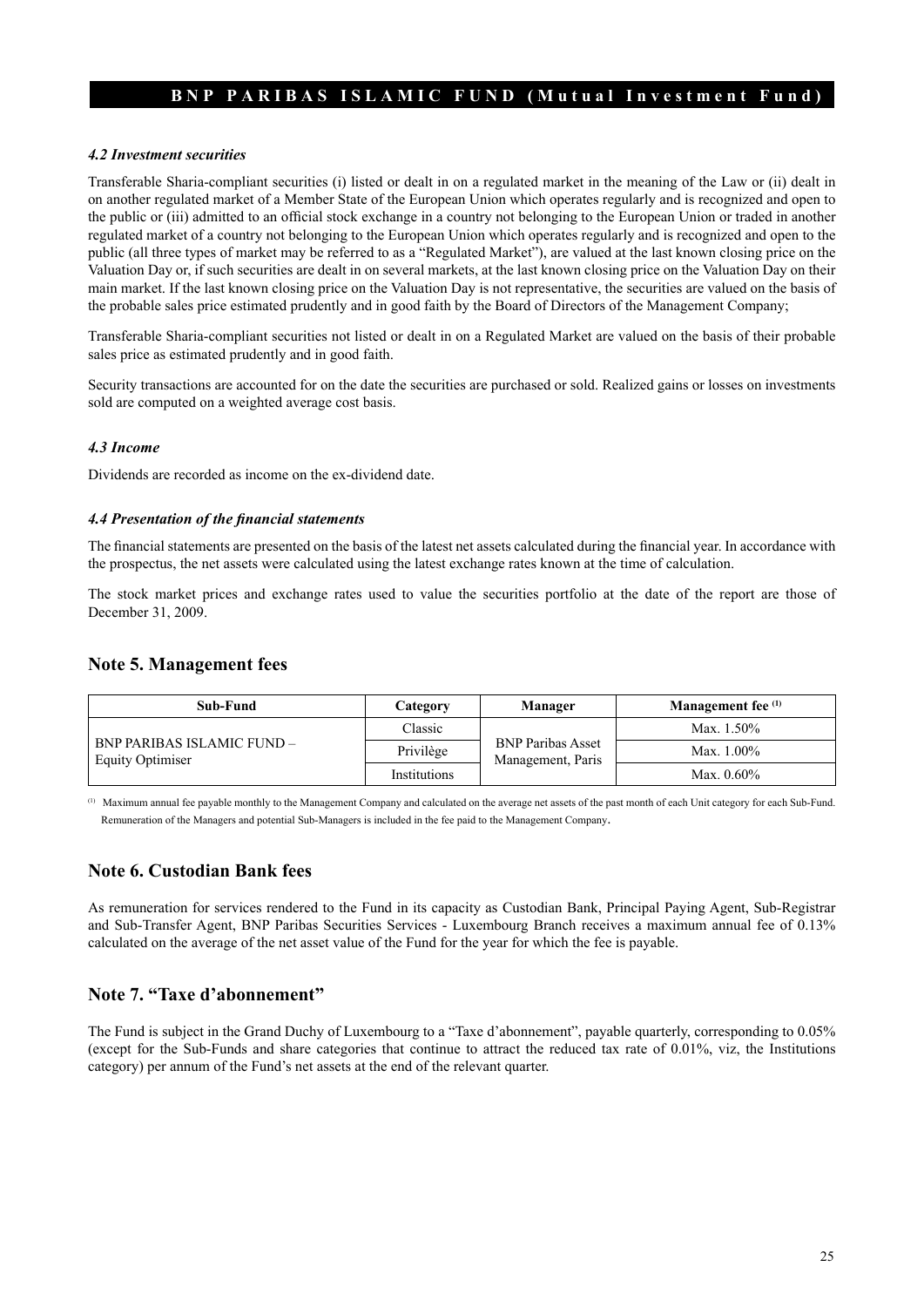# **Notes aux états financiers au 31 décembre 2009**

#### **Note 1. Description du Fonds**

BNP PARIBAS ISLAMIC FUND (le « Fonds ») est une copropriété de valeurs mobilières sans personnalité juridique créée le 1er février 2006, structurée en Fonds Commun de Placement conformément à la Partie I de la loi luxembourgeoise du 20 décembre 2002 sur les organismes de placement collectif en valeurs mobilières.

Le Fonds a été créé pour une durée illimitée. Il peut être dissous à n'importe quel moment sur accord de la Société de Gestion et de la Banque dépositaire. En outre, le Fonds peut être dissous dans les circonstances prévues par la loi luxembourgeoise. Les porteurs de parts, leurs héritiers et ayant-droits ne peuvent solliciter la liquidation du Fonds.

La valeur nette d'inventaire est exprimée en dollars des Etats-Unis (USD).

Le Fonds, qui est géré par la Société de Gestion, BNP Paribas Asset Management Luxembourg, est immatriculé au Registre du Commerce de Luxembourg sous le numéro suivant : B 27 605.

Le Fonds est ouvert aux investisseurs musulmans et non musulmans.

Le Fonds est un fonds à compartiments multiples ne contenant qu'un seul compartiment, BNP PARIBAS ISLAMIC FUND -Equity Optimiser, ouvert aux souscriptions.

Les activités du Fonds devront respecter à tout moment les directives écrites relatives aux critères de la Sharia.

Lors de ses activités d'investissement, le Fonds observera les principes directeurs suivants :

- il n'investira pas dans des instruments de capitaux propres d'émetteurs exerçant leur activité principale ou leurs activités principales dans l'un des secteurs suivants :
	- a) la banque ou toute autre activité mettant en jeu des intérêts
	- b) l'alcool
	- c) le tabac
	- d) les jeux
	- e) les paris
	- f) les loisirs
	- g) les sociétés de biotechnologie impliquées dans des activités d'ingénierie génétique humaine/animale
	- h) la fabrication d'armes
	- i) l'assurance-vie
	- j) la production, le conditionnement et le traitement de la viande de porc ou toute autre activité ayant trait à la viande de porc
	- k) les secteurs et entreprises affectés de façon importante par les activités précitées
- il n'investira pas dans un émetteur, qui, selon les principes de la Sharia islamique, n'est pas acceptable du fait d'un endettement excessif.

Les critères actuels excluent les émetteurs dont le ratio de l'endettement brut porteur d'intérêts rapporté aux actifs bruts est supérieur au pourcentage autorisé par la Sharia islamique de temps à autre (actuellement de 33 pour cent).

De plus, il n'est pas permis au Fonds de payer ou de recevoir des intérêts, bien que le fait de recevoir ou de payer des dividendes provenant de titres participatifs soit acceptable. Les dividendes provenant des investissements du Fonds peuvent toutefois comprendre un montant attribuable, selon la Sharia, à des intérêts perçus par les sociétés dans lesquelles le Fonds a investi ainsi qu'à de la dette produisant des intérêts. Si tel est le cas, le montant des dividendes attribuables à de telles sources sera calculé conformément aux critères de la Sharia (selon une procédure d'épuration des dividendes). Conformément à la Sharia, le montant des dividendes attribuables à de telles sources sera reversé une fois par an par le Fonds à des organismes de bienfaisance sans que le Fonds ou ses conseillers n'en tirent directement ou indirectement parti, au gré absolu des Administrateurs. Les revenus de dividendes du Fonds étant capitalisés et réinvestis en dehors du capital du Fonds, le fait de reverser ces revenus de dividendes à des organismes de bienfaisance n'aura aucune incidence sur la valeur nette d'inventaire du Fonds.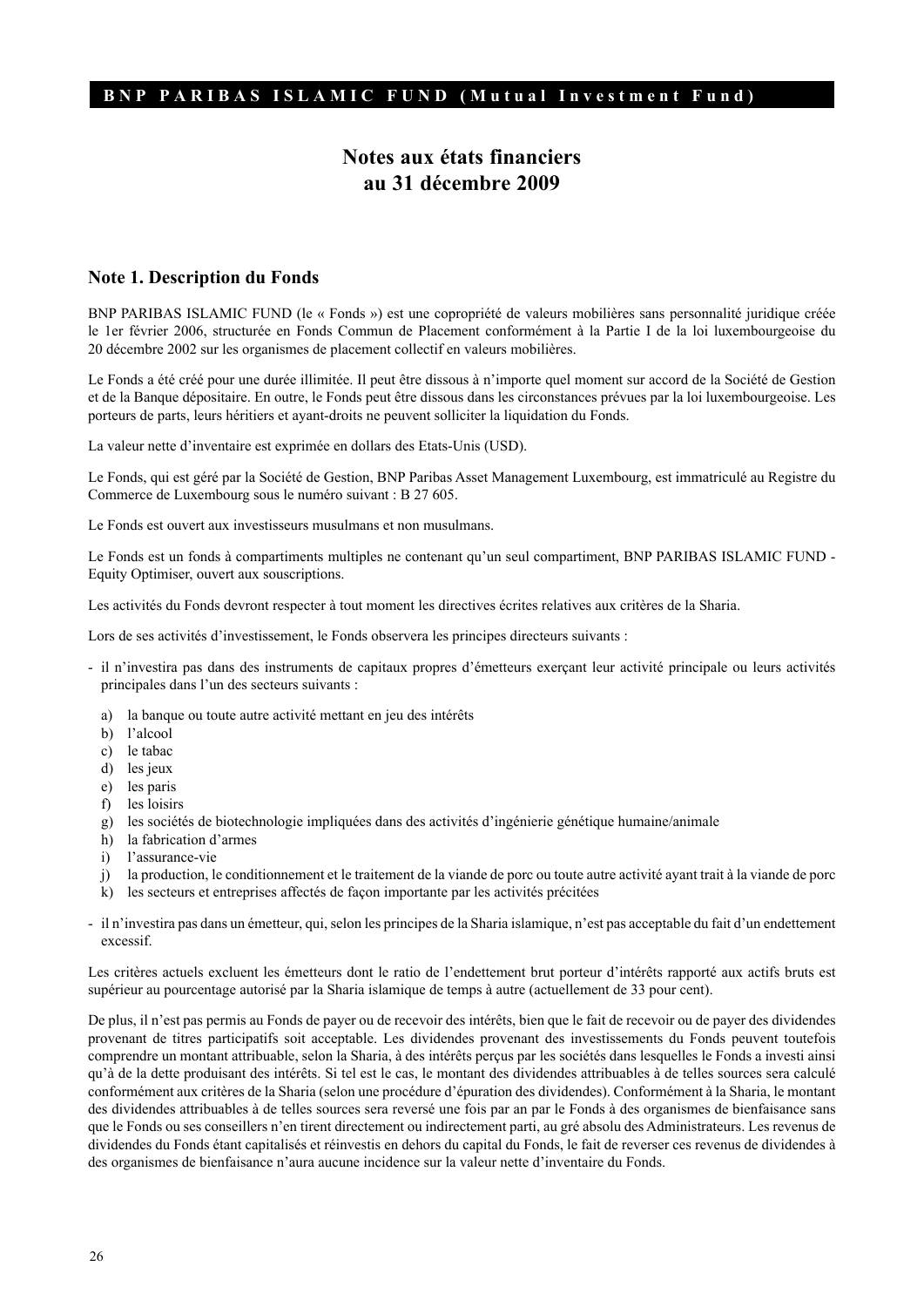#### **Note 2. Généralités**

BNP PARIBAS ISLAMIC FUND peut être commercialisé et peut faire appel public à l'épargne dans les pays dans lesquels il a obtenu une licence de distribution, à savoir :

- Luxembourg (20 février 2006),
- Bahreïn (21 mars 2006),
- Italie (29 septembre 2006),
- Autriche (2 septembre 2007)
- France (7 juillet 2009)
- Suisse (30 juillet 2009).

En outre, à Singapour, BNP PARIBAS ISLAMIC FUND est considéré comme faisant partie des schémas restreints reconnus (depuis le 5 avril 2006).

Avant de souscrire dans un pays où le Fonds BNP PARIBAS ISLAMIC FUND est enregistré, il est nécessaire de vérifier les compartiments, les catégories d'actions et les classes d'actions autorisés à la commercialisation.

#### **Note 3. Parts du Fonds**

Le capital du Fonds est constitué des actifs de ses différents compartiments. Les souscriptions sont investies dans les actifs du compartiment concerné.

Pour chaque compartiment, la Société de Gestion peut émettre des parts appartenant aux catégories suivantes, qui se différencient principalement par les commissions et honoraires prélevés :

- **« Classic »** : offertes aux personnes physiques et aux personnes morales.
- **« Privilège »** : offertes aux personnes physiques et aux personnes morales. Cette catégorie se différencie de la catégorie « Classic » par une commission de gestion spécifique et par un montant minimum de souscription.
- **« Institutions »** : réservées aux personnes morales souscrivant pour leur propre compte ou pour le compte de personnes physiques dans le cadre d'un régime d'épargne collectif ou d'un régime assimilable, ainsi qu'aux OPCVM.

Les catégories « Classic » et « Institutions » offrent deux types de parts : des parts de capitalisation et des parts de distribution. A l'heure actuelle, aucune part de distribution n'est émise au titre des catégories « Classic » et « Institutions ».

La catégorie « Privilège » offre uniquement des parts de capitalisation.

#### **Note 4. Principales méthodes comptables**

Les états financiers du Fonds sont préparés conformément aux obligations réglementaires en vigueur au Grand-Duché de Luxembourg.

#### *4.1 Conversion des devises*

Les états financiers du Fonds sont exprimés en dollars des Etats-Unis (USD), devise dans laquelle les registres comptables sont également tenus. Les actifs et passifs libellés dans d'autres devises que le dollar des Etats-Unis sont convertis aux taux de change en vigueur à la date de clôture. Les produits et les charges libellés dans d'autres devises que le dollar des Etats-Unis sont convertis aux taux de change en vigueur à la date de la transaction.

Les différences de change en découlant sont comptabilisées dans l'Etat des opérations et des variations des actifs nets.

Les cours de change utilisés pour la conversion des actifs et passifs en devises autres que l'USD sont :

| <b>EURO</b>                | (EUR) | 1,43475 | <b>USD</b> |
|----------------------------|-------|---------|------------|
| <b>DOLLAR AUSTRALIEN</b>   | (AUD) | 0,89936 | <b>USD</b> |
| <b>LIVRE STERLING</b>      | (GBP) | 1,61489 | <b>USD</b> |
| YEN JAPONAIS               | (JPY) | 0,01074 | USD        |
| DOLLAR DE HONG-KONG        | (HKD) | 0,12897 | <b>USD</b> |
| <b>DOLLAR DE SINGAPOUR</b> | (SGD) | 0,71228 | USD        |
| <b>FRANC SUISSE</b>        | (CHF) | 0,96737 | USD        |
|                            |       |         |            |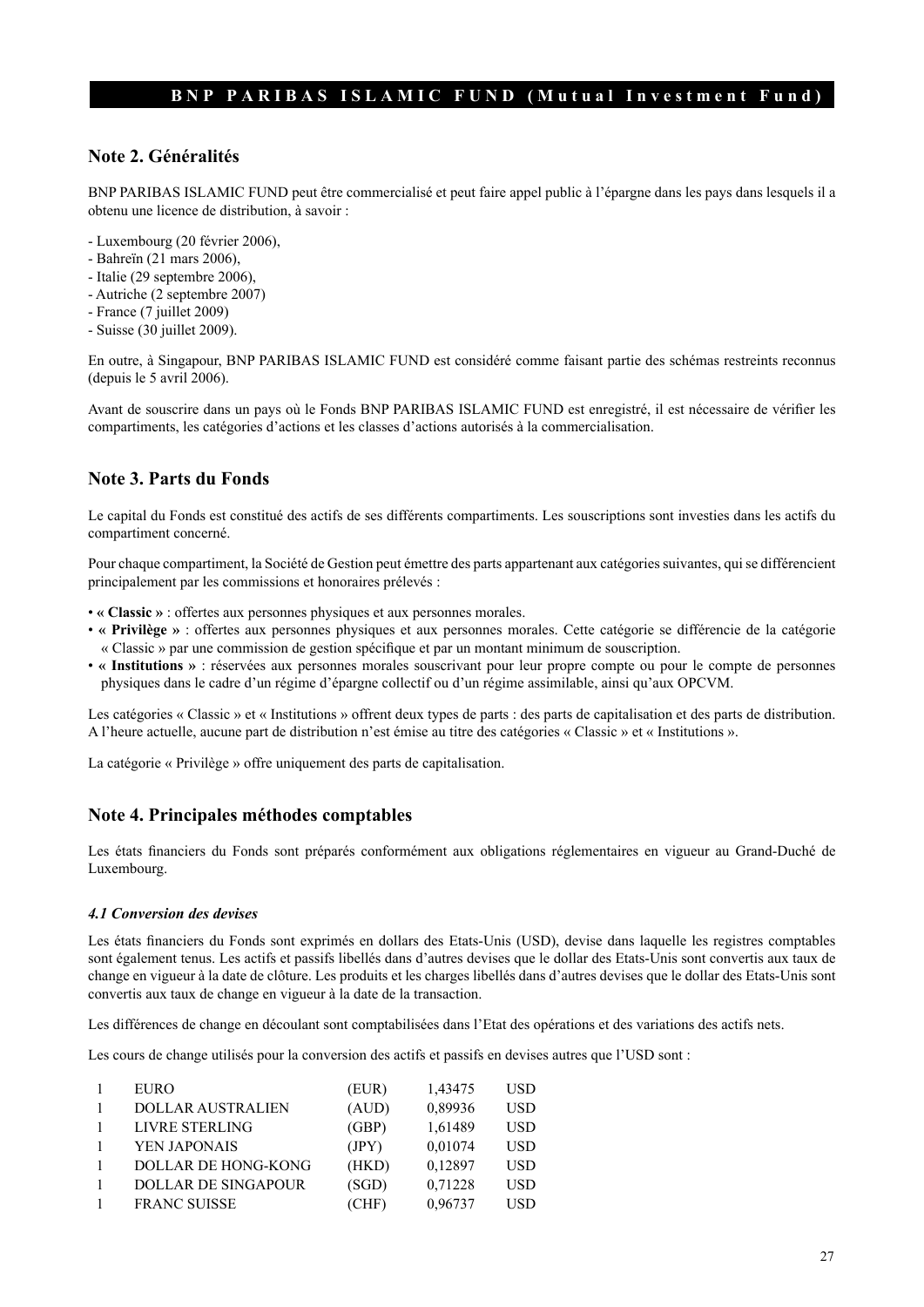#### *4.2 Evaluation du portefeuille-titres*

Les titres négociables conformes à la Sharia qui (i) sont cotés ou négociés sur un marché réglementé au sens de la Loi ou (ii) sont négociés sur un autre marché réglementé d'un Etat membre de l'Union européenne en fonctionnement régulier, reconnu et ouvert au public ou (iii) sont admis à la cote officielle d'une bourse des valeurs d'un pays n'appartenant pas à l'Union européenne, en fonctionnement régulier, reconnu et ouvert au public (ces trois types de marchés étant des « Marchés Réglementés »), sont évalués au dernier cours de clôture connu le Jour d'Evaluation ou, si ces titres sont négociés sur plusieurs marchés, au dernier cours de clôture connu le Jour d'Evaluation sur le principal marché de ces titres. Si le dernier cours de clôture connu le Jour d'Evaluation n'est pas représentatif de la valeur de ces titres, ceux-ci sont évalués sur la base de leur prix de vente probable estimé avec prudence et en toute bonne foi ;

Les titres négociables conformes à la Sharia qui ne sont pas cotés ou négociés sur un Marché Réglementé sont évalués sur base de leur prix de vente probable estimé avec prudence et en toute bonne foi.

Les transactions sur les titres sont comptabilisées à la date d'achat ou de vente des titres. Les profits ou les pertes sur les investissements vendus sont calculés selon la méthode du coût moyen pondéré.

#### *4.3 Revenus*

Les dividendes sont comptabilisés à la date de détachement du coupon.

#### *4.4 Présentation des états financiers*

Les états financiers sont présentés sur la base de la valeur nette d'inventaire la plus récente calculée durant l'exercice. Conformément au prospectus, les valeurs nettes d'inventaire ont été calculées à l'aide des derniers taux de change connus au moment du calcul.

Les cours de marché et les taux de change utilisés pour valoriser les portefeuilles-titres à la date de ce rapport sont ceux en vigueur le 31 décembre 2009.

#### **Note 5. Commission de gestion**

| Compartiment                                                 | Catégorie    | <b>Gestionnaire</b>                           | Commission de gestion (1) |
|--------------------------------------------------------------|--------------|-----------------------------------------------|---------------------------|
| <b>BNP PARIBAS ISLAMIC FUND -</b><br><b>Equity Optimiser</b> | Classic      | <b>BNP Paribas Asset</b><br>Management, Paris | Max. 1,50%                |
|                                                              | Privilège    |                                               | Max. $1,00\%$             |
|                                                              | Institutions |                                               | Max. $0.60\%$             |

 $^{(1)}$ Commission annuelle maximale payable chaque mois à la Société de Gestion calculée à partir des actifs nets moyens du mois précédent pour chaque catégorie de parts et pour chaque compartiment. La rémunération des Gestionnaires existants et des Gestionnaires délégués potentiels est incluse dans les commissions versées à la Société de Gestion.

#### **Note 6. Commission de la Banque dépositaire**

BNP Paribas Securities Services-succursale de Luxembourg recevra en rémunération des services prestés au Fonds en tant que Banque dépositaire, Agent payeur principal, Agent de transfert délégué et Teneur de registres délégué une commission annuelle maximale de 0,13 %, calculée à partir de l'actif net moyen du Fonds pour la période pendant laquelle la commission est payable.

#### **Note 7. « Taxe d'abonnement »**

Au Grand-Duché de Luxembourg, le Fonds est assujetti à une « Taxe d'abonnement » payable chaque trimestre correspondant à 0,05 % par an des actifs nets du Fonds à la fin de chaque trimestre concerné (à l'exception des compartiments et des catégories de parts soumis à un taux d'imposition de 0,01 % comme la catégorie « Institutions »).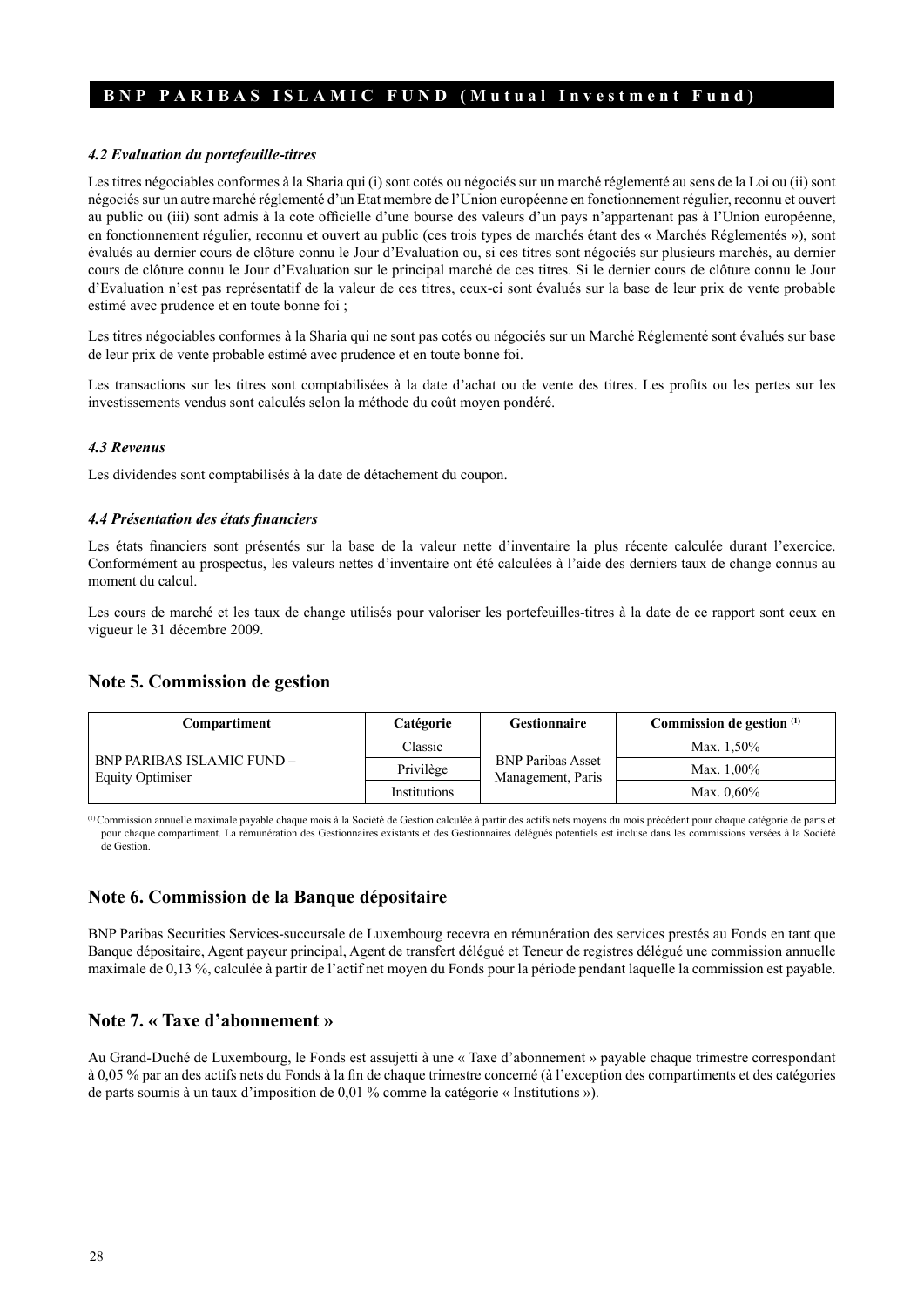# **Erläuterungen zum Jahresbericht zum 31. Dezember 2009**

#### **Erläuterung 1. Beschreibung des Fonds**

Der BNP PARIBAS ISLAMIC FUND (der "Fonds") ist ein offener Investmentfonds nach luxemburgischen Recht ("Fonds Commun de Placement"). Er wurde am 1. Februar 2006 gemäß Teil I des Luxemburger Gesetzes vom 20. Dezember 2002 über OGA als Sondervermögen ohne eigene Rechtspersönlichkeit gegründet.

Der Fonds wurde auf unbestimmte Dauer gegründet. Er kann jederzeit durch Vereinbarung zwischen der Verwaltungsgesellschaft und der Depotbank aufgelöst werden. Darüber hinaus kann er unter den durch die luxemburgische Gesetzgebung vorgesehenen Voraussetzungen aufgelöst werden. Die Auflösung des Fonds kann nicht durch Anteilinhaber, deren Erben oder Anspruchsberechtigte beantragt werden.

Der Nettoinventarwert wird in US-Dollar (USD) angegeben.

Der Fonds wird von der BNP Paribas Asset Management Luxembourg verwaltet (im Folgenden die "Verwaltungsgesellschaft"). Der Eintrag im Luxemburger Handelsregister erfolgte unter der Nr. B 27 605.

Der Fonds steht islamischen und nicht-islamischen Anlegern gleichermaßen offen.

Der Fonds ist ein Dachfonds mit nur einem Teilfonds – BNP Paribas Islamic Fund - Equity Optimiser –, der für Zeichnungen offensteht.

Die Fondsaktivitäten müssen stets im Einklang mit den schriftlich festgelegten Richtlinien zu den Scharia-Kriterien erfolgen.

Folgende Vorgaben muss der Fonds bei allen Investitionen einhalten:

- keine Investitionen in Beteiligungspapiere von Unternehmen, deren Kernaktivität beziehungsweise -aktivitäten in einem der folgenden Bereiche liegen:

- a) traditionelles Bankgeschäft oder andere Aktivitäten mit Zinsen
- b) Alkohol
- c) Tabak
- d) Glücksspiele
- e) Wetten
- f) Freizeit
- g) Biotech-Gesellschaften, die im Bereich Genmanipulation (Mensch/Tier) tätig sind
- h) Waffenproduktion
- i) Lebensversicherung
- j) Produktion, Verpackung, Verarbeitung von Schweinefleisch sowie jede andere Tätigkeit, die mit Schweinefleisch zusammenhängt
- k) Branchen und Unternehmen, die einen wesentlichen Bezug zu den im Voranstehenden genannten Aktivitäten aufweisen
- Der Fonds wird keine Papiere von Emittenten erwerben, die aufgrund übermäßiger Verschuldung nach den Scharia-Kriterien nicht akzeptabel sind.

Derzeit sind nach diesen Kriterien Emittenten ausgeschlossen, bei denen das Verhältnis von verzinslicher Bruttoverschuldung zu Bruttoaktiva zeitweise über dem von den Scharia-Kriterien erlaubten Prozentsatz liegt (derzeit 33 Prozent).

Ferner darf der Fonds weder Zinsen zahlen noch entgegennehmen. Dividenden aus Beteiligungspapieren dürfen jedoch empfangen beziehungsweise bezahlt werden. Die aus Investitionen erhaltenen Dividenden können einen Anteil enthalten, der aus Scharia-Sicht bei dem Unternehmen, in das investiert wurde, den Zinserträgen zuzurechnen ist oder auch der verzinslichen Verschuldung. In diesem Fall wird der so klassifizierte Anteil der Dividende nach den Scharia-Kriterien berechnet (Herausrechnen der "unreinen" Dividenden). Gemäß Letzteren wird dieser Anteil der Dividendenerträge einmal jährlich nach freiem Ermessen der Verwaltungsratsmitglieder an karitative Einrichtungen gespendet ohne direkten oder indirekten Vorteil für den Fonds oder seine Berater. Da diese Dividendeneinnahmen außerhalb des Fondskapitals akkumuliert und reinvestiert werden, hat die Spende von Dividendenerträgen an karitative Einrichtungen keine Auswirkung auf den Nettoinventarwert des Fonds.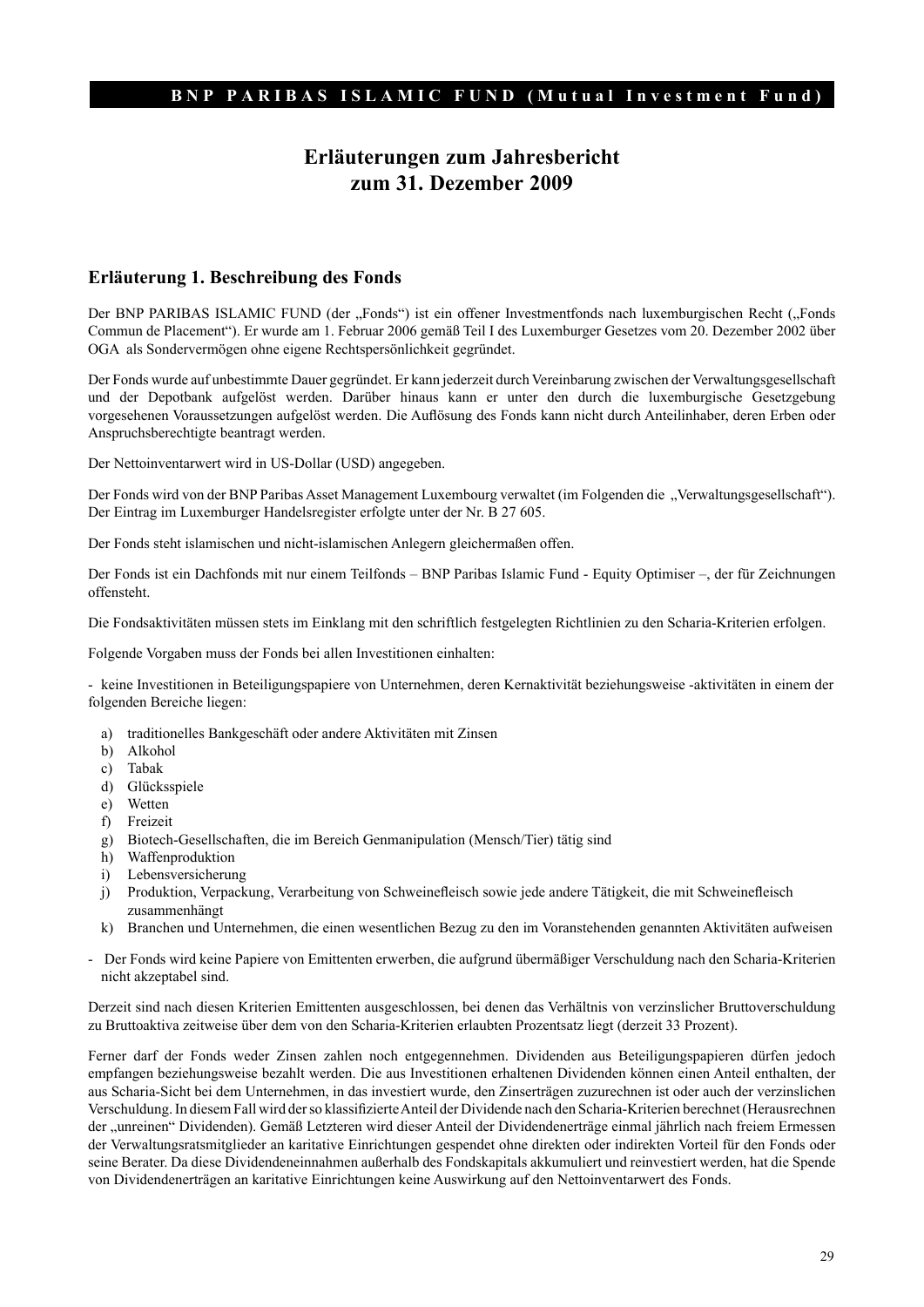#### **Erläuterung 2. Allgemeines**

Der BNP PARIBAS ISLAMIC FUND ist in folgenden Ländern vertriebsberechtigt und kann dort gezeichnet werden:

- Luxemburg (20. Februar 2006)
- Bahrain (21. März 2006)
- Italien (29. September 2006)
- Österreich (2. September 2007)
- Frankreich (7. Juli 2009)
- Schweiz (30. Juli 2009)

Darüber hinaus ist der BNP PARIBAS ISLAMIC FUND seit dem 5. April 2006 als "restricted recognized scheme" in Singapur registriert. Vor jeder Zeichnung in einem Land, in dem der BNP PARIBAS ISLAMIC FUND registriert ist, ist zu prüfen, ob in diesem Land die Vertriebsberechtigung für den jeweiligen Teilfonds, die jeweilige Anteilskategorie und die jeweilige Anteilsklasse vorliegt.

# **Erläuterung 3. Fondsanteile**

Das Kapital des Fonds wird durch das Vermögen seiner verschiedenen Teilfonds repräsentiert. Zeichnungen werden in den Vermögenswerten des betreffenden Teilfonds angelegt.

Innerhalb jedes Teilfonds kann die Verwaltungsgesellschaft Anteile der folgenden Kategorien ausgeben, die sich hauptsächlich durch unterschiedliche Gebühren und Kommissionen unterscheiden:

- **"Classic"**: wird natürlichen und juristischen Personen angeboten.
- **"Privilège"**: wird natürlichen und juristischen Personen angeboten. Diese Anteilskategorie unterscheidet sich von der Kategorie "Classic" durch eine spezifische Anlageverwaltungsgebühr und einen Mindestzeichnungsbetrag.
- **"Institutions"**: ist juristischen Personen, die für eigene Rechnung oder im Rahmen eines Systems für gemeinsame Anlagen oder eines vergleichbaren Systems für Rechnung natürlicher Personen zeichnen, sowie OGAW vorbehalten.

Die Kategorien "Classic" und "Institutions" können zwei Anteilsklassen – thesaurierende und ausschüttende Anteile – anbieten. Zurzeit werden jedoch keine ausschüttenden Anteile ausgegeben.

Die Anteilskategorie "Privilège" bietet nur thesaurierende Anteile.

#### **Erläuterung 4. Grundsätze der Rechnungslegung**

Die Jahres- und Halbjahresabschlüsse des Fonds werden nach den im Großherzogtum Luxemburg geltenden aufsichtsrechtlichen Bestimmungen aufgestellt.

#### *4.1 Währungsumrechnung*

Die Jahres- und Halbjahresabschlüsse des Fonds werden in amerikanischen Dollar (USD) ausgedrückt, und die Konten werden in dieser Währung geführt. Die Aktiva und Passiva in einer anderen Währung als dem USD werden auf der Grundlage des am Bilanzstichtag geltenden Wechselkurses in USD umgerechnet. Erträge und Aufwendungen in einer anderen Währung als dem USD werden auf der Grundlage des am Datum der Transaktion geltenden Wechselkurses in USD umgerechnet.

Sich aus dieser Umrechnung ergebende Wechselkursgewinne und -verluste gehen in die Aufwands- und Ertragsrechnung und Veränderungen des Nettovermögens ein.

Die Umrechnung der nicht auf USD lautenden Aktiva und Passiva erfolgte zu folgenden Kursen:

| <b>EURO</b>                 | (EUR) | 1,43475 | <b>USD</b> |
|-----------------------------|-------|---------|------------|
| <b>AUSTRALISCHER DOLLAR</b> | (AUD) | 0,89936 | <b>USD</b> |
|                             |       |         |            |
| PFUND STERLING              | (GBP) | 1,61489 | <b>USD</b> |
| <b>JAPANISCHER YEN</b>      | (JPY) | 0,01074 | <b>USD</b> |
| HONGKONG-DOLLAR             | (HKD) | 0,12897 | <b>USD</b> |
| SINGAPUR-DOLLAR             | (SGD) | 0,71228 | <b>USD</b> |
| <b>SCHWEDISCHE KRONE</b>    | (CHF) | 0,96737 | USD        |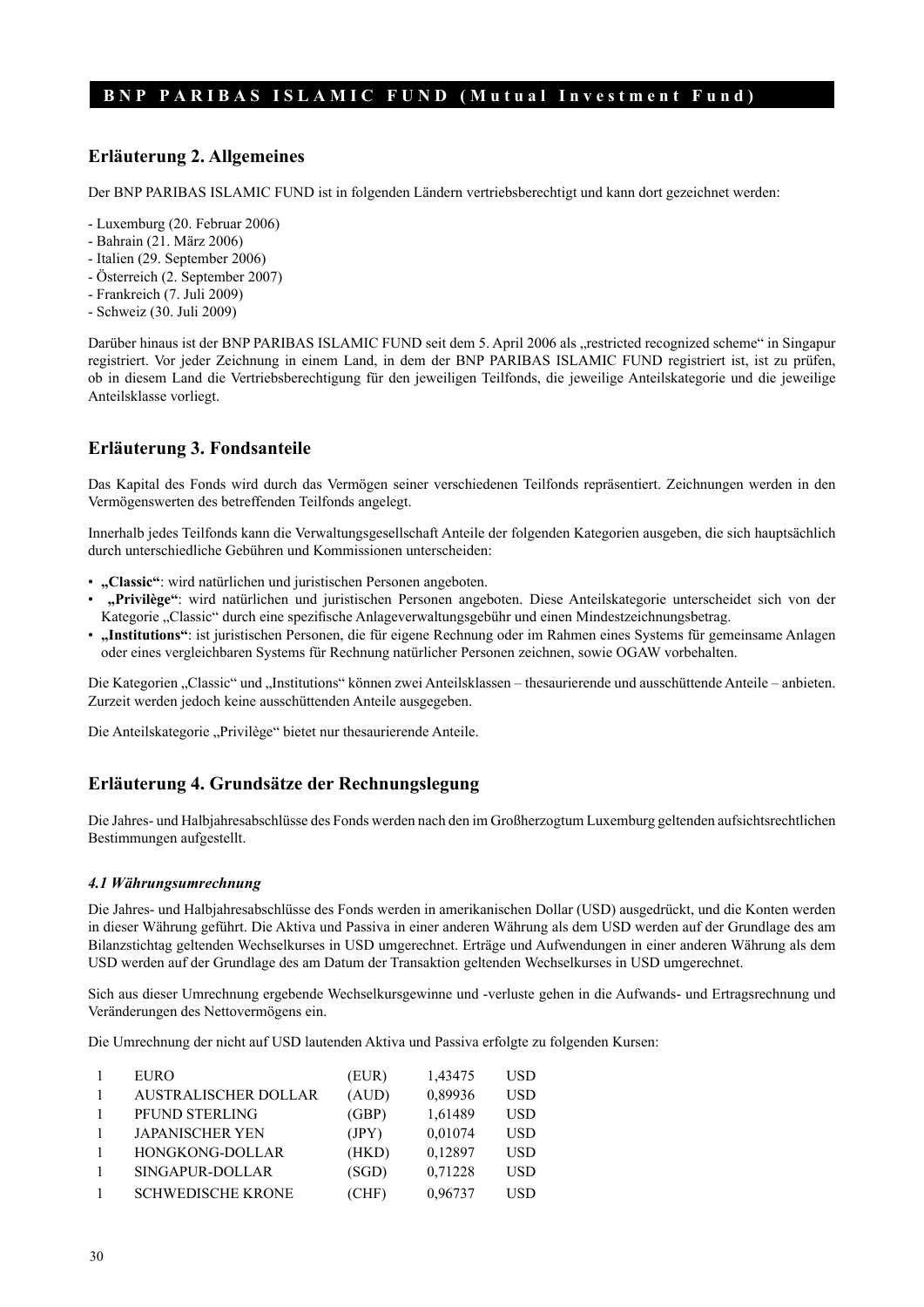#### *4.2 Bewertung des Wertpapierbestands*

Scharia-konforme übertragbare Wertpapiere, die (i) an einem im Sinne des Gesetzes regulierten Markt notiert sind oder gehandelt werden oder (ii) an einem anderen geregelten, regelmäßig stattfindenden, anerkannten und der Öffentlichkeit zugänglichen Markt eines Mitgliedsstaates der Europäischen Union gehandelt werden, oder (iii) an einer amtlichen Börse in einem Nicht-Mitgliedsland der Europäischen Union, notiert sind oder an einem anderen regulierten, regelmäßig stattfindenden, anerkannten und der Öffentlichkeit zugänglichen Markt in einem Nicht-Mitgliedsland der Europäischen Union gehandelt werden (alle drei Arten von Märkten werden als "geregelte Märkte" bezeichnet), werden zum letzten bekannten Schlusskurs am Bewertungstag oder, sofern Wertpapiere an mehreren Märkten gehandelt werden, zum letzten bekannten Schlusskurs am Bewertungstag auf dem Hauptmarkt bewertet. Ist der letzte bekannte Kurs am Bewertungstag nicht repräsentativ, erfolgt die Bewertung anhand des wahrscheinlichen Veräußerungswertes, der nach dem Grundsatz von Treu und Glauben vom Verwaltungsrat der Verwaltungsgesellschaft geschätzt wird.

Scharia-konforme übertragbare Wertpapiere, die nicht an einem geregelten Markt notiert sind oder gehandelt werden, werden auf Basis des wahrscheinlichen Veräußerungswertes, der nach dem Grundsatz von Treu und Glauben geschätzt wird, bewertet.

Die Wertpapiergeschäfte werden an dem Tag verbucht, an dem die Wertpapiere gekauft oder verkauft werden. Realisierte Gewinne oder Verluste aus dem Verkauf von Anlagen werden auf Basis der gewichteten durchschnittlichen Kosten berechnet.

#### *4.3 Erträge*

Dividenden werden an dem Datum vereinnahmt, an dem die Papiere erstmals "ex-Dividende" notiert werden.

#### *4.4 Darstellung des Jahres- bzw. Halbjahresabschlusses*

Der Jahresabschluss/Halbjahresabschluss wird auf Grundlage des letzten im Lauf des Berichtszeitraums berechneten Nettovermögens dargestellt. Gemäß dem Prospekt wurde das Nettovermögen anhand der letzten zum Zeitpunkt der Berechnung bekannten Kurse berechnet.

Der Bewertung des Wertpapierbestands zum Stichtag liegen die Börsen- und Wechselkurse vom 31. Dezember 2009 zugrunde.

#### **Erläuterung 5. Anlageverwaltungsgebühr**

| Teilfonds                                                    | Kategorie    | Investmentmanager                             | Anlageverwaltungsgebühr $^{(1)}$ |
|--------------------------------------------------------------|--------------|-----------------------------------------------|----------------------------------|
|                                                              | Classic      |                                               | Max. 1,50%                       |
| <b>BNP PARIBAS ISLAMIC FUND -</b><br><b>Equity Optimiser</b> | Privilège    | <b>BNP Paribas Asset</b><br>Management, Paris | Max. 1.00%                       |
|                                                              | Institutions |                                               | Max. 0.60%                       |

(1) Maximaler Satz pro Jahr, monatlich an die Verwaltungsgesellschaft zu bezahlen und berechnet auf den Durchschnitt des Nettovermögens jeder Anteilskategorie für jeden Teilfonds im abgelaufenen Monat. Die Vergütung der Manager und eventueller beautragter Manager ist in der Gebühr für die Verwaltungsgesellschaft enthalten.

#### **Erläuterung 6. Depotbankgebühren**

BNP Paribas Securities Services, Zweigstelle Luxemburg, erhält als Entschädigung für die dem Fonds als Depotbank, Hauptzahlstelle, beauftragter Registerführer und beauftragte Übertragungsstelle geleisteten Dienste eine maximale jährliche Gebühr von 0,13%, berechnet auf Basis des durchschnittlichen Nettoinventarwerts des Fonds in dem Zeitraum, für den die Gebühr anfällt.

#### **Erläuterung 7. "Taxe d'abonnement"**

Der Fonds unterliegt im Großherzogtum Luxemburg der "Taxe d'abonnement", die vierteljährlich zu bezahlen ist und jährlich 0,05% des Nettovermögens des Fonds am Ende des jeweiligen Quartals beträgt (ausgenommen sind jene Teilfonds und Anteilkategorien, auf die weiterhin der ermäßigte Satz von 0,01% angewandt wird, d.h. die Kategorie Institutions).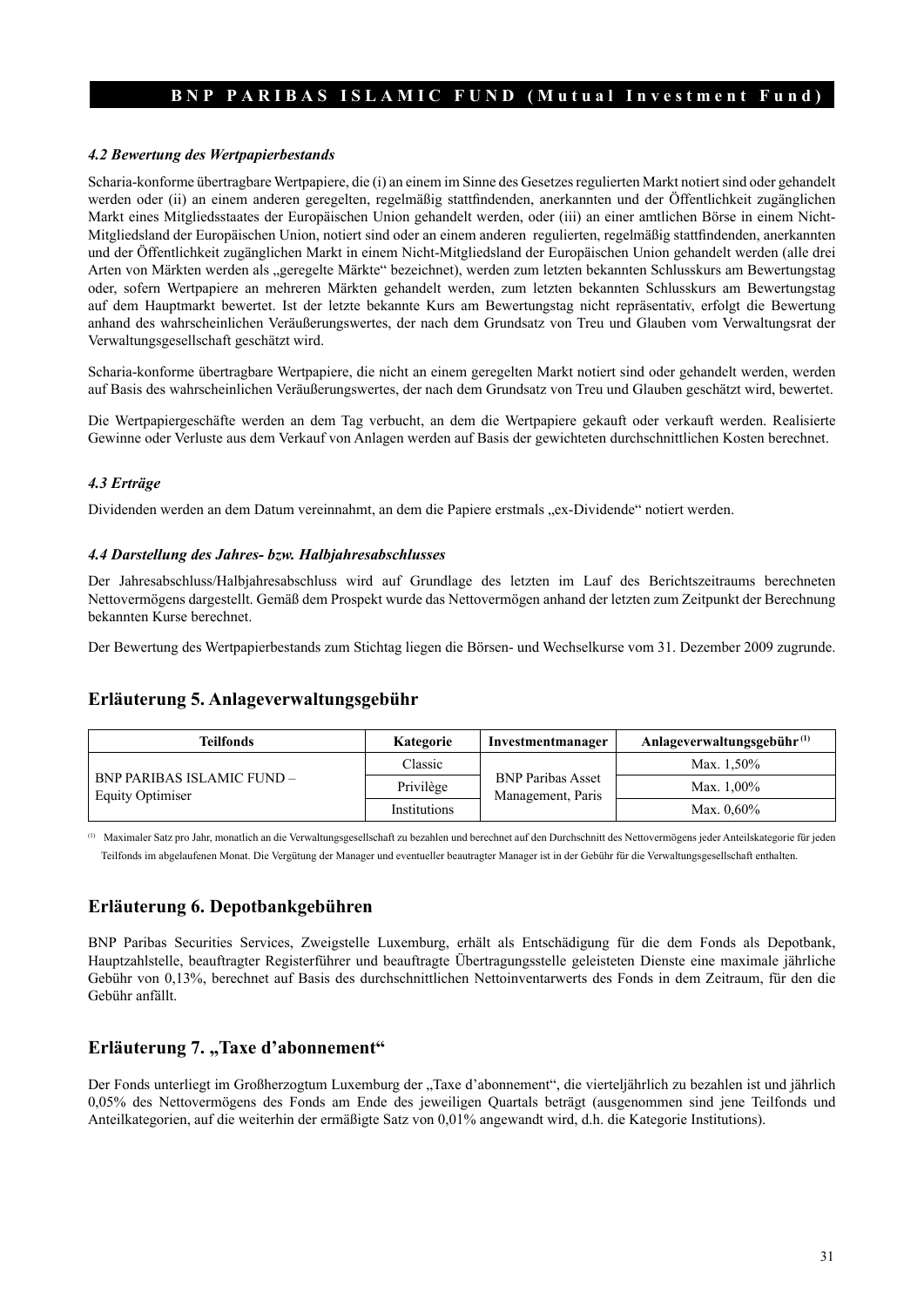# **Information for Swiss unitholders (unaudited)**

### **Total Expense Ratio (TER)**

The Total Expense Ratio corresponds to the sum of the Management Fee and Other Expenses for the year expressed as a ratio of the average net assets of the unit category. The Management Fee is calculated on the average net assets of the past month for each unit category.

The Other Expenses include all the other expenses (auditing, publication of net asset value, taxe d'abonnement, etc.) and fees (Custodian Bank, Administrative Agent, etc.) except for transaction-related expenses and commissions.

|                                                              | <b>lassic</b> | Institutions | <br>Privilége |
|--------------------------------------------------------------|---------------|--------------|---------------|
| <b>BNP PARIBAS ISLAMIC FUND -</b><br><b>Equity Optimiser</b> | 9690%         | $.0432\%$    | .4672%        |

### **Portfolio Turnover Rate**

The portfolio turnover rate (PTR) of a Sub-Fund is calculated as follows:

((Total purchases + Total sales) - (Total subscriptions + Total redemptions)) / average net assets of the Sub-Fund.

The rate of rotation is calculated on the basis of the past twelve months. The PTR is not a guide to future portfolio turnover rates.

| BNP PARIBAS ISLAMIC FUND –<br><b>Equity Optimiser</b> | 89% |
|-------------------------------------------------------|-----|

#### **Fund performance**

| Sub-Fund                                    | Category       | Performance as at 31/12 (net of expenses) |            |        |            |        |
|---------------------------------------------|----------------|-------------------------------------------|------------|--------|------------|--------|
|                                             |                | 2005                                      | $2006$ (*) | 2007   | 2008       | 2009   |
|                                             | Classic        |                                           | 1714%      | 22.18% | $-31.45\%$ | 21.08% |
| BNP PARIBAS ISLAMIC FUND - Equity Optimiser | Institutions C |                                           | $17.43\%$  | 23.35% | $-30.80\%$ | 22.20% |
|                                             | Privilège C    |                                           | $17.27\%$  | 22.78% | $-31.10\%$ | 21.68% |

(\*) The performances are given from April 10, 2006 to December 31, 2006.

Performances are given for the last five years that the Sub-Fund has been in existence. Performances do not take account of any commissions that might be charged when issuing or redeeming units. Past performance is not a guide to future results.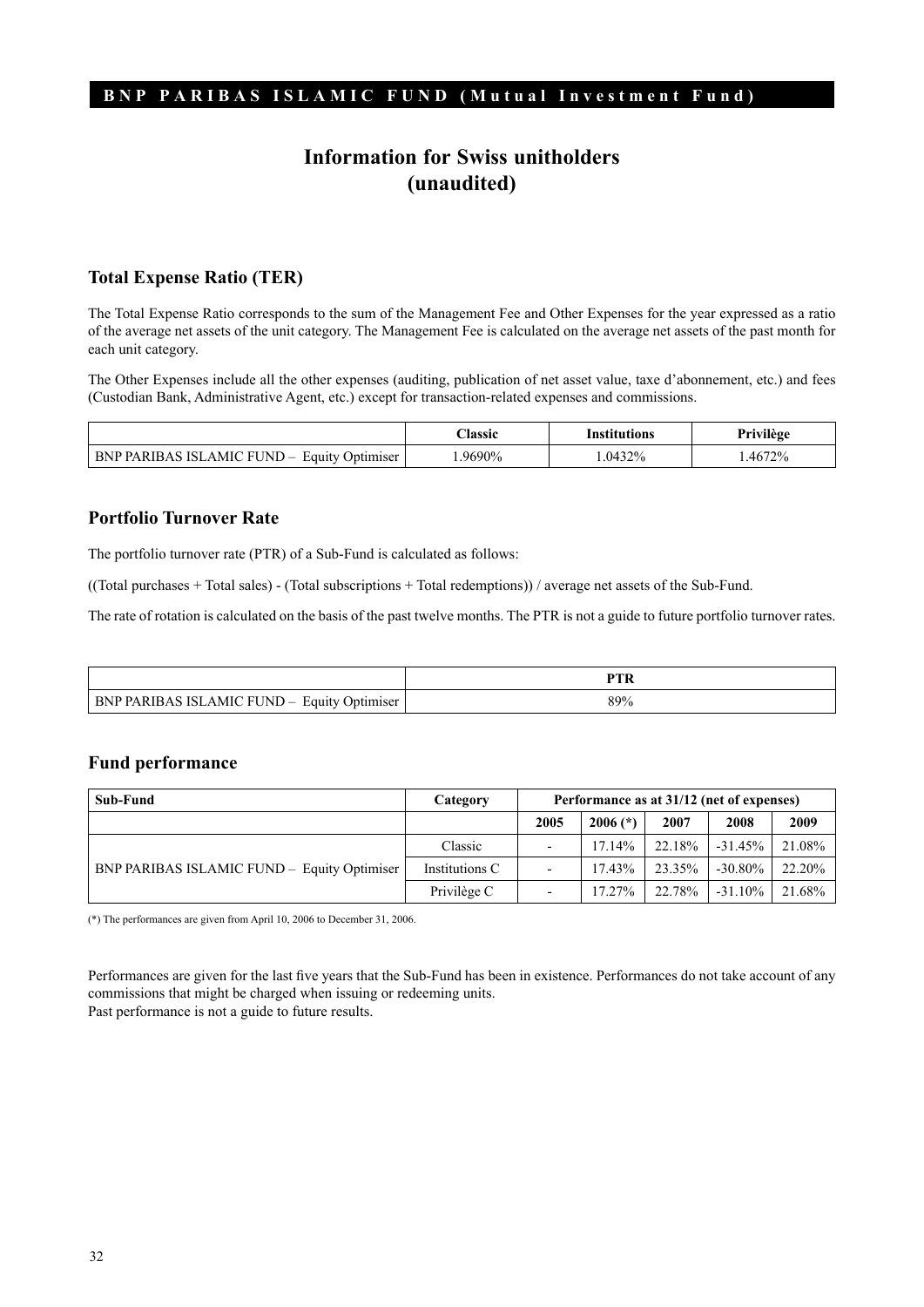# **Information destinée aux Porteurs de parts suisses (non auditée)**

### **Total Expense Ratio (TER)**

Le Total Expense Ratio correspond à la somme de la Commission de Gestion et Autres Frais de la période rapportée à la moyenne des actifs nets de la catégorie de parts. La Commission de gestion est calculée sur la moyenne des actifs nets du mois écoulé de chaque catégorie de parts.

Les Autres Frais comprennent l'ensemble des autres frais (auditeur, publication de la valeur nette d'inventaire, taxe d'abonnement, etc.) et commissions (Banque dépositaire, Agent Administratif , etc.) à l'exception des frais et commissions liés aux transactions.

|                                                | <b>Classic</b> | Institutions | Privilège |
|------------------------------------------------|----------------|--------------|-----------|
| BNP PARIBAS ISLAMIC FUND –<br>Equity Optimiser | 9690%          | 1.0432%      | .4672%    |

### **Portfolio Turnover Rate**

Le Taux de rotation du portefeuille (PTR) d'un compartiment est calculé comme suit :

((Total des achats + Total des ventes) - (Total des souscriptions + Total des rachats)) / l'actif net moyen du compartiment.

Le taux de rotation est calculé sur base des douze derniers mois écoulés. Le PTR ne préjuge pas des taux de rotation du portefeuille futur.

|                                                                                                                     | DTI |
|---------------------------------------------------------------------------------------------------------------------|-----|
| $\blacksquare$<br>RN.<br>Equity<br>.RIR∆<br>AMIC.<br>ELNL<br>Optimiser<br>PΛ<br>. .<br>. <u>.</u><br>$11 \text{ m}$ | 89% |

#### **Performance du Fonds**

| Compartiment                                | Catégorie      | Performance au 31/12 (nette de frais) |            |        |            |        |
|---------------------------------------------|----------------|---------------------------------------|------------|--------|------------|--------|
|                                             |                | 2005                                  | $2006$ (*) | 2007   | 2008       | 2009   |
| BNP PARIBAS ISLAMIC FUND - Equity Optimiser | Classic        |                                       | $17.14\%$  | 22.18% | $-31.45%$  | 21,08% |
|                                             | Institutions C |                                       | 17.43%     | 23.35% | $-30.80\%$ | 22,20% |
|                                             | Privilège C    |                                       | $17.27\%$  | 22.78% | $-31.10\%$ | 21,68% |

(\*) Les performances sont données entre le 10 avril 2006 et et le 31 décembre 2006.

Les performances sont données pour les cinq dernières années d'activités du compartiment. Elles ne tiennent pas compte des commissions qui sont susceptibles de faire suite à l'émission et au rachat de parts.

Les performances passées ne constituent pas une garantie des résultats futurs.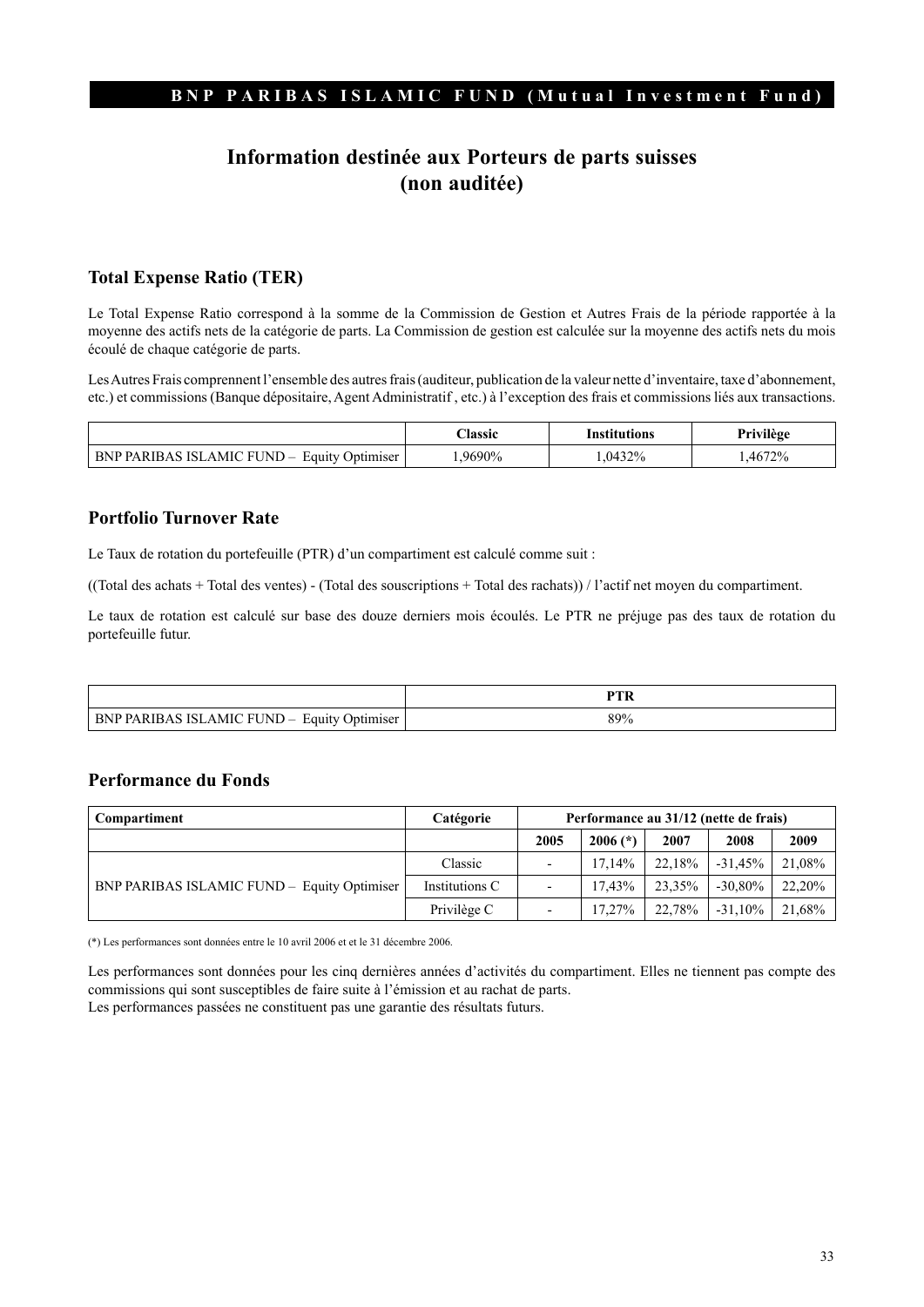# **Informationen an die Anteilinhaber in der Schweiz (ungeprüft)**

#### **Total Expense Ratio (TER)**

Die Total Expense Ratio (TER) entspricht der Summe der Anlageverwaltungsgebühr und der "Übrigen Aufwendungen" des Berichtszeitraums bezogen auf das durchschnittliche Nettovermögen der Anteilkategorie. Die Anlageverwaltungsgebühr wird ausgehend von dem im abgelaufenen Monat bestehenden durchschnittlichen Nettovermögen jeder Anteilkategorie berechnet.

Die Position "Übrige Aufwendungen" enthält sämtliche übrigen Kosten (Abschlussprüfer, Veröffentlichung des Nettoinventarwerts, Taxe d'abonnement usw.) und Gebühren (Depotbank, Verwaltungsstelle usw.) mit Ausnahme der Kosten und Gebühren im Zusammenhang mit den Transaktionen.

|                                             | <b>Classic</b> | Institutions | Privilège |
|---------------------------------------------|----------------|--------------|-----------|
| BNP PARIBAS ISLAMIC FUND – Equity Optimiser | 9690%          | .0432%       | .4672%    |

#### **Portfolio Turnover Rate**

Der Portfolioumsatz (PTR) von Teilfonds wird nach folgender Formel berechnet:

((Wertpapierkäufe insgesamt + Wertpapierverkäufe insgesamt) – (Ausgabe von Fondsanteilen insgesamt + Rücknahme von Fondsanteilen insgesamt)) / Durchschnittliches Nettoteilfondsvermögen.

Der Portfolioumsatz wird auf Basis der letzten zwölf Monate berechnet. Die aktuelle Portfolio Turnover Rate lässt keine Rückschlüsse auf künftige Portfolio Turnover Rates zu.

|                                                                                                    | ----- |
|----------------------------------------------------------------------------------------------------|-------|
| Equity<br>Þ٨<br><b>FUNI</b><br>AMIC.<br>Jptimiser<br>.<br>◡<br>the contract of the contract of the | 89%   |

#### **Fondsperformance**

| <b>Teilfonds</b>                            | Kategorie      | Performance zum 31.12. (vor Gebühren) |            |        |            |        |
|---------------------------------------------|----------------|---------------------------------------|------------|--------|------------|--------|
|                                             |                | 2005                                  | $2006$ (*) | 2007   | 2008       | 2009   |
| BNP PARIBAS ISLAMIC FUND - Equity Optimiser | Classic        |                                       | 17.14%     | 22.18% | $-31.45%$  | 21,08% |
|                                             | Institutions C |                                       | 17.43%     | 23.35% | $-30.80\%$ | 22,20% |
|                                             | Privilège C    | $\overline{\phantom{0}}$              | 17.27%     | 22.78% | $-31.10\%$ | 21,68% |

(\*) Performanceangabe für den Zeitraum 10. April 2006 bis 31. Dezember 2006.

Die Performance des Teilfonds wird für die letzten fünf Jahre angegeben, sie berücksichtigt keine bei Zeichnung bzw. Rücknahme eventuell erhobenen Gebühren.

Die Performance der Vergangenheit ist kein Hinweis auf künftige Ergebnisse.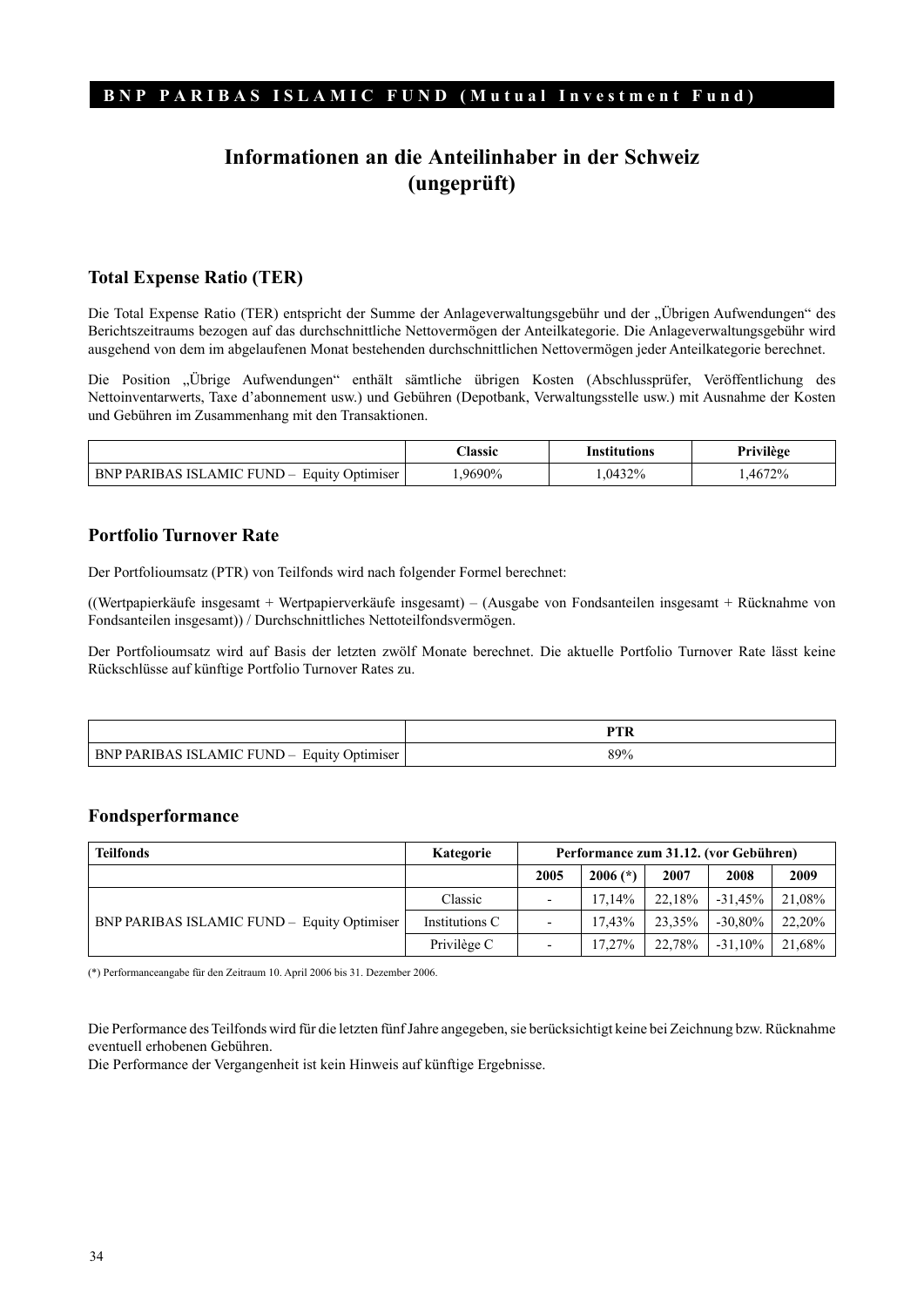### **Statement of investments as at -** *Etat du portefeuille-titres au* **-** *Aufstellung des Wertpapierbestands zum* **31/12/2009 (expressed in -** *exprimé en* **-** *ausgedrückt in* **USD)**

| Currency | <b>Quantity</b>        | Name                | <b>Acquisition cost</b><br>Market value   | % of net<br>assets        |
|----------|------------------------|---------------------|-------------------------------------------|---------------------------|
| Devise   | <i><b>Ouantité</b></i> | <b>Dénomination</b> | Valeur d'évaluation<br>Coût d'acquisition | $%$ des<br>actifs nets    |
| Währung  | Stückzahl              | <b>Bezeichnung</b>  | <b>Marktwert</b><br><b>Einstandswert</b>  | $%$ des<br>Nettovermögens |
|          |                        |                     | <b>USD</b>                                |                           |

**Transferable securities and money-market instruments listed on a official stock exchange or traded on another regulated market -** *Valeurs mobilières et instruments du marché monétaire admis à la cote officielle d'une bourse de valeurs ou négociés sur un autre marché réglementé* **-** *An einer Börse amtlich notierte oder an einem anderen geregelten Markt zugelassene Wertpapiere und Geldmarktinstrumente*

|            | <b>Equities - Actions - Aktien</b>                   |                                                                                      |            |               |       |
|------------|------------------------------------------------------|--------------------------------------------------------------------------------------|------------|---------------|-------|
|            | Chemicals - Chimie - Chemie                          |                                                                                      |            |               |       |
| <b>USD</b> | 37 431                                               | DU PONT DE NEMOURS                                                                   | 1 544 965  | 1 260 302     | 3,17  |
|            | Elektrobauteile und -ausrüstungen                    | Electrical components & equipment - Composants électriques et équipements -          |            |               |       |
| <b>USD</b> | 30 290                                               | <b>EMERSON ELECTRIC</b>                                                              | 1 208 710  | 1 290 354     | 3,24  |
|            | Electricity - Electricité - Strom                    |                                                                                      |            |               |       |
| <b>USD</b> | 24 4 25                                              | <b>EXELON</b>                                                                        | 1 211 656  | 1 193 650     | 3,00  |
|            | Electronics - Electricité - Elektronik               |                                                                                      |            |               |       |
| <b>EUR</b> | 50 283                                               | KON.PHILIPS ELECTRONICS                                                              | 1 302 181  | 1 491 928     | 3,75  |
|            |                                                      | Houshold products/goods - Produits/Marchandises du ménager - Haushaltsartikel/-waren |            |               |       |
| <b>GBP</b> | 25 500                                               | RECKITT BENCKISER GROUP                                                              | 1 335 976  | 1 381 991     | 3,47  |
|            | Manual tools - Outillage manuel - Handwerkzeuge      |                                                                                      |            |               |       |
| <b>EUR</b> | 12 069                                               | <b>SCHNEIDER ELECTRIC</b>                                                            | 1317838    | 1 416 102     | 3,56  |
|            | Mining products - Produits miniers - Bergbauprodukte |                                                                                      |            |               |       |
| <b>AUD</b> | 36 852                                               | <b>BHP BILLITON</b>                                                                  | 1 084 971  | 1 429 136     | 3,59  |
|            | Oil and gas - Pétrole et gaz - Öl und Gas            |                                                                                      |            |               |       |
| <b>EUR</b> | 48 336                                               | <b>ENI</b>                                                                           | 1 534 337  | 1 234 431     | 3,10  |
| <b>EUR</b> | 20 546                                               | <b>TOTAL</b>                                                                         | 1 468 187  | 1 326 674     | 3,33  |
| <b>GBP</b> | 136 243                                              | <b>BP</b>                                                                            | 1 463 086  | 1 320 106     | 3,32  |
| <b>HKD</b> | 890 000                                              | <b>CNOOC</b>                                                                         | 1 052 049  | 1 400 303     | 3,52  |
| <b>USD</b> | 17 175                                               | <b>CHEVRON</b>                                                                       | 1 354 744  | 1 322 303     | 3,32  |
| <b>USD</b> | 26 680                                               | <b>CONOCOPHILLIPS</b>                                                                | 1 216 012  | 1 362 548     | 3,42  |
|            |                                                      |                                                                                      | 8 088 415  | 7966365       | 20,01 |
|            |                                                      | Pharmaceuticals - Produits pharmaceutiques - Pharmazeutika                           |            |               |       |
| <b>CHF</b> | 24 247                                               | <b>NOVARTIS</b>                                                                      | 1 215 322  | 1 325 249     | 3,33  |
| <b>EUR</b> | 16 610                                               | <b>SANOFI AVENTIS</b>                                                                | 1 342 392  | 1 3 1 2 1 4 6 | 3,30  |
| <b>GBP</b> | 26 702                                               | <b>ASTRAZENECA</b>                                                                   | 1 202 426  | 1 255 032     | 3,15  |
| <b>GBP</b> | 61 161                                               | <b>GLAXOSMITHKLINE</b>                                                               | 1 462 180  | 1 303 248     | 3,27  |
| <b>JPY</b> | 30 100                                               | <b>ASTELLAS PHARMA</b>                                                               | 1 231 552  | 1 1 1 8 7 0 7 | 2,81  |
| <b>JPY</b> | 59 200                                               | <b>DAIICHI SANKYO</b>                                                                | 1 217 661  | 1 239 388     | 3,11  |
| <b>JPY</b> | 29 200                                               | TAKEDA PHARMACEUTICAL                                                                | 1 370 190  | 1 201 310     | 3,02  |
| <b>USD</b> | 53 631                                               | <b>BRISTOLS-MYERS SOUIBB</b>                                                         | 1 330 992  | 1 3 5 4 1 8 3 | 3,40  |
| <b>USD</b> | 36 559                                               | <b>ELI LILLY ORD</b>                                                                 | 1680559    | 1 305 522     | 3,28  |
| <b>USD</b> | 38 362                                               | <b>MERCK</b>                                                                         | 1 520 858  | 1 401 747     | 3,52  |
| <b>USD</b> | 72 862                                               | <b>PFIZER</b>                                                                        | 1 581 580  | 1 325 360     | 3,33  |
|            |                                                      |                                                                                      | 15 155 712 | 14 141 892    | 35,52 |
|            | Retail trade - Vente au détail - Einzelhandel        |                                                                                      |            |               |       |
| <b>USD</b> | 46 000                                               | <b>HOME DEPOT</b>                                                                    | 1 317 767  | 1 330 780     | 3,34  |
|            |                                                      |                                                                                      |            |               |       |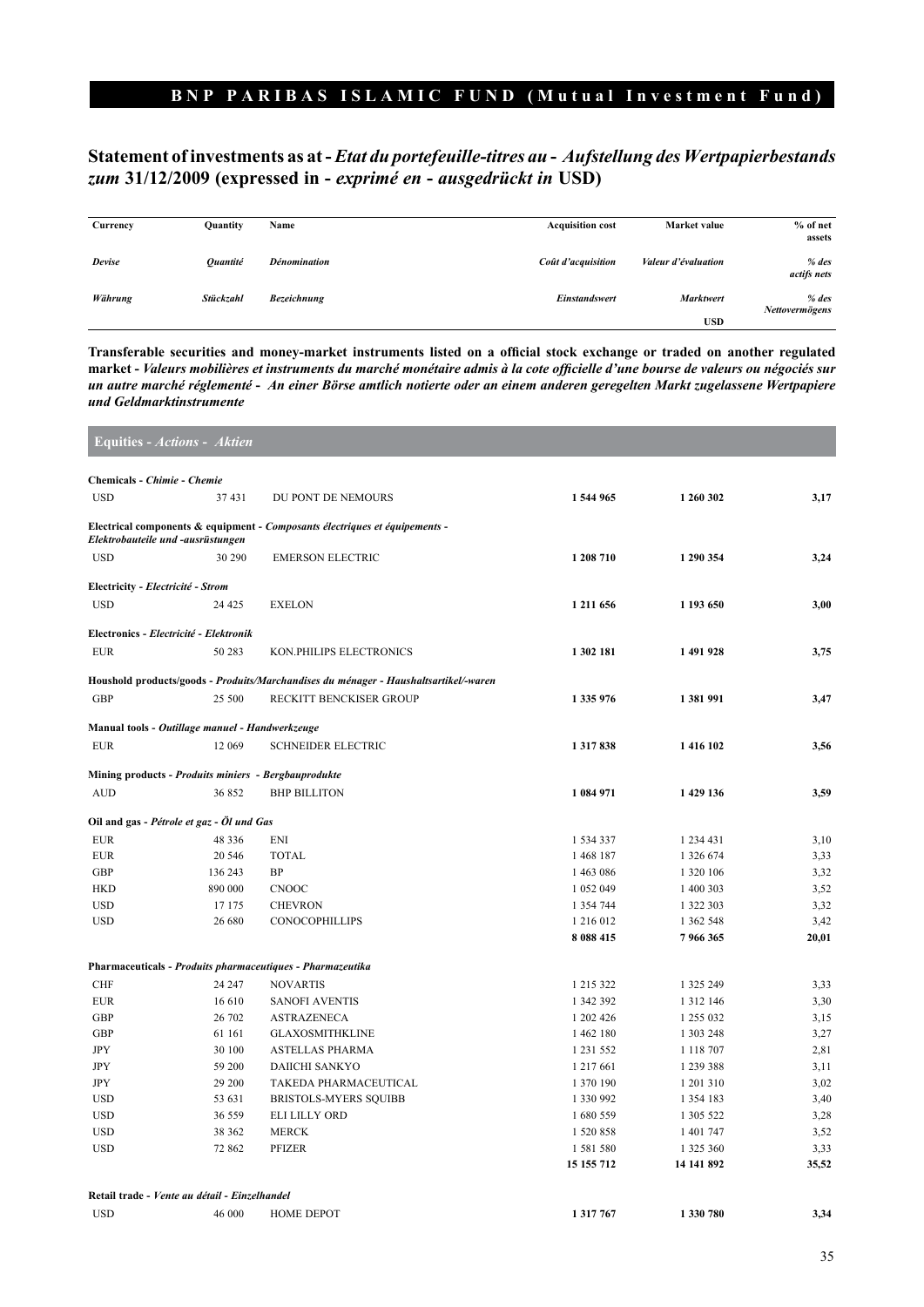|                                                          | <b>Semiconductors - Semi-conducteurs - Halbleiter</b> |                                                                                                                                                                                                                                                                                                                                                                                                                             |            |             |       |
|----------------------------------------------------------|-------------------------------------------------------|-----------------------------------------------------------------------------------------------------------------------------------------------------------------------------------------------------------------------------------------------------------------------------------------------------------------------------------------------------------------------------------------------------------------------------|------------|-------------|-------|
| <b>USD</b>                                               | 111 188                                               | TAIWAN SEMICONDUCTOR ADR                                                                                                                                                                                                                                                                                                                                                                                                    | 1 141 584  | 1 271 991   | 3,20  |
|                                                          |                                                       | Telecommunications - Télécommunications - Telekommunikation                                                                                                                                                                                                                                                                                                                                                                 |            |             |       |
| <b>EUR</b>                                               | 82 697                                                | <b>NOKIA</b>                                                                                                                                                                                                                                                                                                                                                                                                                | 1 381 612  | 1 058 354   | 2,66  |
| <b>HKD</b>                                               | 122 500                                               | <b>CHINA MOBILE</b>                                                                                                                                                                                                                                                                                                                                                                                                         | 1 207 541  | 1 150 901   | 2,89  |
| <b>JPY</b>                                               | 772                                                   | NTT DOCOMO                                                                                                                                                                                                                                                                                                                                                                                                                  | 1 138 385  | 1 074 722   | 2,70  |
| SGD                                                      | 531 000                                               | SINGAPORE TELECOMMUNICATIONS                                                                                                                                                                                                                                                                                                                                                                                                | 1 199 310  | 1 176 270   | 2.96  |
|                                                          |                                                       |                                                                                                                                                                                                                                                                                                                                                                                                                             | 4926848    | 4 4 60 2 47 | 11,21 |
| <b>TOTAL EQUITIES - Total actions - Aktien insgesamt</b> |                                                       |                                                                                                                                                                                                                                                                                                                                                                                                                             | 39 636 623 | 38 634 738  | 97,06 |
| insgesamt                                                |                                                       | <b>TOTAL TRANSFERABLE SECURITIES LISTED ON AN OFFICIAL</b><br>STOCK EXCHANGE OR TRADED ON ANOTHER REGULATED<br><b>MARKET</b> - Total valeurs mobilières et instruments du marché monétaire<br>admis à la cote officielle d'une bourse de valeurs ou négociés sur un autre<br>marché réglementé - An einer Börse amtlich notierte oder an einem anderen<br>geregelten Markt zugelassene Wertpapiere und Geldmarktinstrumente | 39 636 623 | 38 634 738  | 97,06 |

Units of eligible UCITS and UCI within the meaning of article 41(1) e) of the Luxembourg law of 20 December 2002 - Parts *d'OPCVM et d'OPC éligibles au sens de l'article 41(1) e) de la loi luxembourgeoise du 20 décembre 2002* **-** *Anteile an OGAW- bzw. OGA-Fonds gemäß Artikel 41(1) e) des Luxemburger Gesetzes vom 20. Dezember 2002*

| Exchange-traded fund - Fonds indiciels négociables en bourse - Börsengehandelte Indexfonds (ETF) |            |            |       |  |  |
|--------------------------------------------------------------------------------------------------|------------|------------|-------|--|--|
| <b>USD</b><br>EASYETF DJ ISLAMIC TIT. 100 USD FCP<br>5 100                                       | 1 124 893  | 1 135 056  | 2,85  |  |  |
| TOTAL UNITS IN UCITS AND UCI WITHIN THE MEANING<br>OF ARTICLE 41(1) e) OF THE LUXEMBOURG LAW OF  |            |            |       |  |  |
| 20 DECEMBER 2002 - Total parts d'OPCVM et OPC éligibles au                                       |            |            |       |  |  |
| sens de l'article 41(1) e) de la loi luxembourgeoise du 20 décembre                              |            |            |       |  |  |
| 2002 - Anteile an $OGAW$ - bzw. OGA-Fonds gemäß Artikel 41(1) e) des                             |            |            |       |  |  |
| Luxemburger Gesetzes vom 20. Dezember 2002 insgesamt                                             | 1 124 893  | 1 135 056  | 2.85  |  |  |
| <b>TOTAL INVESTMENTS - Total investissements - Anlagen insgesamt</b>                             | 40 761 516 | 39 769 794 | 99.91 |  |  |

The accompanying notes form an integral part of these financial statements.

*Les notes jointes font partie intégrante de ces états financiers.*

*Die beigefügten Erläuterungen stellen einen integralen Bestandteil dieses Jahresberichts dar.*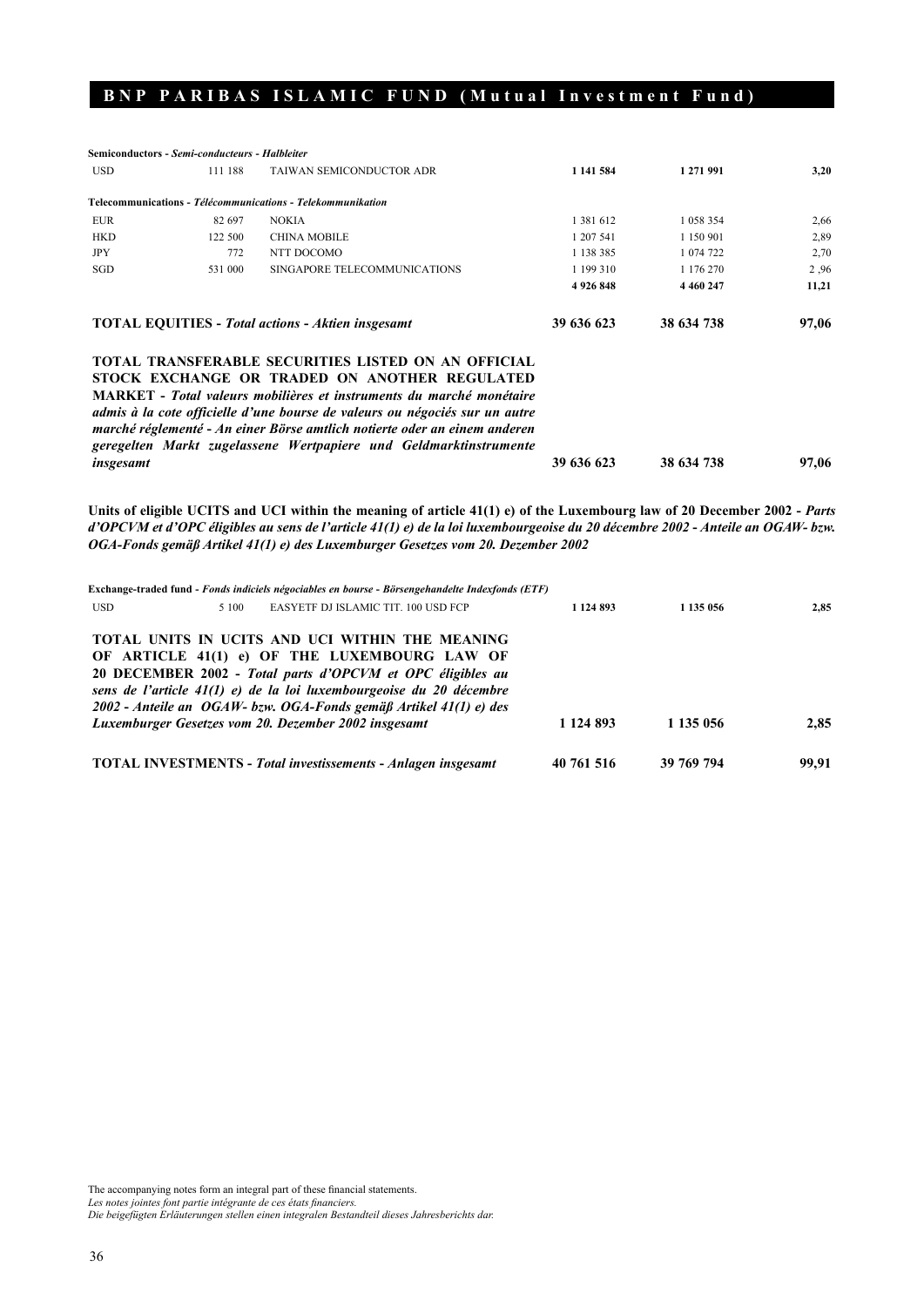# **Geographical classification of the investments as at -** *Répartition géographique du portefeuilletitres au* **-** *Aufteilung des Wertpapierbestands nach Ländern zum* **31/12/2009**

|                                                                                   | % of net assets / % des actifs nets / % des Nettovermögens |
|-----------------------------------------------------------------------------------|------------------------------------------------------------|
| United States of America - Etats-Unis d'Amérique - Vereinigte Staaten von Amerika | 33,02                                                      |
| United Kingdom - Royaume-Uni - Vereinigtes Königreich                             | 13,21                                                      |
| France - France - Frankreich                                                      | 13,04                                                      |
| Japan - Japon - Japan                                                             | 11,64                                                      |
| Hong Kong - Hong-Kong - Hongkong                                                  | 6,41                                                       |
| Netherlands - Pays-Bas - Niederlande                                              | 3,75                                                       |
| Australia - Australie - Australien                                                | 3,59                                                       |
| Switzerland - Suisse - Schweiz                                                    | 3,33                                                       |
| Taiwan - Taïwan - Taiwan                                                          | 3,20                                                       |
| Italy - Italie - Italien                                                          | 3,10                                                       |
| Singapore - Singapour - Singapur                                                  | 2,96                                                       |
| Finland - Finlande - Finnland                                                     | 2,66                                                       |
|                                                                                   | 99,91                                                      |